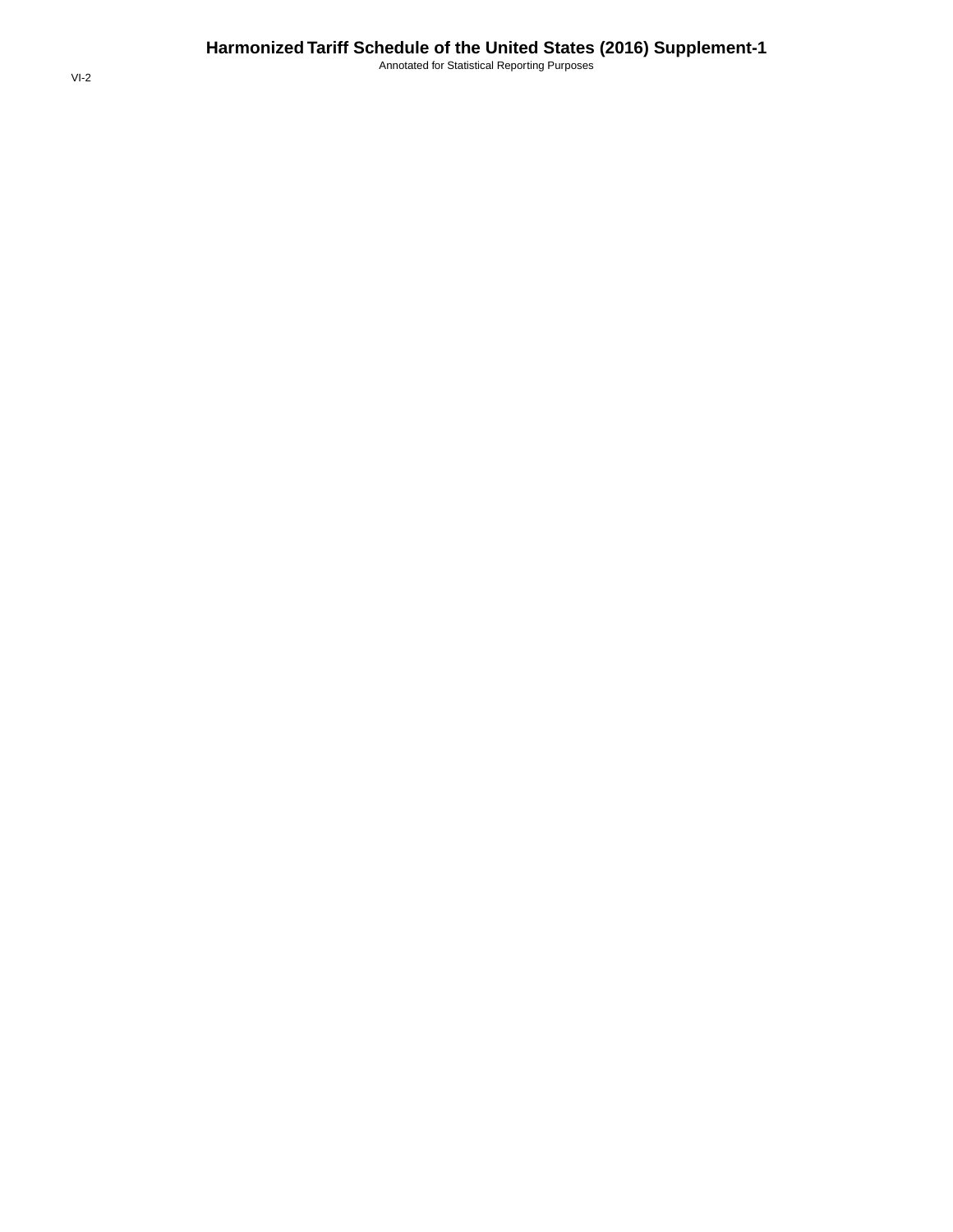Annotated for Statistical Reporting Purposes

#### CHAPTER 28

#### INORGANIC CHEMICALS; ORGANIC OR INORGANIC COMPOUNDS OF PRECIOUS METALS, OF RARE-EARTH METALS, OF RADIOACTIVE ELEMENTS OR OF ISOTOPES

#### **Notes**

1. Except where the context otherwise requires, the headings of this chapter apply only to:

- (a) Separate chemical elements and separate chemically defined compounds, whether or not containing impurities;
- (b) The products mentioned in (a) above dissolved in water;
- (c) The products mentioned in (a) above dissolved in other solvents provided that the solution constitutes a normal and necessary method of putting up these products adopted solely for reasons of safety or for transport and that the solvent does not render the product particularly suitable for specific use rather than for general use;
- (d) The products mentioned in (a), (b) or (c) above with an added stabilizer (including an anticaking agent) necessary for their preservation or transport;
- (e) The products mentioned in (a), (b), (c) or (d) above with an added antidusting agent or a coloring substance added to facilitate their identification or for safety reasons, provided that the additions do not render the product particularly suitable for specific use rather than for general use.
- 2. In addition to dithionites and sulfoxylates, stabilized with organic substances (heading 2831), carbonates and peroxocarbonates of inorganic bases (heading 2836), cyanides, cyanide oxides and complex cyanides of inorganic bases (heading 2837), fulminates, cyanates and thiocyanates, of inorganic bases (heading 2842), organic products included in headings 2843 to 2846 and 2852 and carbides (heading 2849), only the following compounds of carbon are to be classified in this chapter:
	- (a) Oxides of carbon, hydrogen cyanide and fulminic, isocyanic, thiocyanic and other simple or complex cyanogen acids (heading 2811);
	- (b) Halide oxides of carbon (heading 2812);
	- (c) Carbon disulfide (heading 2813);
	- (d) Thiocarbonates, selenocarbonates, tellurocarbonates, selenocyanates, tellurocyanates, tetrathiocyanatodiamminochromates (reineckates) and other complex cyanates, of inorganic bases (heading 2842);
	- (e) Hydrogen peroxide, solidified with urea (heading 2847), carbon oxysulfide, thiocarbonyl halides, cyanogen, cyanogen halides and cyanamide and its metal derivatives (heading 2853) other than calcium cyanamide, whether or not pure (chapter 31).
- 3. Subject to the provisions of note 1 to section VI, this chapter does not cover:
	- (a) Sodium chloride or magnesium oxide, whether or not pure, or other products of section V;
	- (b) Organo-inorganic compounds other than those mentioned in note 2 above;
	- (c) Products mentioned in note 2, 3, 4 or 5 to chapter 31;
	- (d) Inorganic products of a kind used as luminophores, of heading 3206; glass frit and other glass in the form of powder, granules or flakes, of heading 3207;
	- (e) Artificial graphite (heading 3801); products put up as charges for fire-extinguishers or put up in fire-extinguishing grenades, of heading 3813; ink removers put up in packings for retail sale, of heading 3824; cultured crystals (other than optical elements) weighing not less than 2.5 g each, of the halides of the alkali or alkaline-earth metals, of heading 3824;
	- (f) Precious or semiprecious stones (natural, synthetic or reconstructed) or dust or powder of such stones (headings 7102 to 7105), or precious metals or precious metal alloys of chapter 71;
	- (g) The metals, whether or not pure, metal alloys or cermets, including sintered metal carbides (metal carbides sintered with a metal), of section XV; or
	- (h) Optical elements, for example, of the halides of the alkali or alkaline-earth metals (heading 9001).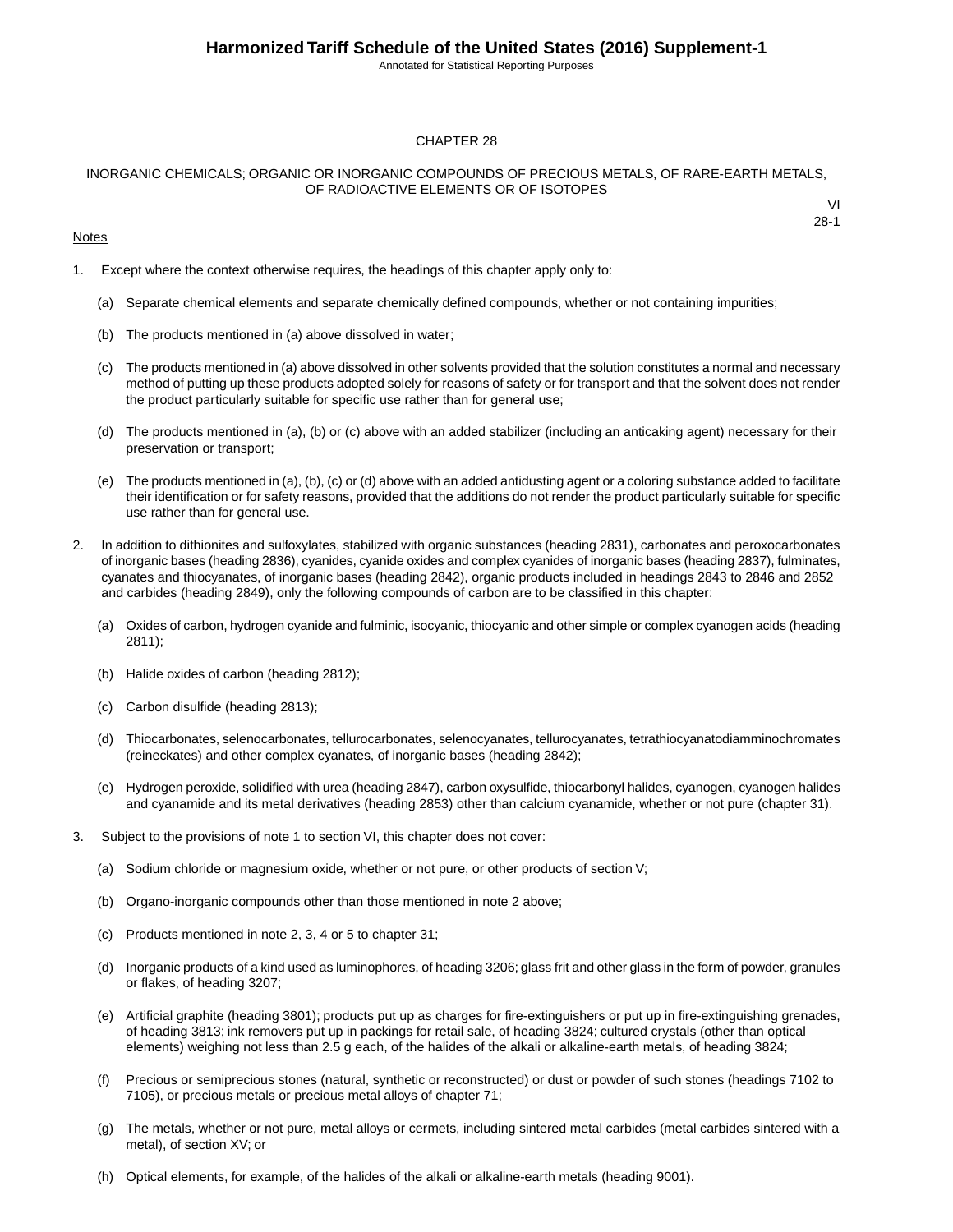Annotated for Statistical Reporting Purposes

Notes (con.) VI 28-2

- 4. Chemically defined complex acids consisting of a nonmetal acid of subchapter II and a metal acid of subchapter IV are to be classified in heading 2811.
- 5. Headings 2826 to 2842 apply only to metal or ammonium salts or peroxysalts.

Except where the context otherwise requires, double or complex salts are to be classified in heading 2842.

- 6. Heading 2844 applies only to:
	- (a) Technetium (atomic No. 43), promethium (atomic No. 61), polonium (atomic No. 84) and all elements with an atomic number greater than 84;
	- (b) Natural or artificial radioactive isotopes (including those of the precious metals or of the base metals of sections XIV and XV), whether or not mixed together;
	- (c) Compounds, inorganic or organic, of these elements or isotopes, whether or not chemically defined, whether or not mixed together;
	- (d) Alloys, dispersions (including cermets), ceramic products and mixtures containing these elements or isotopes or inorganic or organic compounds thereof and having a specific radioactivity exceeding 74 becquerels per gram (0.002 microcurie per gram);
	- (e) Spent (irradiated) fuel elements (cartridges) of nuclear reactors;
	- (f) Radioactive residues whether or not usable.

The term "isotopes", for the purposes of this note and of the wording of headings 2844 and 2845, refers to:

- (i) Individual nuclides, excluding, however, those existing in nature in the monoiosotopic state;
- (ii) Mixtures of isotopes of one and the same element, enriched in one or several of the said isotopes, that is, elements of which the natural isotopic composition has been artificially modified.
- 7. Heading 2848 includes copper phosphide (phosphor copper) containing more than 15 percent by weight of phosphorus.
- 8. Chemical elements (for example, silicon and selenium) doped for use in electronics are to be classified in this chapter, provided that they are in forms unworked as drawn, or in the form of cylinders or rods. When cut in the form of discs, wafers or similar forms, they fall in heading 3818.

#### Subheading Note

1. For the purposes of subheading 2852.10, the expression "chemically defined" means all organic or inorganic compounds of mercury meeting the requirements of paragraphs (a) to (e) of Note 1 to Chapter 28 or paragraphs (a) to (h) of Note 1 to Chapter 29.

#### **Statistical Note**

<sup>1.</sup> For the purposes of heading 2804, the term " $m^{3n}$  (cubic meter) means a standard cubic meter measured at 21°C at 760 mm (1013 millibars) pressure.

[**Compiler's note:** All provisions of subchapter II of chapter 99 have expired; footnote references are shown for reference only.]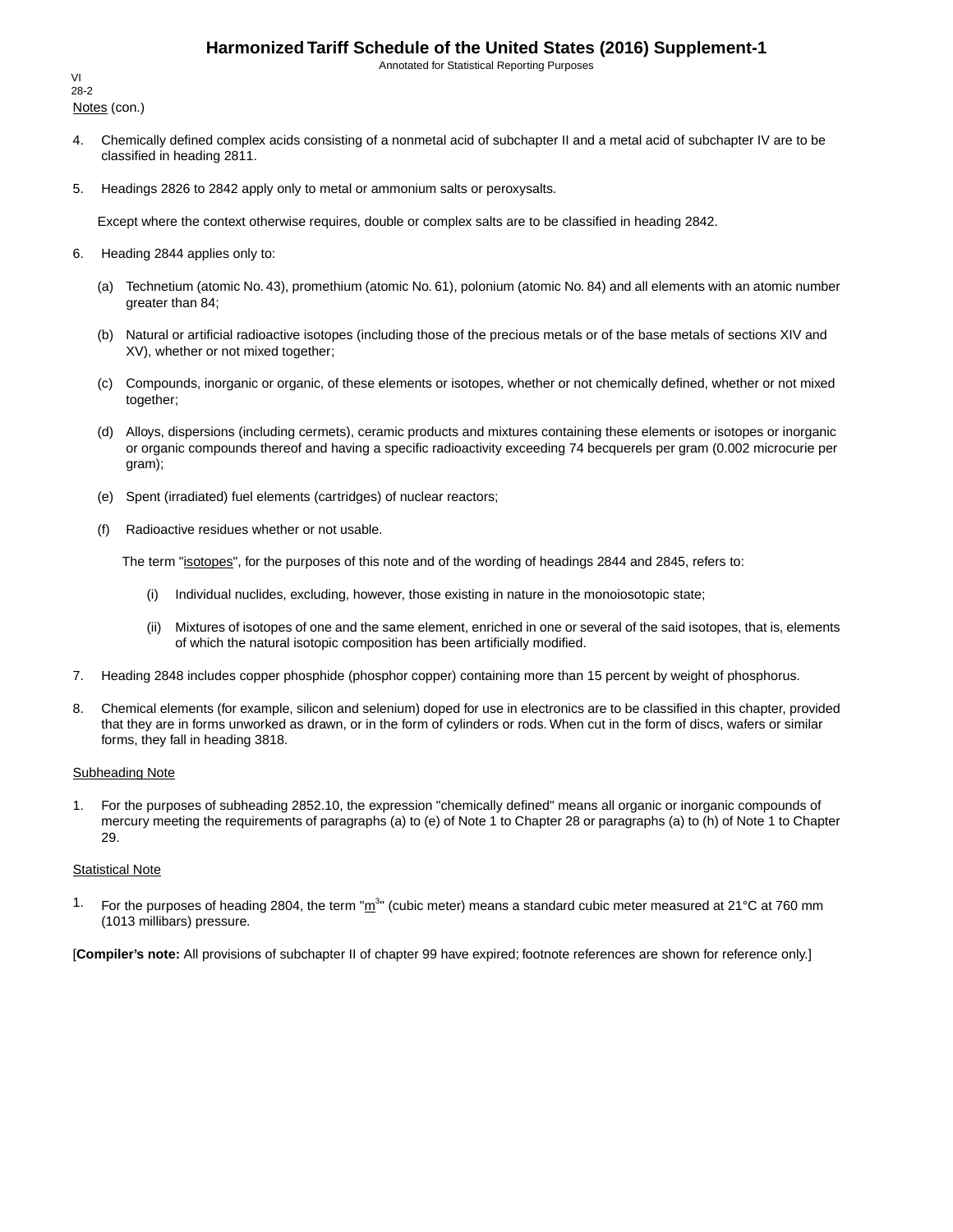Annotated for Statistical Reporting Purposes

| Heading/      | Stat.       |                                                     | Unit     |         | Rates of Duty                                             |                |
|---------------|-------------|-----------------------------------------------------|----------|---------|-----------------------------------------------------------|----------------|
| Subheading    | Suf-<br>fix | Article Description                                 | of       |         |                                                           | $\overline{2}$ |
|               |             | I. CHEMICAL ELEMENTS                                | Quantity | General | Special                                                   |                |
|               |             |                                                     |          |         |                                                           |                |
| 2801          |             | Fluorine, chlorine, bromine and iodine:             |          |         |                                                           |                |
| 2801.10.00 00 |             |                                                     |          |         |                                                           | 25%            |
| 2801.20.00 00 |             |                                                     |          |         |                                                           | Free           |
| 2801.30       |             | Fluorine; bromine:                                  |          |         |                                                           |                |
| 2801.30.10 00 |             |                                                     |          |         | Free (A, AU, BH,<br>CA, CL, CO, D, E,                     | 25%            |
|               |             |                                                     |          |         | IL, JO, KR, MA,<br>MX, OM, P, PA,<br>PE, SG)              |                |
| 2801.30.20 00 |             |                                                     |          | .5.5%   | Free (A+, AU, BH,<br>CA, CL, CO, D, E,<br>IL, JO, KR, MA, | 37%            |
|               |             |                                                     |          |         | MX, OM, P, PA,<br>PE, SG)                                 |                |
|               |             |                                                     |          | Free    |                                                           | Free           |
| 2803.00.00    |             | Carbon (carbon blacks and other forms of carbon not |          |         |                                                           |                |
|               | 10          |                                                     |          |         |                                                           | 20%            |
|               |             |                                                     |          |         |                                                           |                |
|               | 50          |                                                     |          |         |                                                           |                |
|               |             |                                                     |          |         |                                                           |                |
|               |             |                                                     |          |         |                                                           |                |
|               |             |                                                     |          |         |                                                           |                |
|               |             |                                                     |          |         |                                                           |                |
|               |             |                                                     |          |         |                                                           |                |
|               |             |                                                     |          |         |                                                           |                |
|               |             |                                                     |          |         |                                                           |                |
|               |             |                                                     |          |         |                                                           |                |
|               |             |                                                     |          |         |                                                           |                |
|               |             |                                                     |          |         |                                                           |                |
|               |             |                                                     |          |         |                                                           |                |
|               |             |                                                     |          |         |                                                           |                |
|               |             |                                                     |          |         |                                                           |                |
|               |             |                                                     |          |         |                                                           |                |
|               |             |                                                     |          |         |                                                           |                |
|               |             |                                                     |          |         |                                                           |                |
|               |             |                                                     |          |         |                                                           |                |
|               |             |                                                     |          |         |                                                           |                |
|               |             |                                                     |          |         |                                                           |                |
|               |             |                                                     |          |         |                                                           |                |
|               |             |                                                     |          |         |                                                           |                |
|               |             |                                                     |          |         |                                                           |                |
|               |             |                                                     |          |         |                                                           |                |
|               |             |                                                     |          |         |                                                           |                |
|               |             |                                                     |          |         |                                                           |                |
|               |             |                                                     |          |         |                                                           |                |
|               |             |                                                     |          |         |                                                           |                |
|               |             |                                                     |          |         |                                                           |                |
|               |             |                                                     |          |         |                                                           |                |
|               |             |                                                     |          |         |                                                           |                |
|               |             |                                                     |          |         |                                                           |                |
|               |             |                                                     |          |         |                                                           |                |
|               |             |                                                     |          |         |                                                           |                |
|               |             |                                                     |          |         |                                                           |                |
|               |             |                                                     |          |         |                                                           |                |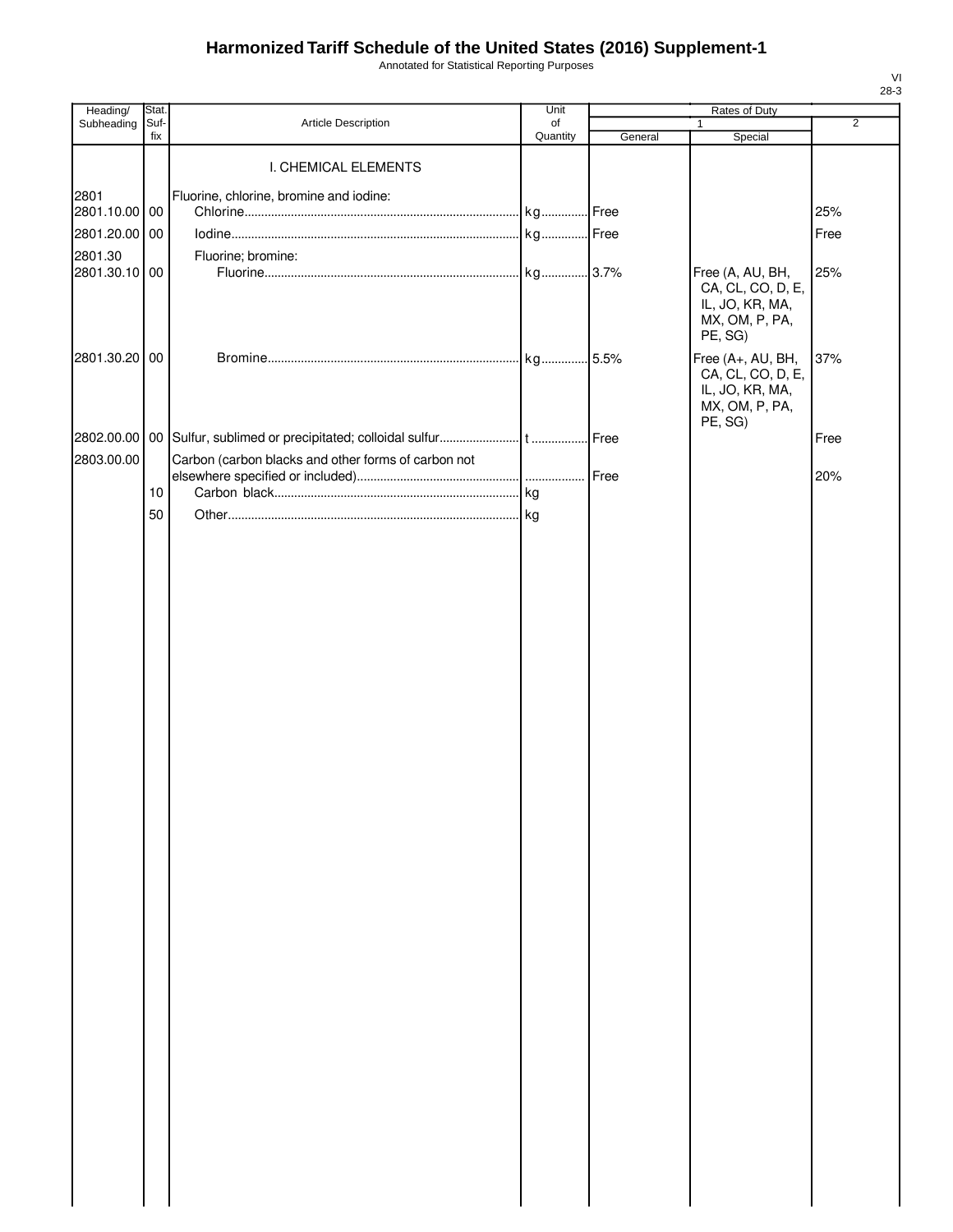Annotated for Statistical Reporting Purposes

| Heading/      | Stat.       |                                                     | Unit           |               | Rates of Duty                         |                |
|---------------|-------------|-----------------------------------------------------|----------------|---------------|---------------------------------------|----------------|
| Subheading    | Suf-<br>fix | <b>Article Description</b>                          | of<br>Quantity | General       | Special                               | $\overline{2}$ |
| 2804          |             | Hydrogen, rare gases and other nonmetals:           |                |               |                                       |                |
| 2804.10.00 00 |             |                                                     | thousand 3.7%  |               | Free (A, AU, BH,                      | 25%            |
|               |             |                                                     | m <sup>3</sup> |               | CA, CL, CO, D, E,                     |                |
|               |             |                                                     |                |               | IL, JO, KR, MA,                       |                |
|               |             |                                                     |                |               | MX, OM, P, PA,                        |                |
|               |             |                                                     |                |               | PE, SG)                               |                |
|               |             | Rare gases:                                         |                |               |                                       |                |
| 2804.21.00 00 |             |                                                     | thousand 3.7%  |               | Free (A, AU, BH,                      | 25%            |
|               |             |                                                     | m <sup>3</sup> |               | CA, CL, CO, D, E,                     |                |
|               |             |                                                     |                |               | IL, JO, KR, MA,<br>MX, OM, P, PA,     |                |
|               |             |                                                     |                |               | PE, SG)                               |                |
|               |             |                                                     |                |               |                                       |                |
| 2804.29.00    |             |                                                     |                | 3.7% $1/$     | Free (A, AU, BH,<br>CA, CL, CO, D, E, | 25%            |
|               |             |                                                     |                |               | IL, JO, KR, MA,                       |                |
|               |             |                                                     |                |               | MX, OM, P, PA,                        |                |
|               |             |                                                     |                |               | PE, SG)                               |                |
|               | 10          |                                                     | thousand       |               |                                       |                |
|               |             |                                                     | m <sup>3</sup> |               |                                       |                |
|               | 50          |                                                     | thousand       |               |                                       |                |
|               |             |                                                     | m <sup>3</sup> |               |                                       |                |
| 2804.30.00 00 |             |                                                     | thousand 3.7%  |               | Free (A, AU, BH,                      | 25%            |
|               |             |                                                     | m <sup>3</sup> |               | CA, CL, CO, D, E,                     |                |
|               |             |                                                     |                |               | IL, JO, KR, MA,                       |                |
|               |             |                                                     |                |               | MX, OM, P, PA,                        |                |
|               |             |                                                     |                |               | PE, SG)                               |                |
| 2804.40.00 00 |             |                                                     | thousand 3.7%  |               | Free (A, AU, BH,                      | 25%            |
|               |             |                                                     | m <sup>3</sup> |               | CA, CL, CO, D, E,                     |                |
|               |             |                                                     |                |               | IL, JO, KR, MA,<br>MX, OM, P, PA,     |                |
|               |             |                                                     |                |               | PE, SG)                               |                |
|               |             |                                                     |                |               |                                       |                |
| 2804.50.00    | 10          |                                                     | kg             | <b>I</b> Free |                                       | 25%            |
|               |             |                                                     |                |               |                                       |                |
|               | 20          | Silicon:                                            |                |               |                                       |                |
| 2804.61.00 00 |             | Containing by weight not less than 99.99 percent of |                |               |                                       |                |
|               |             |                                                     | kg             | Free          |                                       | 25%            |
| 2804.69       |             | Other:                                              |                |               |                                       |                |
| 2804.69.10 00 |             | Containing by weight less than 99.99 percent but    |                |               |                                       |                |
|               |             | not less than 99 percent of silicon                 | kg             | 5.3%          | Free(A*, AU, BH,                      | 21%            |
|               |             |                                                     | Si kg          |               | CA, CL, CO, D, E,                     |                |
|               |             |                                                     |                |               | IL, JO, KR, MA,                       |                |
|               |             |                                                     |                |               | MX, OM, P, PA,                        |                |
|               |             |                                                     |                |               | PE, SG)                               |                |
| 2804.69.50 00 |             |                                                     | kg             | 5.5%          | Free (A+, AU, BH,                     | 45%            |
|               |             |                                                     | Si kg          |               | CA, CL, CO, E, IL,                    |                |
|               |             |                                                     |                |               | JO, KR, MA, MX,<br>OM, P, PA, PE,     |                |
|               |             |                                                     |                |               | SG)                                   |                |
| 2804.70.00 00 |             |                                                     |                | Free          |                                       | 17.6¢/kg       |
| 2804.80.00 00 |             |                                                     | kg Free        |               |                                       | 13.2¢/kg       |
|               |             |                                                     |                |               |                                       |                |
| 2804.90.00 00 |             |                                                     | kg             | Free          |                                       | Free           |
|               |             |                                                     |                |               |                                       |                |
|               |             |                                                     |                |               |                                       |                |
|               |             |                                                     |                |               |                                       |                |
|               |             |                                                     |                |               |                                       |                |
|               |             |                                                     |                |               |                                       |                |
|               |             |                                                     |                |               |                                       |                |
|               |             |                                                     |                |               |                                       |                |
|               |             |                                                     |                |               |                                       |                |

VI 28-4

 $\frac{1}{1/2}$  See heading 9902.01.47 and subheading 9903.27.02.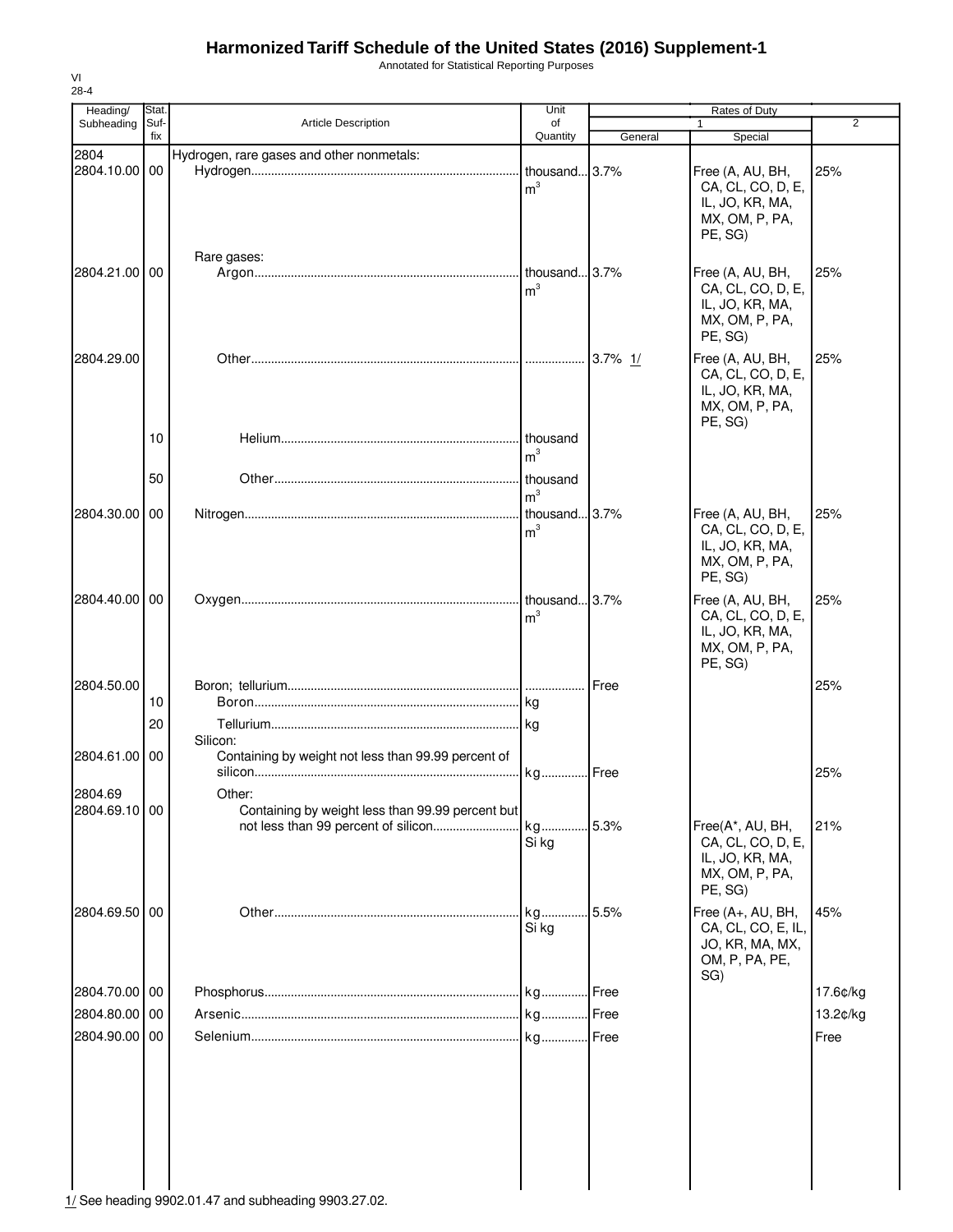Annotated for Statistical Reporting Purposes

|         | Heading/      | Stat.                            |                                                                                                                                                                      | Unit           |         | <b>Rates of Duty</b>                                                                   |                |
|---------|---------------|----------------------------------|----------------------------------------------------------------------------------------------------------------------------------------------------------------------|----------------|---------|----------------------------------------------------------------------------------------|----------------|
|         | Subheading    | Suf-<br>fix                      | Article Description                                                                                                                                                  | οf<br>Quantity | General | 1<br>Special                                                                           | $\overline{2}$ |
| 2805    |               |                                  | Alkali or alkaline-earth metals; rare-earth metals, scandium<br>and yttrium, whether or not intermixed or interalloyed; mercury:<br>Alkali or alkaline-earth metals: |                |         |                                                                                        |                |
|         | 2805.11.00 00 |                                  |                                                                                                                                                                      |                |         | Free (A+, AU, BH,<br>CA, CL, CO, D, E,<br>IL, JO, KR, MA,<br>MX, OM, P, PA,<br>PE, SG) | 25%            |
|         | 2805.12.00 00 |                                  |                                                                                                                                                                      |                |         | Free (A+, AU, BH,<br>CA, CL, CO, D, E,<br>IL, JO, KR, MA,<br>MX, OM, P, PA,<br>PE, SG) | 25%            |
| 2805.19 | 2805.19.10 00 |                                  | Other:                                                                                                                                                               |                |         | Free (A, AU, BH,<br>CA, CL, CO, D, E,<br>IL, JO, KR, MA,<br>MX, OM, P, PA,<br>PE, SG)  | 25%            |
|         | 2805.19.20 00 |                                  |                                                                                                                                                                      |                |         |                                                                                        | 25%            |
|         | 2805.19.90 00 |                                  |                                                                                                                                                                      |                |         | Free (A+, AU, BH,<br>CA, CL, CO, D, E,<br>IL, JO, KR, MA,<br>MX, OM, P, PA,<br>PE, SG) | 25%            |
|         | 2805.30.00    |                                  | Rare-earth metals, scandium and yttrium, whether or not                                                                                                              |                | 5%      | Free (A+, AU, BH,<br>CA, CL, CO, D, E,<br>IL, JO, KR, MA,<br>MX, OM, P, PA,<br>PE, SG) | 31.3%          |
|         |               | 05<br>10<br>15<br>20<br>50<br>90 | Not intermixed or interalloyed:<br>Other.                                                                                                                            | <b>kg</b>      |         |                                                                                        |                |
|         | 2805.40.00 00 |                                  |                                                                                                                                                                      |                |         | Free (A, AU, BH,<br>CA, CL, CO, D, E,<br>IL, JO, KR, MA,<br>MX, OM, P, PA,<br>PE, SG)  | 5.7%           |
|         |               |                                  |                                                                                                                                                                      |                |         |                                                                                        |                |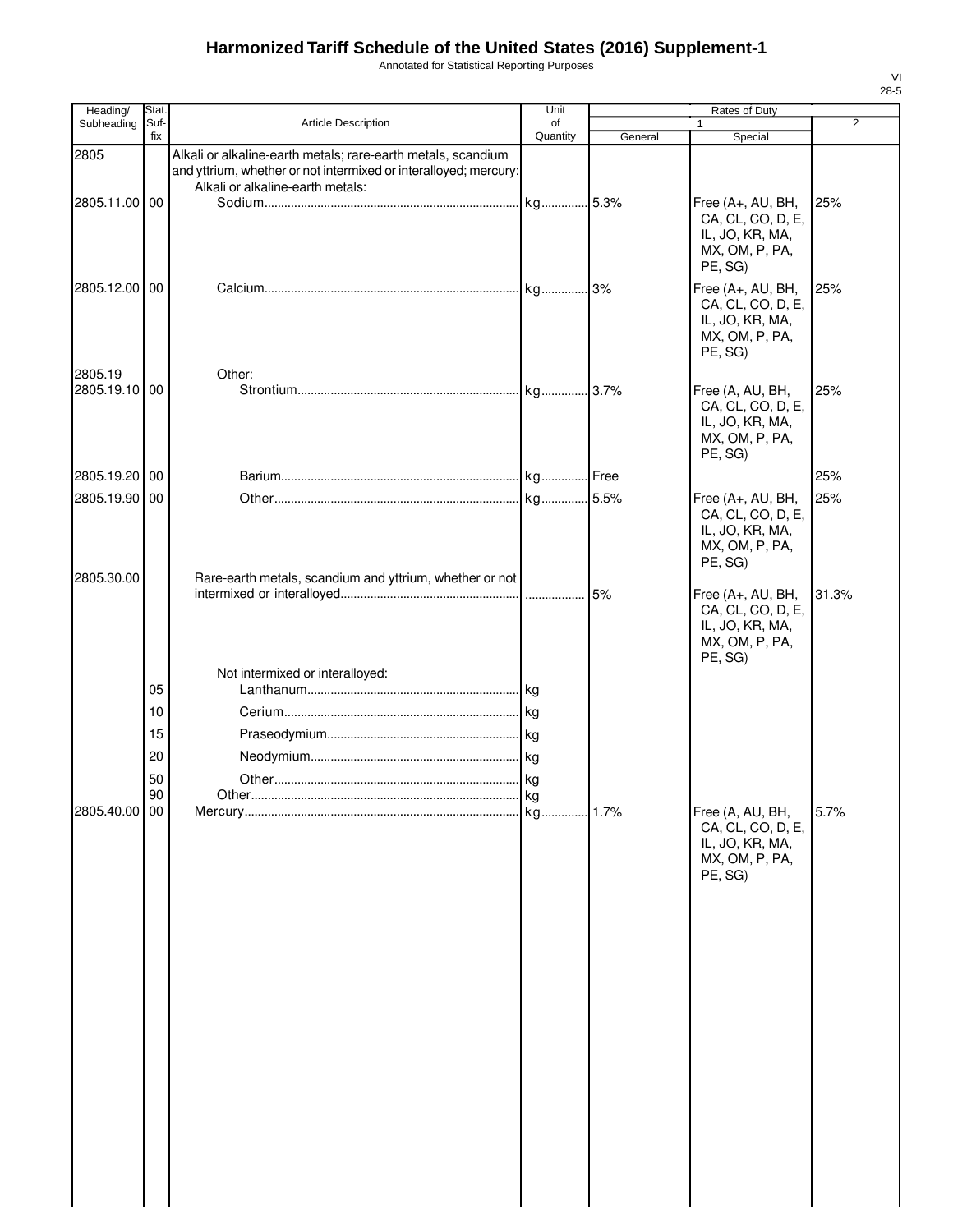Annotated for Statistical Reporting Purposes

| Heading/              | Stat.       |                                                                                                        | Unit           |         | Rates of Duty                                                                          |                |
|-----------------------|-------------|--------------------------------------------------------------------------------------------------------|----------------|---------|----------------------------------------------------------------------------------------|----------------|
| Subheading            | Suf-<br>fix | Article Description                                                                                    | of<br>Quantity | General | 1<br>Special                                                                           | $\overline{2}$ |
|                       |             | II. INORGANIC ACIDS AND INORGANIC OXYGEN<br><b>COMPOUNDS OF NONMETALS</b>                              |                |         |                                                                                        |                |
| 2806<br>2806.10.00 00 |             | Hydrogen chloride (Hydrochloric acid); chlorosulfuric acid:                                            |                |         |                                                                                        | Free           |
| 2806.20.00            | 00          |                                                                                                        |                |         | Free (A, AU, BH,                                                                       | 25%            |
|                       |             |                                                                                                        |                |         | CA, CL, CO, D, E,<br>IL, JO, KR, MA,<br>MX, OM, P, PA,<br>PE, SG)                      |                |
| 2807.00.00            |             |                                                                                                        |                |         |                                                                                        | Free           |
| 2808.00.00            |             |                                                                                                        |                |         |                                                                                        | Free           |
|                       | 10          |                                                                                                        |                |         |                                                                                        |                |
| 2809                  | 20          | Diphosphorus pentaoxide; phosphoric acid; polyphosphoric<br>acids, whether or not chemically defined:  |                |         |                                                                                        |                |
| 2809.10.00            | 00          |                                                                                                        |                |         |                                                                                        | 25%            |
| 2809.20.00            |             |                                                                                                        |                |         |                                                                                        | Free           |
|                       |             | Phosphoric acid:                                                                                       |                |         |                                                                                        |                |
|                       | 10          | Fertilizer grade:<br>Containing less than 65 percent available<br>diphosphorus pentaoxide ( $P_2O_5$ ) |                |         |                                                                                        |                |
|                       |             |                                                                                                        |                |         |                                                                                        |                |
|                       | 20<br>30    |                                                                                                        |                |         |                                                                                        |                |
|                       | 40          |                                                                                                        |                |         |                                                                                        |                |
| 2810.00.00            |             |                                                                                                        |                | .1.5%   | Free (A*, AU, BH,<br>CA, CL, CO, D, E,<br>IL, JO, KR, MA,<br>MX, OM, P, PA,<br>PE, SG) | 8.5%           |
|                       |             |                                                                                                        |                |         |                                                                                        |                |
|                       |             |                                                                                                        |                |         |                                                                                        |                |
|                       |             |                                                                                                        |                |         |                                                                                        |                |
|                       |             |                                                                                                        |                |         |                                                                                        |                |
|                       |             |                                                                                                        |                |         |                                                                                        |                |
|                       |             |                                                                                                        |                |         |                                                                                        |                |
|                       |             |                                                                                                        |                |         |                                                                                        |                |
|                       |             |                                                                                                        |                |         |                                                                                        |                |
|                       |             |                                                                                                        |                |         |                                                                                        |                |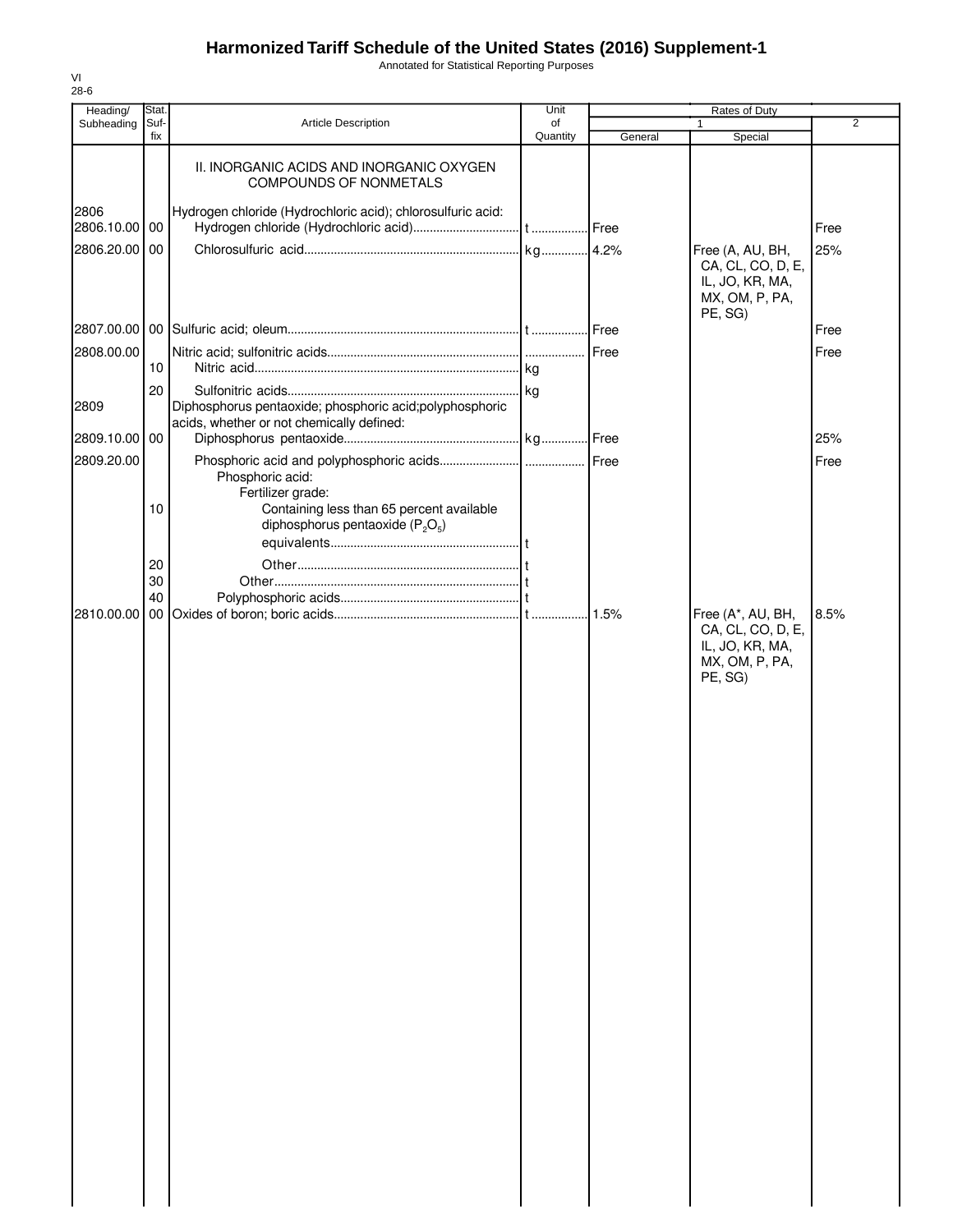Annotated for Statistical Reporting Purposes

| Heading/                 | Stat.       |                                                                             | Unit           |         | Rates of Duty                                                                         |                |
|--------------------------|-------------|-----------------------------------------------------------------------------|----------------|---------|---------------------------------------------------------------------------------------|----------------|
| Subheading               | Suf-<br>fix | Article Description                                                         | of<br>Quantity | General | 1<br>Special                                                                          | $\overline{2}$ |
| 2811                     |             | Other inorganic acids and other inorganic oxygen compounds<br>of nonmetals: |                |         |                                                                                       |                |
| 2811.11.00 00            |             | Other inorganic acids:                                                      |                |         |                                                                                       | Free           |
| 2811.19                  |             | Other:                                                                      |                |         |                                                                                       |                |
| 2811.19.10 00            |             |                                                                             |                |         | Free (A, AU, BH,<br>CA, CL, CO, D, E,<br>IL, JO, KR, MA,<br>MX, OM, P, PA,<br>PE, SG) | 4.9%           |
| 2811.19.30 00            |             |                                                                             |                |         |                                                                                       | 25%            |
| 2811.19.60               |             |                                                                             |                |         | Free (A, AU, BH,<br>CA, CL, CO, D, E,<br>IL, JO, KR, MA,<br>MX, OM, P, PA,<br>PE, SG) | 25%            |
|                          | 05          |                                                                             |                |         |                                                                                       |                |
|                          | 10          |                                                                             |                |         |                                                                                       |                |
|                          | 90          | Other inorganic oxygen compounds of nonmetals:                              |                |         |                                                                                       |                |
| 2811.21.00               | 00          |                                                                             |                |         | Free (A, AU, BH,<br>CA, CL, CO, D, E,<br>IL, JO, KR, MA,<br>MX, OM, P, PA,<br>PE, SG) | 25%            |
| 2811.22                  |             | Silicon dioxide:                                                            |                |         |                                                                                       |                |
| 2811.22.10 00            |             |                                                                             |                |         | Free (A, AU, BH,<br>CA, CL, CO, D, E,<br>IL, JO, KR, MA,<br>MX, OM, P, PA,<br>PE, SG) | 25%            |
| 2811.22.50 00            |             |                                                                             |                |         |                                                                                       | Free           |
| 2811.29<br>2811.29.10 00 |             | Other:                                                                      |                |         |                                                                                       | Free           |
| 2811.29.20               | 00          |                                                                             |                |         |                                                                                       | Free           |
| 2811.29.30               | 00          |                                                                             |                |         | Free (A, AU, BH,                                                                      | 25%            |
|                          |             |                                                                             |                |         | CA, CL, CO, D, E,<br>IL, JO, KR, MA,<br>MX, OM, P, PA,<br>PE, SG)                     |                |
| 2811.29.50 00            |             |                                                                             | kg             | 3.7%    | Free (A, AU, BH,<br>CA, CL, CO, D, E,<br>IL, JO, KR, MA,<br>MX, OM, P, PA,<br>PE, SG) | 25%            |
|                          |             |                                                                             |                |         |                                                                                       |                |

 $\frac{1}{1}$ See heading 9902.03.20.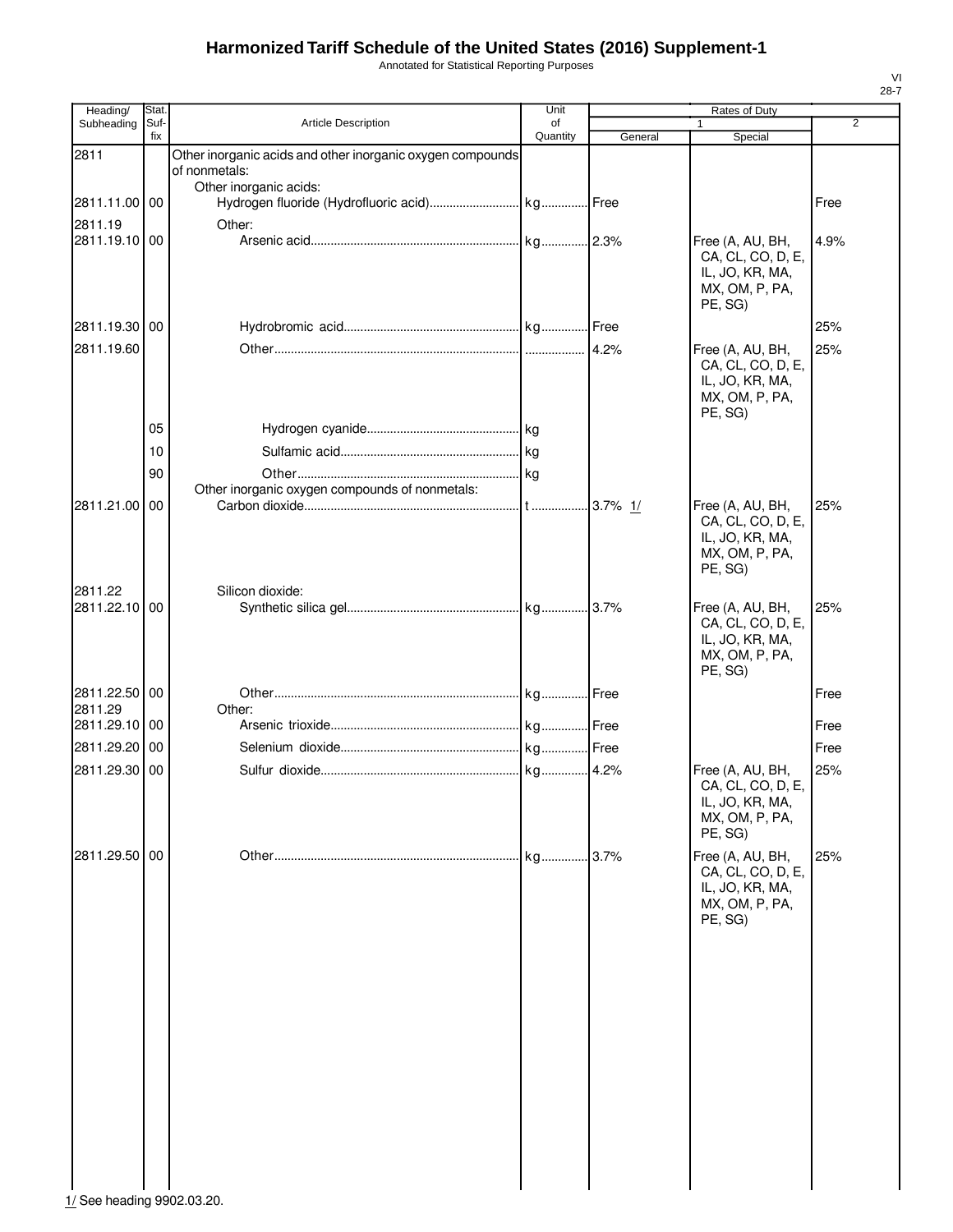Annotated for Statistical Reporting Purposes

| Heading/                                       | Stat.                |                                                                                                                                                         | Unit           |           | Rates of Duty                                                                                                                         |                |
|------------------------------------------------|----------------------|---------------------------------------------------------------------------------------------------------------------------------------------------------|----------------|-----------|---------------------------------------------------------------------------------------------------------------------------------------|----------------|
| Subheading                                     | Suf-<br>fix          | Article Description                                                                                                                                     | of<br>Quantity | General   | 1<br>Special                                                                                                                          | $\overline{2}$ |
| 2812<br>2812.10<br>2812.10.10 00<br>2812.10.50 |                      | III. HALOGEN OR SULFUR COMPOUNDS OF NONMETALS<br>Halides and halide oxides of nonmetals:<br>Chlorides and chloride oxides:                              |                | 3.7% $1/$ | Free (A, AU, BH,<br>CA, CL, CO, D, E,<br>IL, JO, KR, MA,<br>MX, OM, P, PA,                                                            | 25%<br>25%     |
| 2812.90.00                                     | 05<br>10<br>90<br>00 | Arsenic trichloride, carbonyl dichloride (phosgene),<br>sulfur monochloride, sulfur dichloride and thionyl<br>Phosphorus oxychloride and trichloride kg |                | .3.7%     | PE, SG)<br>Free (A, AU, BH,<br>CA, CL, CO, D, E,                                                                                      | 25%            |
| 2813<br>2813.10.00 00                          |                      | Sulfides of nonmetals; commercial phosphorus trisulfide:                                                                                                | kg 3.7%        |           | IL, JO, KR, MA,<br>MX, OM, P, PA,<br>PE, SG)<br>Free (A, AU, BH,<br>CA, CL, CO, D, E,<br>IL, JO, KR, MA,<br>MX, OM, P, PA,<br>PE, SG) | 25%            |
| 2813.90                                        |                      | Other:                                                                                                                                                  |                |           |                                                                                                                                       |                |
| 2813.90.10 00                                  |                      |                                                                                                                                                         |                |           |                                                                                                                                       | Free           |
| 2813.90.20                                     | 00                   |                                                                                                                                                         |                |           |                                                                                                                                       | 25%            |
| 2813.90.50                                     | 00                   |                                                                                                                                                         |                |           | Free (A, AU, BH,<br>CA, CL, CO, D, E,<br>IL, JO, KR, MA,<br>MX, OM, P, PA,<br>PE, SG)                                                 | 25%            |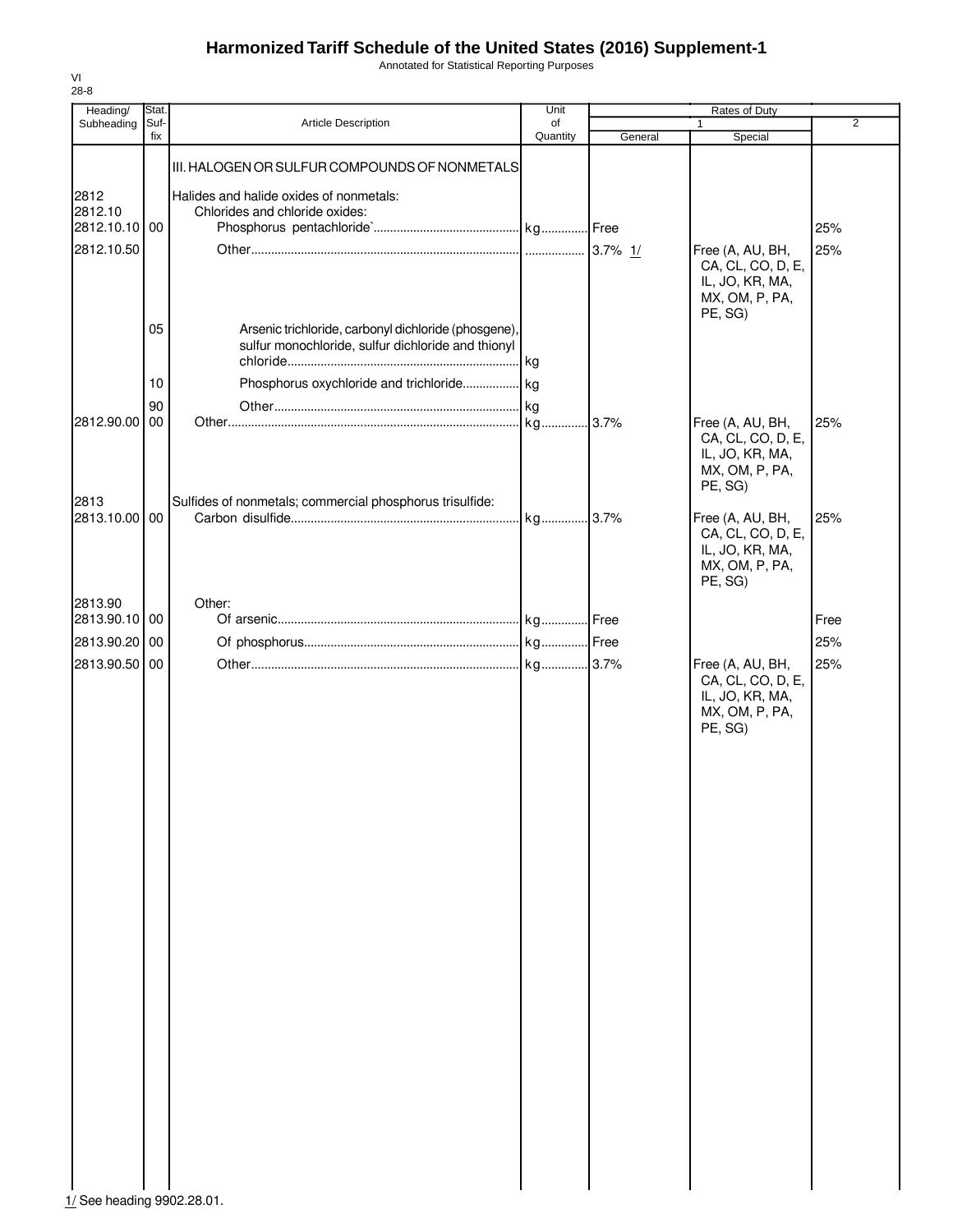Annotated for Statistical Reporting Purposes

| Heading/              | Stat.       |                                                                                                                                                           | Unit              |         | Rates of Duty                                                                         |                      |
|-----------------------|-------------|-----------------------------------------------------------------------------------------------------------------------------------------------------------|-------------------|---------|---------------------------------------------------------------------------------------|----------------------|
| Subheading            | Suf-<br>fix | <b>Article Description</b>                                                                                                                                | οf<br>Quantity    | General | 1<br>Special                                                                          | $\overline{2}$       |
|                       |             | IV. INORGANIC BASES AND OXIDES, HYDROXIDES AND<br>PEROXIDES OF METALS                                                                                     |                   |         |                                                                                       |                      |
| 2814<br>2814.10.00 00 |             | Ammonia, anhydrous or in aqueous solution:                                                                                                                |                   |         |                                                                                       | Free                 |
| 2814.20.00            | 00          |                                                                                                                                                           | NH <sub>3</sub> t | Free    |                                                                                       | Free                 |
| 2815                  |             | Sodium hydroxide (Caustic soda); potassium hydroxide<br>(Caustic potash); peroxides of sodium or potassium:<br>Sodium hydroxide (Caustic soda):           |                   |         |                                                                                       |                      |
| 2815.11.00 00         |             |                                                                                                                                                           | kg Free           |         |                                                                                       | $1.1 \, \text{C/kg}$ |
| 2815.12.00            | 00          | In aqueous solution (Soda lye or liquid soda) kg                                                                                                          | NaOH kg           | . Free  |                                                                                       | $1.1$ ¢/kg           |
| 2815.20.00            |             |                                                                                                                                                           |                   |         |                                                                                       | 2.2¢/kg              |
|                       | 50          |                                                                                                                                                           |                   |         |                                                                                       |                      |
|                       | 90          |                                                                                                                                                           |                   |         |                                                                                       |                      |
| 2815.30.00            | 00          |                                                                                                                                                           |                   |         | Free (A, AU, BH,<br>CA, CL, CO, D, E,<br>IL, JO, KR, MA,<br>MX, OM, P, PA,<br>PE, SG) | 25%                  |
| 2816                  |             | Hydroxide and peroxide of magnesium; oxides, hydroxides                                                                                                   |                   |         |                                                                                       |                      |
| 2816.10.00            | <b>00</b>   | and peroxides, of strontium or barium:                                                                                                                    |                   |         | Free (A, AU, BH,<br>CA, CL, CO, D, E,                                                 | 25%                  |
| 2816.40               |             | Oxides, hydroxides and peroxides, of strontium or barium:                                                                                                 |                   |         | IL, JO, KR, MA,<br>MX, OM, P, PA,<br>PE, SG)                                          |                      |
| 2816.40.10 00         |             |                                                                                                                                                           |                   |         | Free (A, AU, BH,<br>CA, CL, CO, D, E,<br>IL, JO, KR, MA,<br>MX, OM, P, PA,<br>PE, SG) | 25%                  |
| 2816.40.20            | 00          |                                                                                                                                                           |                   |         | Free (A, AU, BH,<br>CA, CL, CO, D, E,<br>IL, JO, KR, MA,<br>MX, OM, P, PA,<br>PE, SG) | 10.5%                |
| 2817.00.00            |             |                                                                                                                                                           |                   |         |                                                                                       | 5.5%                 |
| 2818<br>2818.10       |             | Artificial corundum, whether or not chemically defined;<br>aluminum oxide; aluminum hydroxide:<br>Artificial corundum, whether or not chemically defined: |                   |         |                                                                                       |                      |
| 2818.10.10 00         |             |                                                                                                                                                           |                   | Free    |                                                                                       | Free                 |
| 2818.10.20            |             |                                                                                                                                                           |                   | 1.3%    | Free (A, AU, BH,<br>CA, CL, CO, D, E,<br>IL, JO, KR, MA,<br>MX, OM, P, PA,<br>PE, SG) | 4.1%                 |
|                       | 10          | White, pink or ruby, containing more than 97.5                                                                                                            |                   |         |                                                                                       |                      |
| 2818.20.00            | 90<br>00    |                                                                                                                                                           |                   |         |                                                                                       | $1.1$ ¢/kg           |
| 2818.30.00            |             |                                                                                                                                                           |                   |         |                                                                                       |                      |
|                       | 00          |                                                                                                                                                           |                   |         |                                                                                       | $1.1$ ¢/kg           |
|                       |             |                                                                                                                                                           |                   |         |                                                                                       |                      |

 $\frac{1}{2}$  See heading 9902.22.87.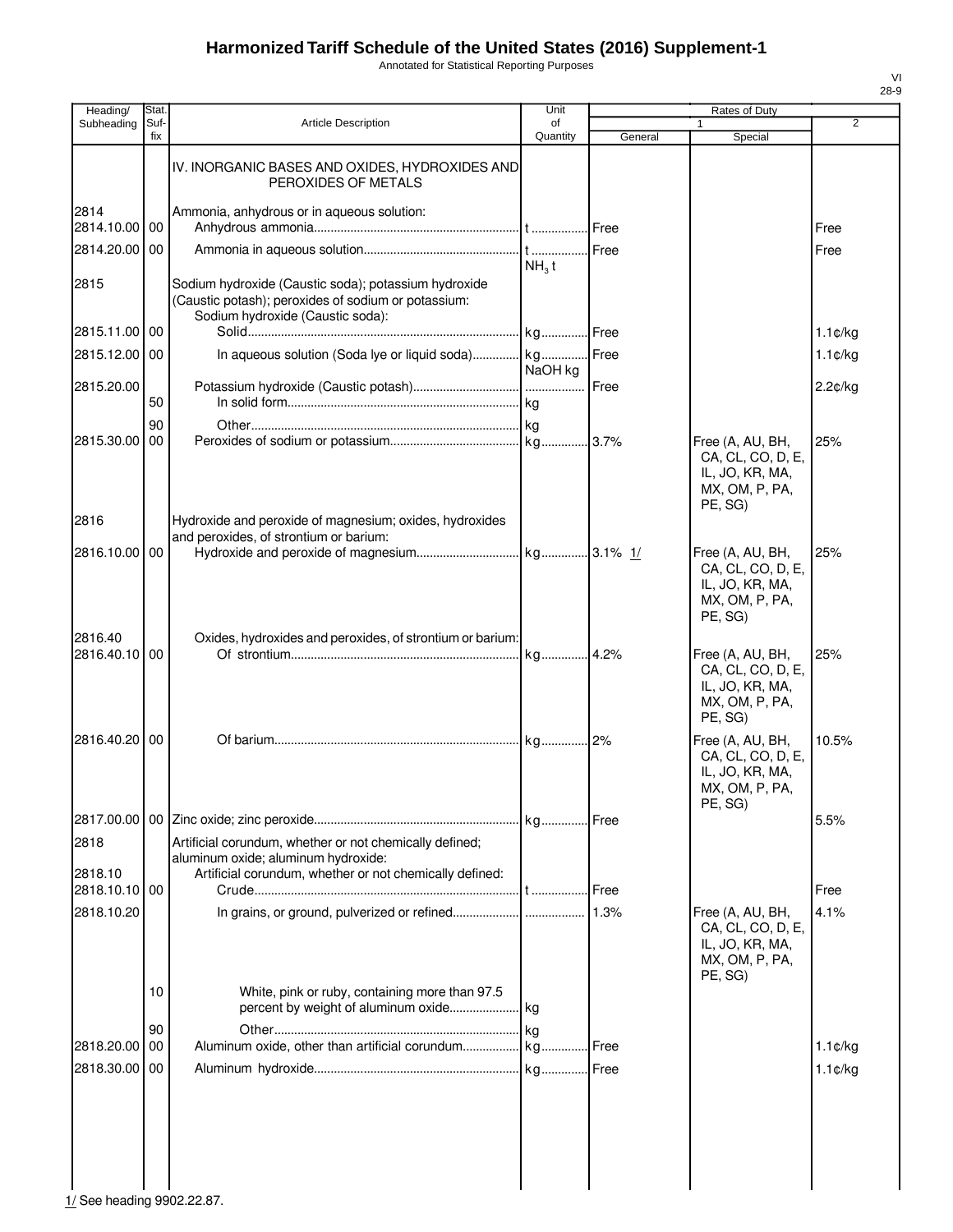Annotated for Statistical Reporting Purposes

| Heading/              | Stat.       |                                                                                                                                                    | Unit           |         | Rates of Duty                                                                          |      |
|-----------------------|-------------|----------------------------------------------------------------------------------------------------------------------------------------------------|----------------|---------|----------------------------------------------------------------------------------------|------|
| Subheading            | Suf-<br>fix | <b>Article Description</b>                                                                                                                         | of<br>Quantity | General | $\mathbf{1}$<br>Special                                                                | 2    |
| 2819                  |             | Chromium oxides and hydroxides:                                                                                                                    |                |         |                                                                                        |      |
| 2819.10.00 00         |             |                                                                                                                                                    |                |         | Free (A*, AU, BH,<br>CA, CL, CO, D, E,<br>IL, JO, KR, MA,<br>MX, OM, P, PA,<br>PE, SG) | 25%  |
| 2819.90.00 00         |             |                                                                                                                                                    |                |         | Free (A, AU, BH,<br>CA, CL, CO, D, E,<br>IL, JO, KR, MA,<br>MX, OM, P, PA,<br>PE, SG)  | 25%  |
| 2820<br>2820.10.00 00 |             | Manganese oxides:                                                                                                                                  |                |         | Free (A, AU, BH,<br>CA, CL, CO, D, E,<br>IL, JO, KR, MA,<br>MX, OM, P, PA,<br>PE, SG)  | 25%  |
| 2820.90.00 00         |             |                                                                                                                                                    |                |         | Free (A, AU, BH,<br>CA, CL, CO, D, E,<br>IL, JO, KR, MA,<br>MX, OM, P, PA,<br>PE, SG)  | 25%  |
| 2821                  |             | Iron oxides and hydroxides; earth colors containing 70 percent<br>or more by weight of combined iron evaluated as Fe <sub>2</sub> O <sub>3</sub> : |                |         |                                                                                        |      |
| 2821.10.00            |             |                                                                                                                                                    |                | 3.7%    | Free (A, AU, BH,<br>CA, CL, CO, D, E,<br>IL, JO, KR, MA,<br>MX, OM, P, PA,<br>PE, SG)  | 25%  |
|                       |             | Synthetic pigments:                                                                                                                                |                |         |                                                                                        |      |
|                       | 10          |                                                                                                                                                    |                |         |                                                                                        |      |
|                       | 20          |                                                                                                                                                    |                |         |                                                                                        |      |
|                       | 30          |                                                                                                                                                    |                |         |                                                                                        |      |
|                       | 40<br>50    |                                                                                                                                                    |                |         |                                                                                        |      |
| 2821.20.00            | <b>00</b>   |                                                                                                                                                    |                |         | Free (A, AU, BH,<br>CA, CL, CO, D, E,<br>IL, JO, KR, MA,<br>MX, OM, P, PA,<br>PE, SG)  | 20%  |
|                       |             | 2822.00.00   00   Cobalt oxides and hydroxides; commercial cobalt oxides kg 0.1%                                                                   |                |         | Free (A, AU, BH,<br>CA, CL, CO, D, E,<br>IL, JO, KR, MA,<br>MX, OM, P, PA,<br>PE, SG)  | 1.7% |
|                       |             |                                                                                                                                                    |                |         | Free (A, AU, BH,<br>CA, CL, CO, D, E,<br>IL, JO, KR, MA,<br>MX, OM, P, PA,<br>PE, SG)  | 30%  |
|                       |             |                                                                                                                                                    |                |         |                                                                                        |      |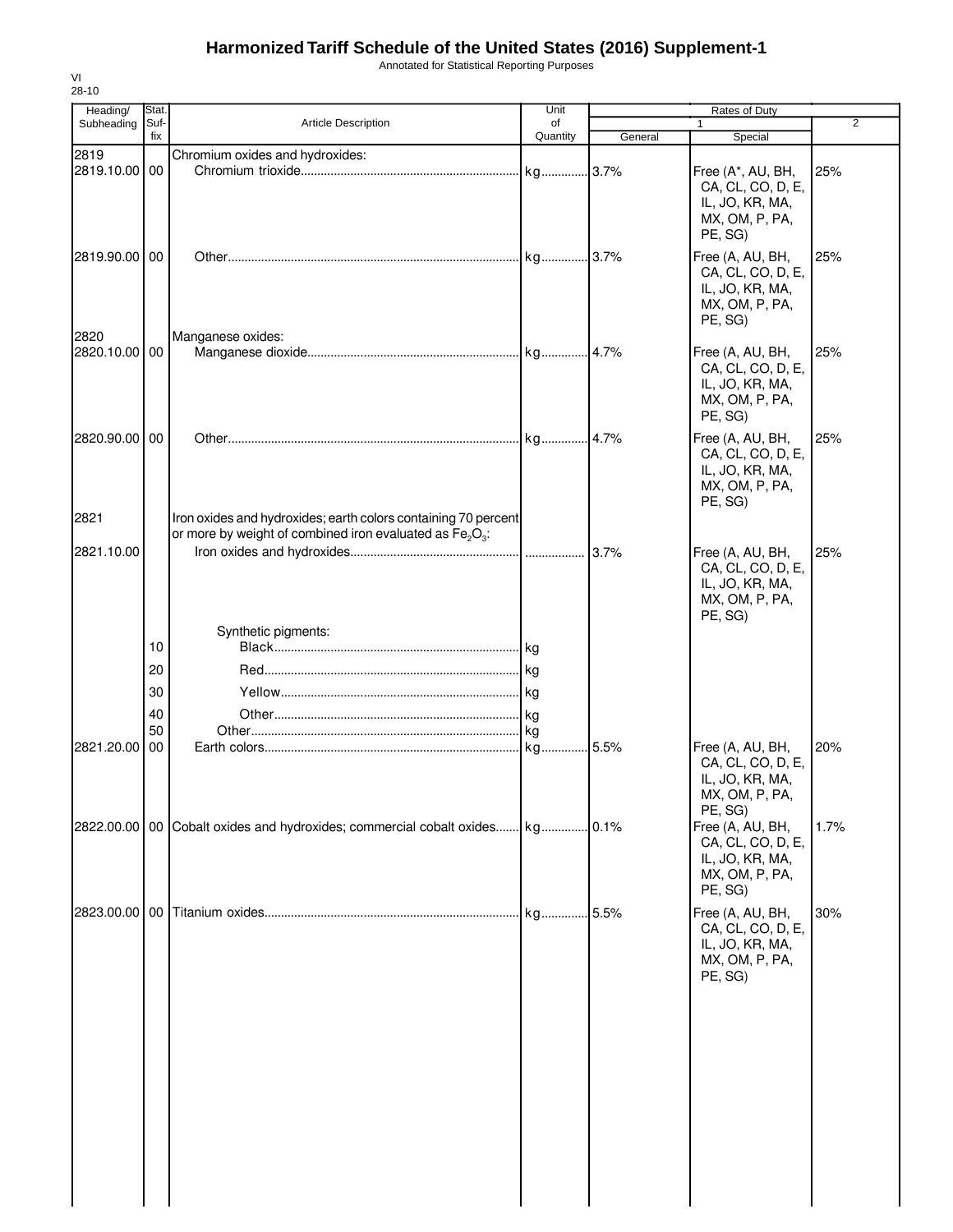Annotated for Statistical Reporting Purposes

| Heading/      | Stat.       |                                                                | Unit           |         | Rates of Duty     |                |
|---------------|-------------|----------------------------------------------------------------|----------------|---------|-------------------|----------------|
| Subheading    | Suf-<br>fix | <b>Article Description</b>                                     | of<br>Quantity |         | $\mathbf{1}$      | $\overline{2}$ |
|               |             |                                                                |                | General | Special           |                |
| 2824          |             | Lead oxides; red lead and orange lead:                         |                |         |                   |                |
| 2824.10.00    | 00          |                                                                |                | 3%      | Free (A, AU, BH,  | 12%            |
|               |             |                                                                |                |         | CA, CL, CO, D, E, |                |
|               |             |                                                                |                |         | IL, JO, KR, MA,   |                |
|               |             |                                                                |                |         | MX, OM, P, PA,    |                |
|               |             |                                                                |                |         | PE, SG)           |                |
| 2824.90       |             | Other:                                                         |                |         |                   |                |
| 2824.90.10 00 |             |                                                                |                |         | Free (A, AU, BH,  | 30%            |
|               |             |                                                                |                |         | CA, CL, CO, D, E, |                |
|               |             |                                                                |                |         | IL, JO, KR, MA,   |                |
|               |             |                                                                |                |         | MX, OM, P, PA,    |                |
|               |             |                                                                |                |         | PE, SG)           |                |
| 2824.90.20    | 00          |                                                                |                |         | Free (A, AU, BH,  | 12.5%          |
|               |             |                                                                |                |         | CA, CL, CO, D, E, |                |
|               |             |                                                                |                |         | IL, JO, KR, MA,   |                |
|               |             |                                                                |                |         | MX, OM, P, PA,    |                |
|               |             |                                                                |                |         | PE, SG)           |                |
| 2824.90.50    | 00          |                                                                |                |         | Free (A, AU, BH,  | 30%            |
|               |             |                                                                |                |         | CA, CL, CO, D, E, |                |
|               |             |                                                                |                |         | IL, JO, KR, MA,   |                |
|               |             |                                                                |                |         | MX, OM, P, PA,    |                |
|               |             |                                                                |                |         | PE, SG)           |                |
| 2825          |             | Hydrazine and hydroxylamine and their inorganic salts; other   |                |         |                   |                |
|               |             | inorganic bases; other metal oxides, hydroxides and peroxides: |                |         |                   |                |
| 2825.10.00    | 00          |                                                                |                |         | Free (A, AU, BH,  | 25%            |
|               |             |                                                                |                |         | CA, CL, CO, D, E, |                |
|               |             |                                                                |                |         | IL, JO, KR, MA,   |                |
|               |             |                                                                |                |         | MX, OM, P, PA,    |                |
|               |             |                                                                |                |         | PE, SG)           |                |
|               |             |                                                                |                |         |                   |                |
| 2825.20.00    | 00          |                                                                |                |         | Free (A, AU, BH,  | 25%            |
|               |             |                                                                |                |         | CA, CL, CO, D, E, |                |
|               |             |                                                                |                |         | IL, JO, KR, MA,   |                |
|               |             |                                                                |                |         | MX, OM, P, PA,    |                |
|               |             |                                                                |                |         | PE. SG)           |                |
| 2825.30.00    |             |                                                                |                |         | Free (A, AU, BH,  | 40%            |
|               |             |                                                                |                |         | CA, CL, CO, D, E, |                |
|               |             |                                                                |                |         | IL, JO, KR, MA,   |                |
|               |             |                                                                |                |         | MX, OM, P, PA,    |                |
|               |             |                                                                |                |         | PE, SG)           |                |
|               | 10          |                                                                |                |         |                   |                |
|               |             |                                                                | V ka           |         |                   |                |
|               | 50          |                                                                | kg             |         |                   |                |
|               |             |                                                                | V ka           |         |                   |                |
| 2825.40.00    | 00          |                                                                |                |         |                   | Free           |
|               |             |                                                                |                |         |                   |                |
| 2825.50       |             | Copper oxides and hydroxides:                                  |                |         |                   |                |
| 2825.50.10    | 00          |                                                                |                | 4.3%    | Free (A, AU, BH,  | 31%            |
|               |             |                                                                |                |         | CA, CL, CO, D, E, |                |
|               |             |                                                                |                |         | IL, JO, KR, MA,   |                |
|               |             |                                                                |                |         | MX, OM, P, PA,    |                |
|               |             |                                                                |                |         | PE, SG)           |                |
| 2825.50.20    | 00          |                                                                |                |         | Free (A, AU, BH,  | 39.5%          |
|               |             |                                                                |                |         | CA, CL, CO, D, E, |                |
|               |             |                                                                |                |         | IL, JO, KR, MA,   |                |
|               |             |                                                                |                |         | MX, OM, P, PA,    |                |
|               |             |                                                                |                |         | PE, SG)           |                |
| 2825.50.30    | 00          |                                                                |                |         | Free (A, AU, BH,  | 32.5%          |
|               |             |                                                                |                |         | CA, CL, CO, D, E, |                |
|               |             |                                                                |                |         | IL, JO, KR, MA,   |                |
|               |             |                                                                |                |         | MX, OM, P, PA,    |                |
|               |             |                                                                |                |         | PE, SG)           |                |
|               |             |                                                                |                |         |                   |                |
|               |             |                                                                |                |         |                   |                |
|               |             |                                                                |                |         |                   |                |

 $\begin{array}{|c|c|} \hline 1 & 1 \ \hline 1/$  See heading 9902.01.03.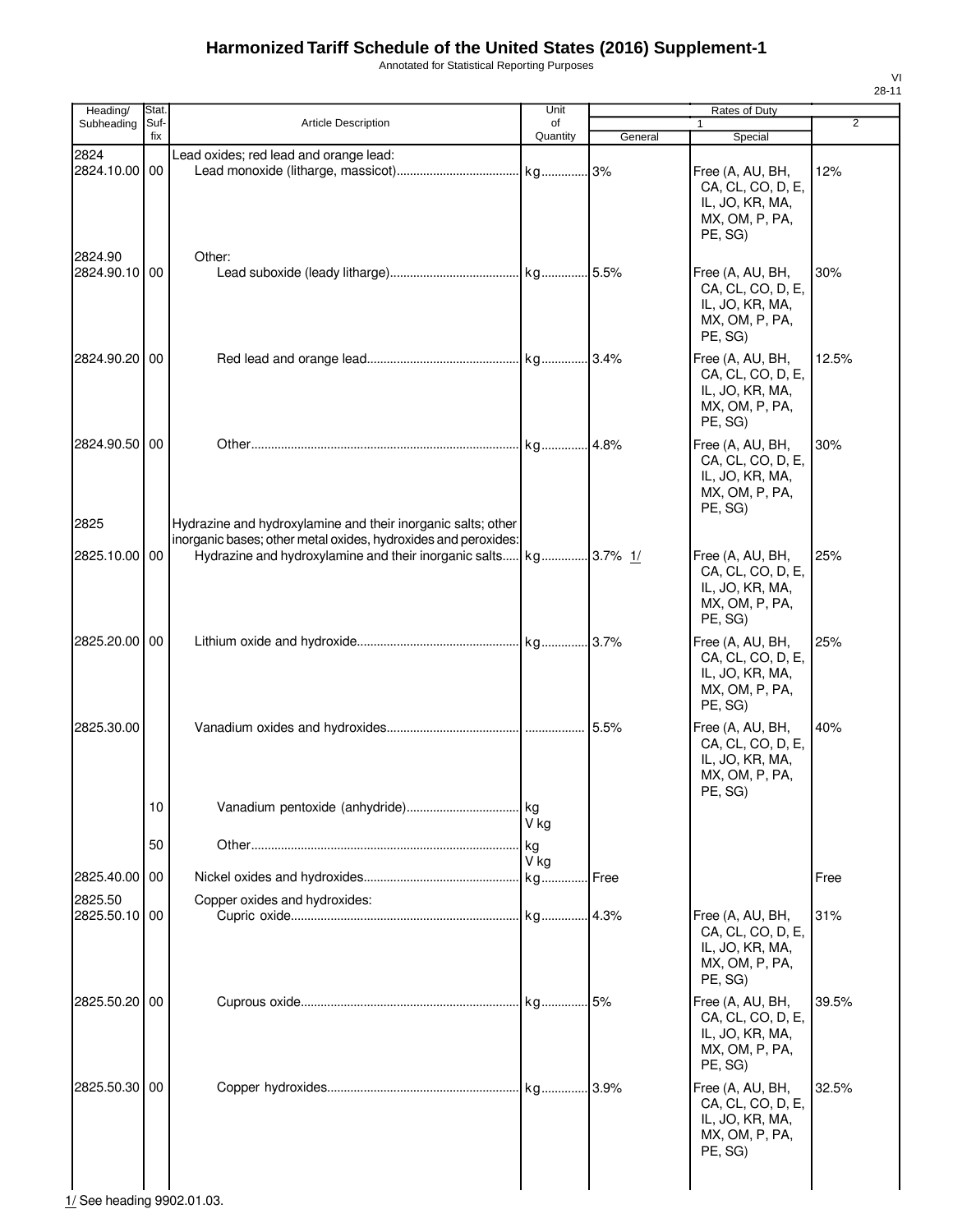Annotated for Statistical Reporting Purposes

| Heading/                                    | Stat.       |                                                                                                                                | Unit           |         | Rates of Duty                                                                          |                |
|---------------------------------------------|-------------|--------------------------------------------------------------------------------------------------------------------------------|----------------|---------|----------------------------------------------------------------------------------------|----------------|
| Subheading                                  | Suf-<br>fix | Article Description                                                                                                            | of<br>Quantity | General | 1<br>Special                                                                           | $\overline{2}$ |
| 2825 (con.)                                 |             | Hydrazine and hydroxylamine and their inorganic salts; other<br>inorganic bases; other metal oxides, hydroxides and peroxides: |                |         |                                                                                        |                |
| 2825.60.00 00                               |             | (con.)                                                                                                                         |                |         | Free (A, AU, BH,<br>CA, CL, CO, D, E,<br>IL, JO, KR, MA,<br>MX, OM, P, PA,<br>PE, SG)  | 25%            |
| 2825.70.00 00                               |             |                                                                                                                                |                |         | Free (A, AU, BH,<br>CA, CL, CO, D, E,<br>IL, JO, KR, MA,<br>MX, OM, P, PA,<br>PE, SG)  | 20.5%          |
| 2825.80.00 00                               |             |                                                                                                                                |                |         |                                                                                        | 4.4¢/kg        |
| 2825.90<br>2825.90.10 00                    |             | Other:                                                                                                                         |                |         | Free (A, AU, BH,<br>CA, CL, CO, D, E,<br>IL, JO, KR, MA,<br>MX, OM, P, PA,<br>PE, SG)  | 25%            |
| 2825.90.15 00                               |             |                                                                                                                                |                |         | Free (A*, AU, BH,<br>CA, CL, CO, D, E,<br>IL, JO, KR, MA,<br>MX, OM, P, PA,<br>PE, SG) | 25%            |
| 2825.90.20 00                               |             |                                                                                                                                |                |         | Free (A, AU, BH,<br>CA, CL, CO, D, E,<br>IL, JO, KR, MA,<br>MX, OM, P, PA,<br>PE, SG)  | 25%            |
| 2825.90.30 00                               |             |                                                                                                                                | W kg           |         | Free (A+, AU, BH,<br>CA, CL, CO, D, E,<br>IL, JO, KR, MA,<br>MX, OM, P, PA,<br>PE, SG) | 45.5%          |
| 2825.90.75 00                               |             |                                                                                                                                |                |         |                                                                                        | 25%            |
| 2825.90.90 00<br>1/ See heading 9903.27.03. |             |                                                                                                                                |                |         | Free (A, AU, BH,<br>CA, CL, CO, D, E,<br>IL, JO, KR, MA,<br>MX, OM, P, PA,<br>PE, SG)  | 25%            |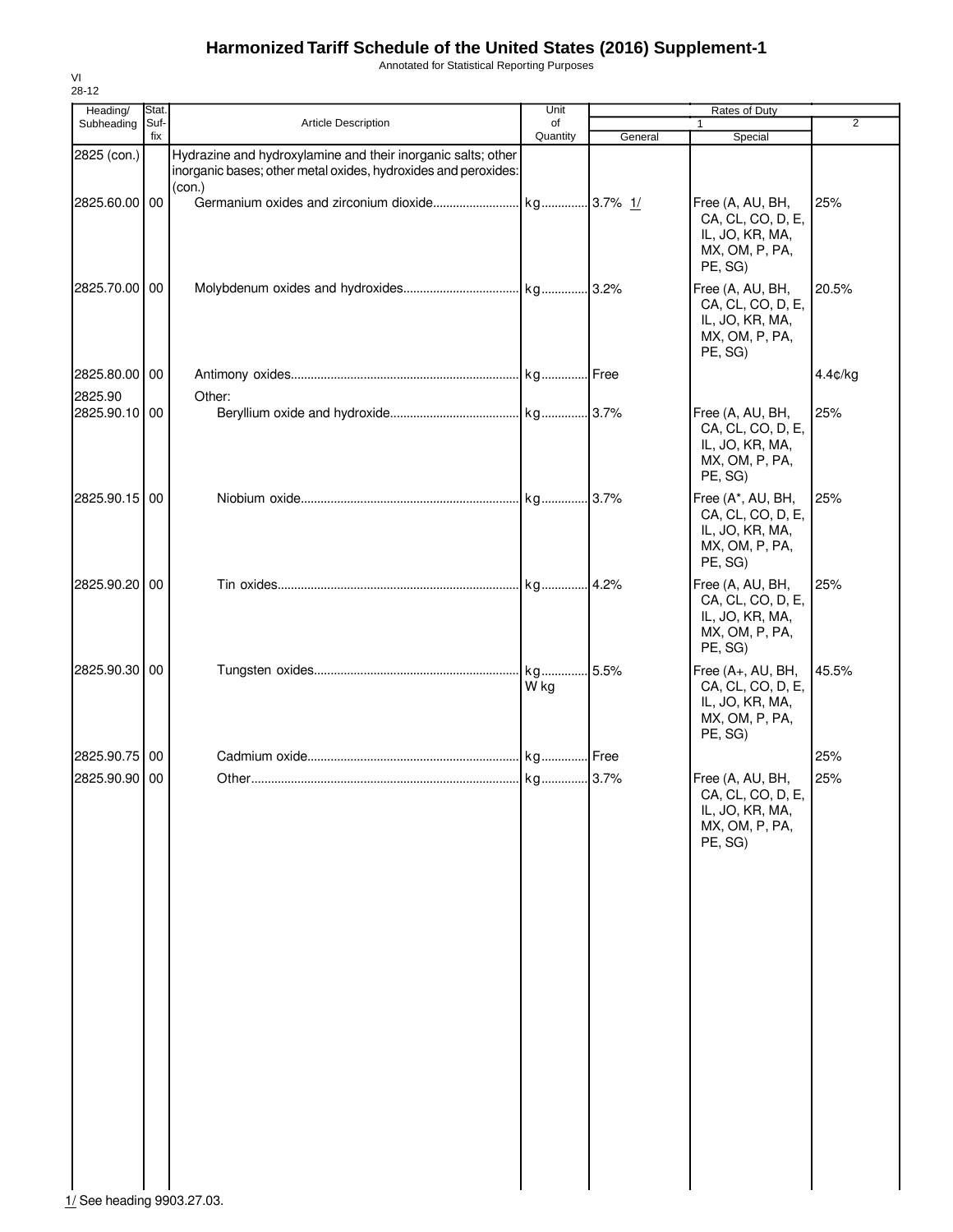Annotated for Statistical Reporting Purposes

| Heading/      | Stat.       |                                                                                                 | Unit           |         | Rates of Duty                                                                         |                |
|---------------|-------------|-------------------------------------------------------------------------------------------------|----------------|---------|---------------------------------------------------------------------------------------|----------------|
| Subheading    | Suf-<br>fix | <b>Article Description</b>                                                                      | of<br>Quantity | General | $\mathbf{1}$<br>Special                                                               | $\overline{2}$ |
|               |             | V. SALTS AND PEROXYSALTS, OF INORGANIC ACIDS<br><b>AND METALS</b>                               |                |         |                                                                                       |                |
| 2826          |             | Fluorides; fluorosilicates, fluoroaluminates and other complex<br>fluorine salts:<br>Fluorides: |                |         |                                                                                       |                |
| 2826.12.00 00 |             |                                                                                                 |                |         |                                                                                       | 25%            |
| 2826.19       |             | Other:                                                                                          |                |         |                                                                                       |                |
| 2826.19.10 00 |             |                                                                                                 |                |         | Free (A, AU, BH,<br>CA, CL, CO, D, E,<br>IL, JO, KR, MA,<br>MX, OM, P, PA,<br>PE, SG) | 25%            |
| 2826.19.20 00 |             |                                                                                                 |                |         | Free (A, AU, BH,<br>CA, CL, CO, D, E,<br>IL, JO, KR, MA,<br>MX, OM, P, PA,<br>PE, SG) | 25%            |
| 2826.19.90 00 |             |                                                                                                 |                |         | Free (A, AU, BH,<br>CA, CL, CO, D, E,<br>IL, JO, KR, MA,<br>MX, OM, P, PA,<br>PE, SG) | 25%            |
| 2826.30.00 00 |             |                                                                                                 |                |         |                                                                                       | Free           |
| 2826.90       |             | Other:                                                                                          |                |         |                                                                                       |                |
| 2826.90.10 00 |             |                                                                                                 |                |         | Free (A, AU, BH,<br>CA, CL, CO, D, E,<br>IL, JO, KR, MA,<br>MX, OM, P, PA,<br>PE, SG) | 62.5%          |
| 2826.90.90 00 |             |                                                                                                 |                |         | Free (A, AU, BH,<br>CA, CL, CO, D, E,<br>IL, JO, KR, MA,<br>MX, OM, P, PA,<br>PE, SG) | 25%            |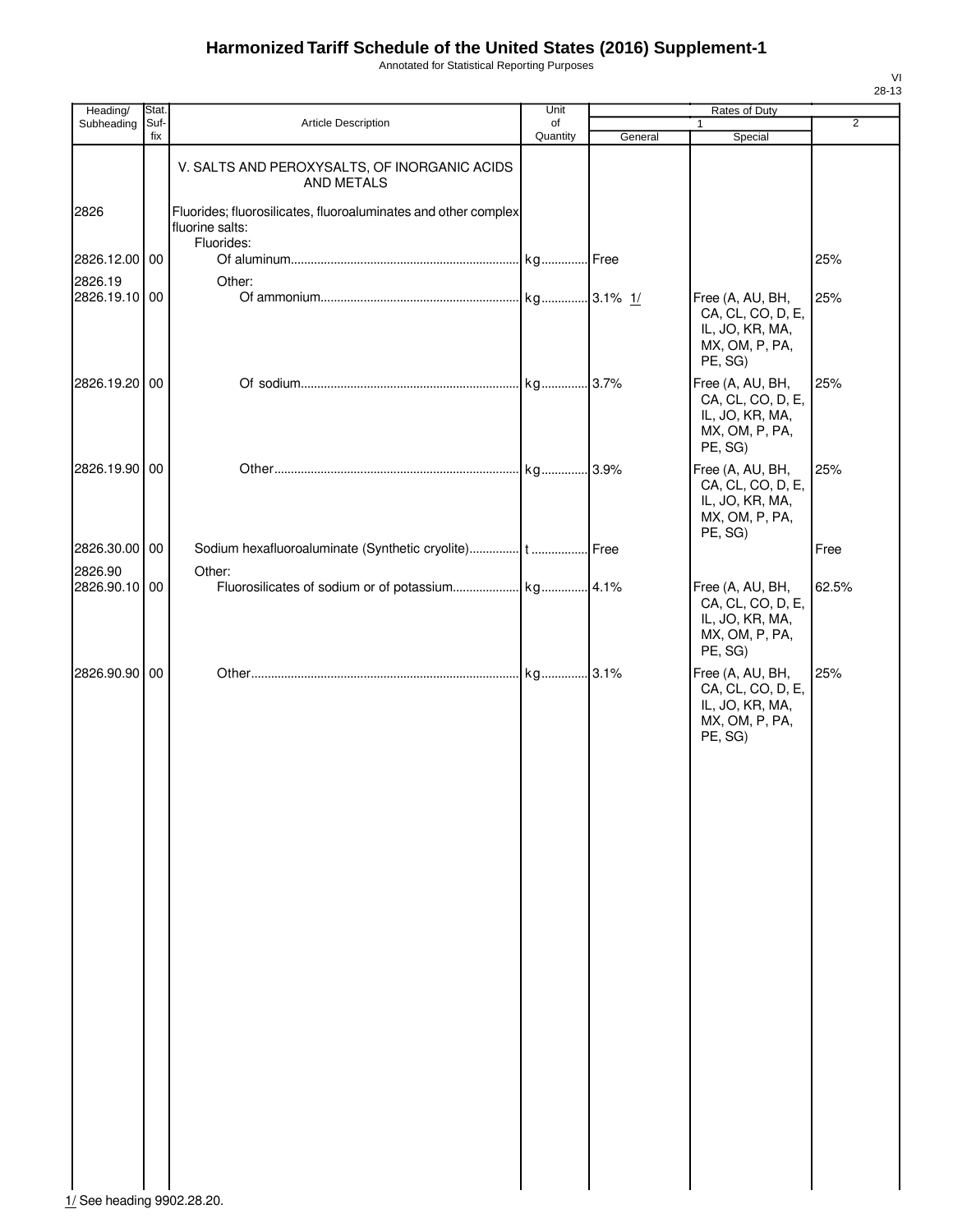Annotated for Statistical Reporting Purposes

| Heading/      | Stat. |                                                              | Unit     |         | Rates of Duty             |                |
|---------------|-------|--------------------------------------------------------------|----------|---------|---------------------------|----------------|
| Subheading    | Suf-  | Article Description                                          | of       |         | $\mathbf{1}$              | $\overline{2}$ |
|               | fix   |                                                              | Quantity | General | Special                   |                |
| 2827          |       | Chlorides, chloride oxides and chloride hydroxides; bromides |          |         |                           |                |
|               |       | and bromide oxides; iodides and iodide oxides:               |          |         |                           |                |
| 2827.10.00 00 |       |                                                              |          |         | Free (A, AU, BH,          | 18%            |
|               |       |                                                              |          |         | CA, CL, CO, D, E,         |                |
|               |       |                                                              |          |         | IL, JO, KR, MA,           |                |
|               |       |                                                              |          |         | MX, OM, P, PA,<br>PE, SG) |                |
|               |       |                                                              |          |         |                           |                |
| 2827.20.00 00 |       |                                                              |          |         |                           | Free           |
|               |       | Other chlorides:                                             |          |         |                           |                |
| 2827.31.00 00 |       |                                                              |          |         | Free (A, AU, BH,          | 5%             |
|               |       |                                                              |          |         | CA, CL, CO, D, E,         |                |
|               |       |                                                              |          |         | IL, JO, KR, MA,           |                |
|               |       |                                                              |          |         | MX, OM, P, PA,            |                |
|               |       |                                                              |          |         | PE, SG)                   |                |
|               |       |                                                              |          |         |                           |                |
| 2827.32.00 00 |       |                                                              |          |         |                           | 25%            |
| 2827.35.00 00 |       |                                                              |          |         | Free (A, AU, BH,          | 25%            |
|               |       |                                                              |          |         | CA, CL, CO, D, E,         |                |
|               |       |                                                              |          |         | IL, JO, KR, MA,           |                |
|               |       |                                                              |          |         | MX, OM, P, PA,            |                |
|               |       |                                                              |          |         | PE, SG)                   |                |
|               |       |                                                              |          |         |                           |                |
|               |       |                                                              |          |         |                           |                |
|               |       |                                                              |          |         |                           |                |
|               |       |                                                              |          |         |                           |                |
|               |       |                                                              |          |         |                           |                |
|               |       |                                                              |          |         |                           |                |
|               |       |                                                              |          |         |                           |                |
|               |       |                                                              |          |         |                           |                |
|               |       |                                                              |          |         |                           |                |
|               |       |                                                              |          |         |                           |                |
|               |       |                                                              |          |         |                           |                |
|               |       |                                                              |          |         |                           |                |
|               |       |                                                              |          |         |                           |                |
|               |       |                                                              |          |         |                           |                |
|               |       |                                                              |          |         |                           |                |
|               |       |                                                              |          |         |                           |                |
|               |       |                                                              |          |         |                           |                |
|               |       |                                                              |          |         |                           |                |
|               |       |                                                              |          |         |                           |                |
|               |       |                                                              |          |         |                           |                |
|               |       |                                                              |          |         |                           |                |
|               |       |                                                              |          |         |                           |                |
|               |       |                                                              |          |         |                           |                |
|               |       |                                                              |          |         |                           |                |
|               |       |                                                              |          |         |                           |                |
|               |       |                                                              |          |         |                           |                |
|               |       |                                                              |          |         |                           |                |
|               |       |                                                              |          |         |                           |                |
|               |       |                                                              |          |         |                           |                |
|               |       |                                                              |          |         |                           |                |
|               |       |                                                              |          |         |                           |                |
|               |       |                                                              |          |         |                           |                |
|               |       |                                                              |          |         |                           |                |
|               |       |                                                              |          |         |                           |                |
|               |       |                                                              |          |         |                           |                |
|               |       |                                                              |          |         |                           |                |
|               |       |                                                              |          |         |                           |                |
|               |       |                                                              |          |         |                           |                |
|               |       |                                                              |          |         |                           |                |
|               |       |                                                              |          |         |                           |                |
|               |       |                                                              |          |         |                           |                |
|               |       |                                                              |          |         |                           |                |
|               |       |                                                              |          |         |                           |                |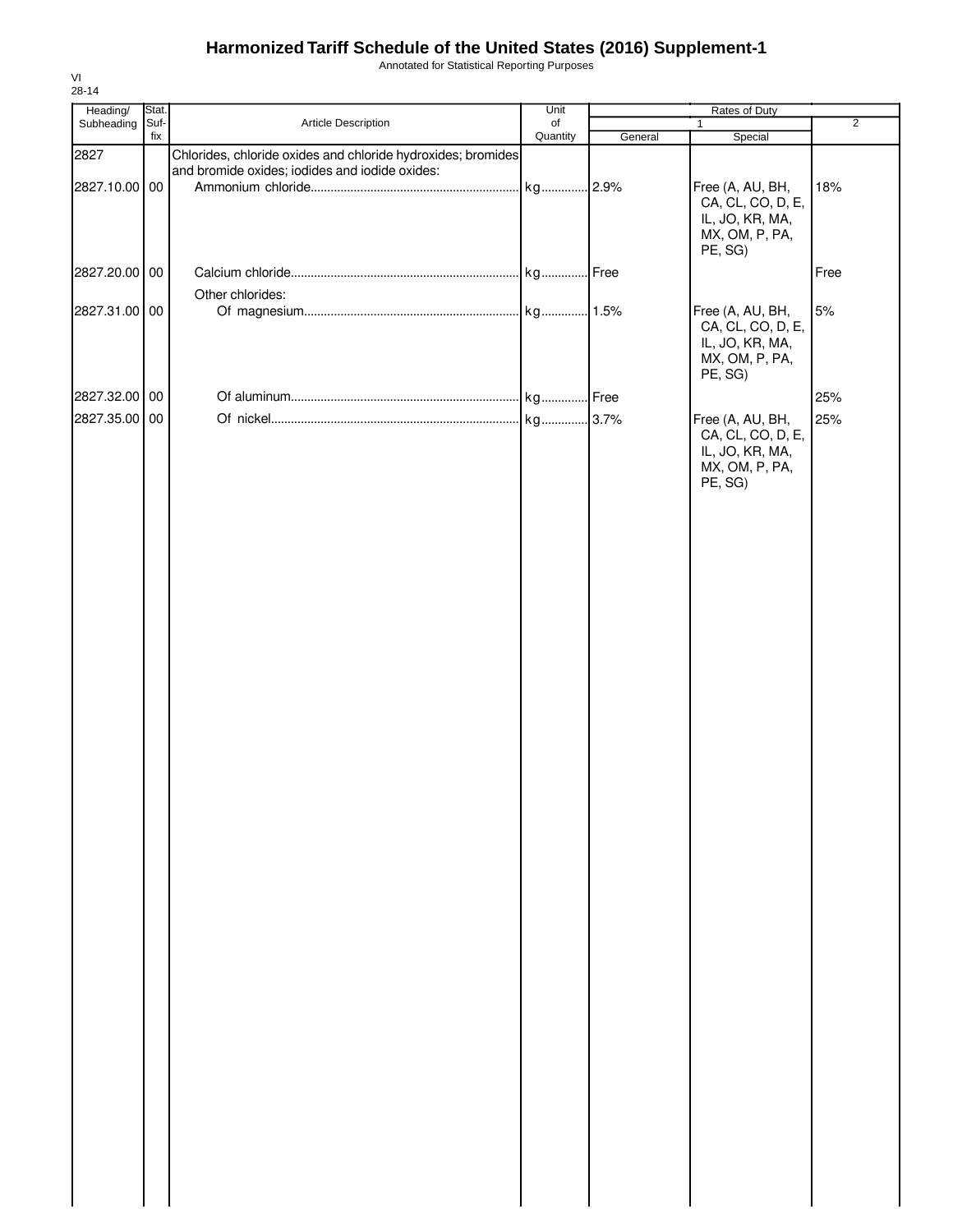Annotated for Statistical Reporting Purposes

| Heading/               | Stat.       |                                                                                                                                                            | Unit            |         | Rates of Duty                                                                          |                |
|------------------------|-------------|------------------------------------------------------------------------------------------------------------------------------------------------------------|-----------------|---------|----------------------------------------------------------------------------------------|----------------|
| Subheading             | Suf-<br>fix | Article Description                                                                                                                                        | of<br>Quantity  | General | 1<br>Special                                                                           | $\overline{2}$ |
| 2827 (con.)<br>2827.39 |             | Chlorides, chloride oxides and chloride hydroxides; bromides<br>and bromide oxides; iodides and iodide oxides: (con.)<br>Other chlorides: (con.)<br>Other: |                 |         |                                                                                        |                |
| 2827.39.10 00          |             |                                                                                                                                                            | kg 5.5%<br>V kg |         | Free (A, AU, BH,<br>CA, CL, CO, D, E,<br>IL, JO, KR, MA,<br>MX, OM, P, PA,<br>PE, SG)  | 40%            |
| 2827.39.25 00          |             |                                                                                                                                                            |                 | 4.2%    | Free (A, AU, BH,<br>CA, CL, CO, D, E,<br>IL, JO, KR, MA,<br>MX, OM, P, PA,<br>PE, SG)  | 25%            |
| 2827.39.30 00          |             |                                                                                                                                                            |                 |         | Free (A, AU, BH,<br>CA, CL, CO, D, E,<br>IL, JO, KR, MA,<br>MX, OM, P, PA,<br>PE, SG)  | 30%            |
| 2827.39.40 00          |             |                                                                                                                                                            | W kg            |         | Free (A+, AU, BH,<br>CA, CL, CO, D, E,<br>IL, JO, KR, MA,<br>MX, OM, P, PA,<br>PE, SG) | 45.5%          |
| 2827.39.45 00          |             |                                                                                                                                                            |                 |         | Free (A, AU, BH,<br>CA, CL, CO, D, E,<br>IL, JO, KR, MA,<br>MX, OM, P, PA,<br>PE, SG)  | 28.5%          |
| 2827.39.55 00          |             |                                                                                                                                                            |                 |         | Free (A, AU, BH,<br>CA, CL, CO, D, E,<br>IL, JO, KR, MA,<br>MX, OM, P, PA,<br>PE, SG)  | 25%            |
| 2827.39.60 00          |             |                                                                                                                                                            |                 |         | Free (A, AU, BH,<br>CA, CL, CO, D, E,<br>IL, JO, KR, MA,<br>MX, OM, P, PA,<br>PE, SG)  | 30%            |
| 2827.39.65 00          |             |                                                                                                                                                            |                 |         | Free (A, AU, BH,<br>CA, CL, CO, D, E,<br>IL, JO, KR, MA,<br>MX, OM, P, PA,<br>PE, SG)  | 5%             |
| 2827.39.90 00          |             |                                                                                                                                                            | kg              | .3.7%   | Free (A, AU, BH,<br>CA, CL, CO, D, E,<br>IL, JO, KR, MA,<br>MX, OM, P, PA,<br>PE, SG)  | 25%            |
|                        |             |                                                                                                                                                            |                 |         |                                                                                        |                |
|                        |             |                                                                                                                                                            |                 |         |                                                                                        |                |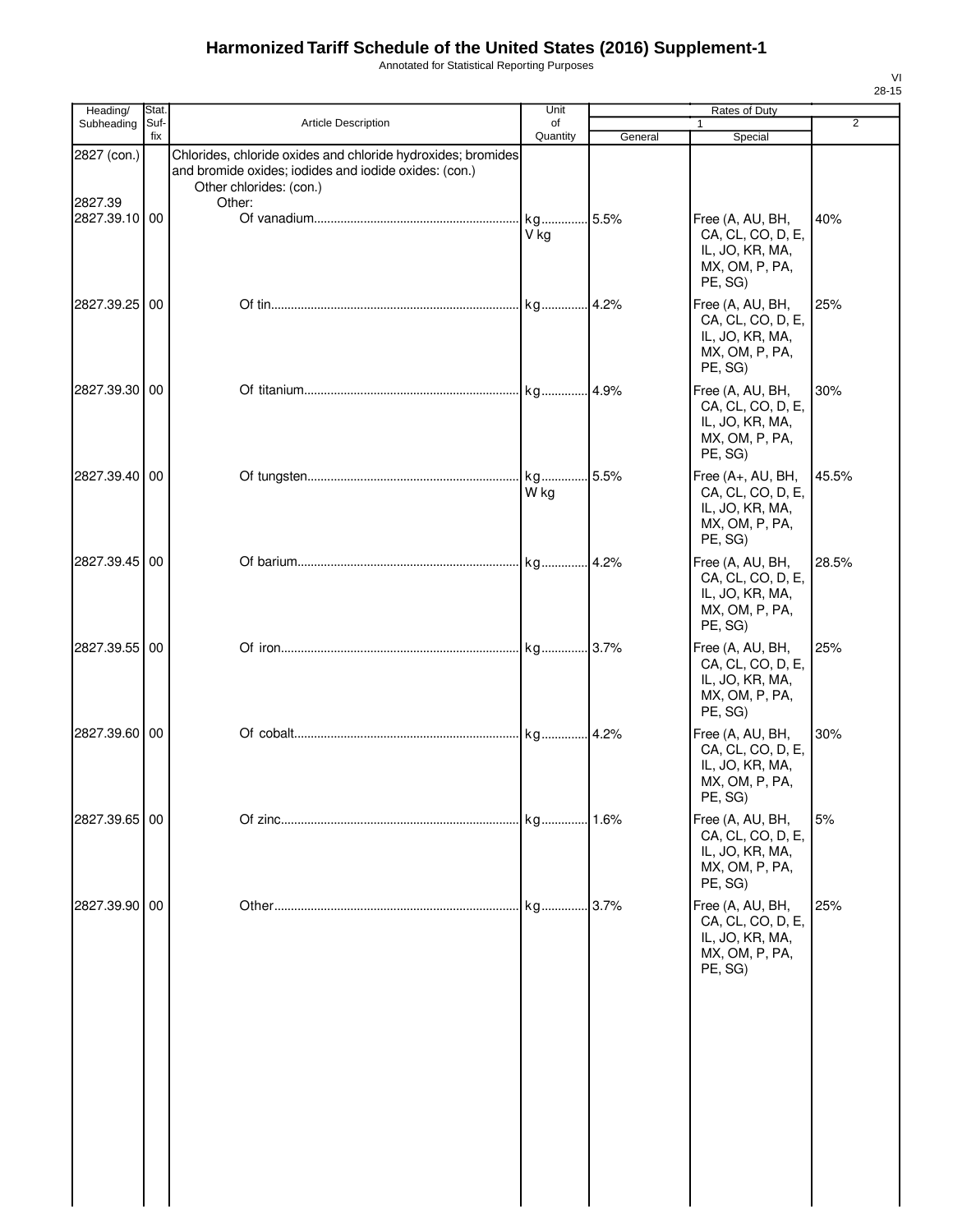Annotated for Statistical Reporting Purposes

| Heading/                                    | Stat.       |                                                                                                                       | Unit       |          | Rates of Duty                                                                         |                |
|---------------------------------------------|-------------|-----------------------------------------------------------------------------------------------------------------------|------------|----------|---------------------------------------------------------------------------------------|----------------|
| Subheading                                  | Suf-<br>fix | <b>Article Description</b>                                                                                            | of         |          | 1                                                                                     | $\overline{2}$ |
| 2827 (con.)                                 |             | Chlorides, chloride oxides and chloride hydroxides; bromides<br>and bromide oxides; iodides and iodide oxides: (con.) | Quantity   | General  | Special                                                                               |                |
| 2827.41.00 00                               |             | Chloride oxides and chloride hydroxides:                                                                              |            |          | Free (A, AU, BH,<br>CA, CL, CO, D, E,<br>IL, JO, KR, MA,<br>MX, OM, P, PA,<br>PE, SG) | 32.5%          |
| 2827.49<br>2827.49.10 00                    |             | Other:                                                                                                                | kg<br>V kg | 5.5%     | Free (A, AU, BH,<br>CA, CL, CO, D, E,<br>IL, JO, KR, MA,<br>MX, OM, P, PA,<br>PE, SG) | 40%            |
| 2827.49.50 00                               |             | Bromides and bromide oxides:                                                                                          |            |          | Free (A, AU, BH,<br>CA, CL, CO, D, E,<br>IL, JO, KR, MA,<br>MX, OM, P, PA,<br>PE, SG) | 25%            |
| 2827.51.00 00<br>2827.59                    |             | Other:                                                                                                                |            |          |                                                                                       | 22¢/kg         |
| 2827.59.25                                  | 00          |                                                                                                                       |            |          |                                                                                       | 25%            |
| 2827.59.51                                  | 00          |                                                                                                                       |            |          | Free (A, AU, BH,<br>CA, CL, CO, D, E,<br>IL, JO, KR, MA,<br>MX, OM, P, PA,<br>PE, SG) | 25%            |
| 2827.60<br>2827.60.10 00                    |             | lodides and iodide oxides:                                                                                            |            |          |                                                                                       | 25%            |
| 2827.60.20                                  | 00          |                                                                                                                       |            |          | Free (A, AU, BH,<br>CA, CL, CO, D, E,<br>IL, JO, KR, MA,<br>MX, OM, P, PA,<br>PE, SG) | 7.5%           |
| 2827.60.51                                  | 00          |                                                                                                                       | kg         | .4.2% 2/ | Free (A, AU, BH,<br>CA, CL, CO, D, E,<br>IL, JO, KR, MA,<br>MX, OM, P, PA,<br>PE, SG) | 25%            |
| 2828                                        |             | Hypochlorites; commercial calcium hypochlorite; chlorites;<br>hypobromites:                                           |            |          |                                                                                       |                |
| 2828.10.00 00                               |             | Commercial calcium hypochlorite and other calcium                                                                     | kg2.4%     |          | Free (A, AU, BH,<br>CA, CL, CO, D, E,<br>IL, JO, KR, MA,<br>MX, OM, P, PA,<br>PE, SG) | 25%            |
| 2828.90.00 00<br>1/ See heading 9902.23.57. |             |                                                                                                                       | . kg       | .3.7%    | Free (A, AU, BH,<br>CA, CL, CO, D, E,<br>IL, JO, KR, MA,<br>MX, OM, P, PA,<br>PE, SG) | 25%            |

2/ See heading 9902.25.12.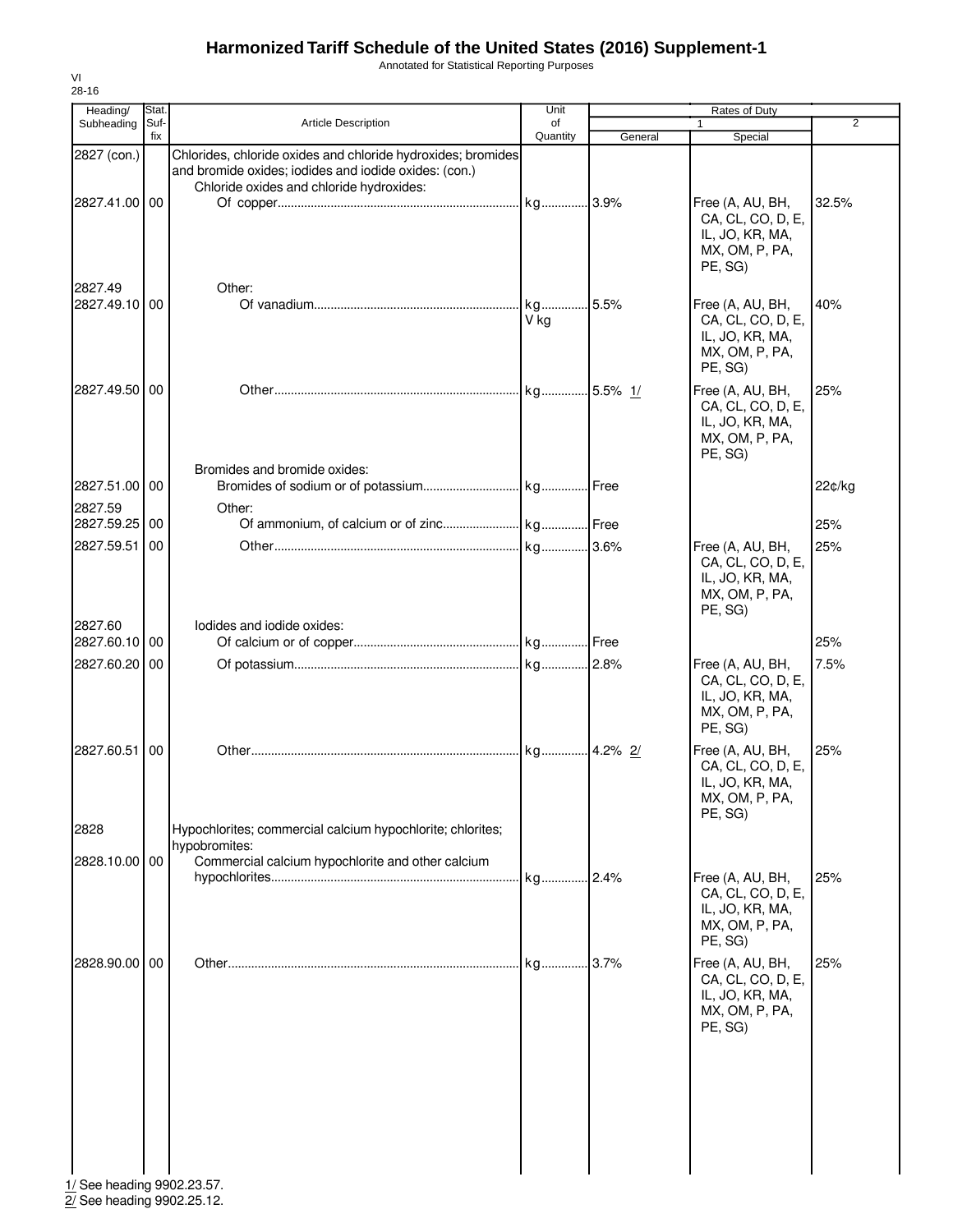Annotated for Statistical Reporting Purposes

| Heading/              | Stat.       |                                                                                  | Unit           |         | Rates of Duty                                                                         |                |
|-----------------------|-------------|----------------------------------------------------------------------------------|----------------|---------|---------------------------------------------------------------------------------------|----------------|
| Subheading            | Suf-<br>fix | <b>Article Description</b>                                                       | of<br>Quantity | General | $\mathbf{1}$<br>Special                                                               | $\overline{2}$ |
| 2829                  |             | Chlorates and perchlorates; bromates and perbromates;<br>iodates and periodates: |                |         |                                                                                       |                |
| 2829.11.00 00         |             | Chlorates:                                                                       |                |         |                                                                                       | 13%            |
| 2829.19.01            | 00          |                                                                                  |                |         | Free (A, AU, BH,                                                                      | 25%            |
| 2829.90               |             | Other:                                                                           |                |         | CA, CL, CO, D, E,<br>IL, JO, KR, MA,<br>MX, OM, P, PA,<br>PE, SG)                     |                |
| 2829.90.05 00         |             |                                                                                  |                |         |                                                                                       | 25%            |
| 2829.90.25            | 00          |                                                                                  |                |         |                                                                                       | 25%            |
|                       |             | Other:                                                                           |                |         |                                                                                       |                |
| 2829.90.40 00         |             |                                                                                  |                |         | Free (A, AU, BH,<br>CA, CL, CO, D, E,<br>IL, JO, KR, MA,<br>MX, OM, P, PA,<br>PE, SG) | 25%            |
| 2829.90.61            | 00          |                                                                                  |                |         | Free (A, AU, BH,                                                                      | 25%            |
| 2830                  |             | Sulfides; polysulfides, whether or not chemically defined:                       |                |         | CA, CL, CO, D, E,<br>IL, JO, KR, MA,<br>MX, OM, P, PA,<br>PE. SG)                     |                |
| 2830.10.00            | 00          |                                                                                  |                |         | Free (A, AU, BH,                                                                      | 25%            |
|                       |             |                                                                                  |                |         | CA, CL, CO, D, E,<br>IL, JO, KR, MA,<br>MX, OM, P, PA,<br>PE, SG)                     |                |
| 2830.90<br>2830.90.10 | 00          | Other:<br>Zinc sulfide, luminescent grade having a purity of 99.99               |                |         |                                                                                       |                |
|                       |             |                                                                                  |                |         |                                                                                       | 11%            |
| 2830.90.15            | 00          |                                                                                  |                |         | Free (A, AU, BH,<br>CA, CL, CO, D, E,<br>IL, JO, KR, MA,<br>MX, OM, P, PA,<br>PE, SG) | 11%            |
| 2830.90.20 00         |             |                                                                                  |                |         | Free (A, AU, BH,                                                                      | 25%            |
|                       |             |                                                                                  |                |         | CA, CL, CO, D, E,<br>IL, JO, KR, MA,<br>MX, OM, P, PA,<br>PE, SG)                     |                |
| 2830.90.90 00         |             |                                                                                  | kg 3%          |         | Free (A, AU, BH,                                                                      | 25%            |
| 2831                  |             | Dithionites and sulfoxylates:                                                    |                |         | CA, CL, CO, D, E,<br>IL, JO, KR, MA,<br>MX, OM, P, PA,<br>PE, SG)                     |                |
| 2831.10               |             | Of sodium:                                                                       |                |         |                                                                                       |                |
| 2831.10.10 00         |             |                                                                                  |                |         |                                                                                       | 35%            |
| 2831.10.50            | 00          |                                                                                  |                |         | Free (A, AU, BH,<br>CA, CL, CO, D, E,<br>IL, JO, KR, MA,<br>MX, OM, P, PA,<br>PE, SG) | 35%            |
| 2831.90.00 00         |             |                                                                                  |                |         | Free (A, AU, BH,<br>CA, CL, CO, D, E,<br>IL, JO, KR, MA,<br>MX, OM, P, PA,<br>PE, SG) | 35%            |
|                       |             |                                                                                  |                |         |                                                                                       |                |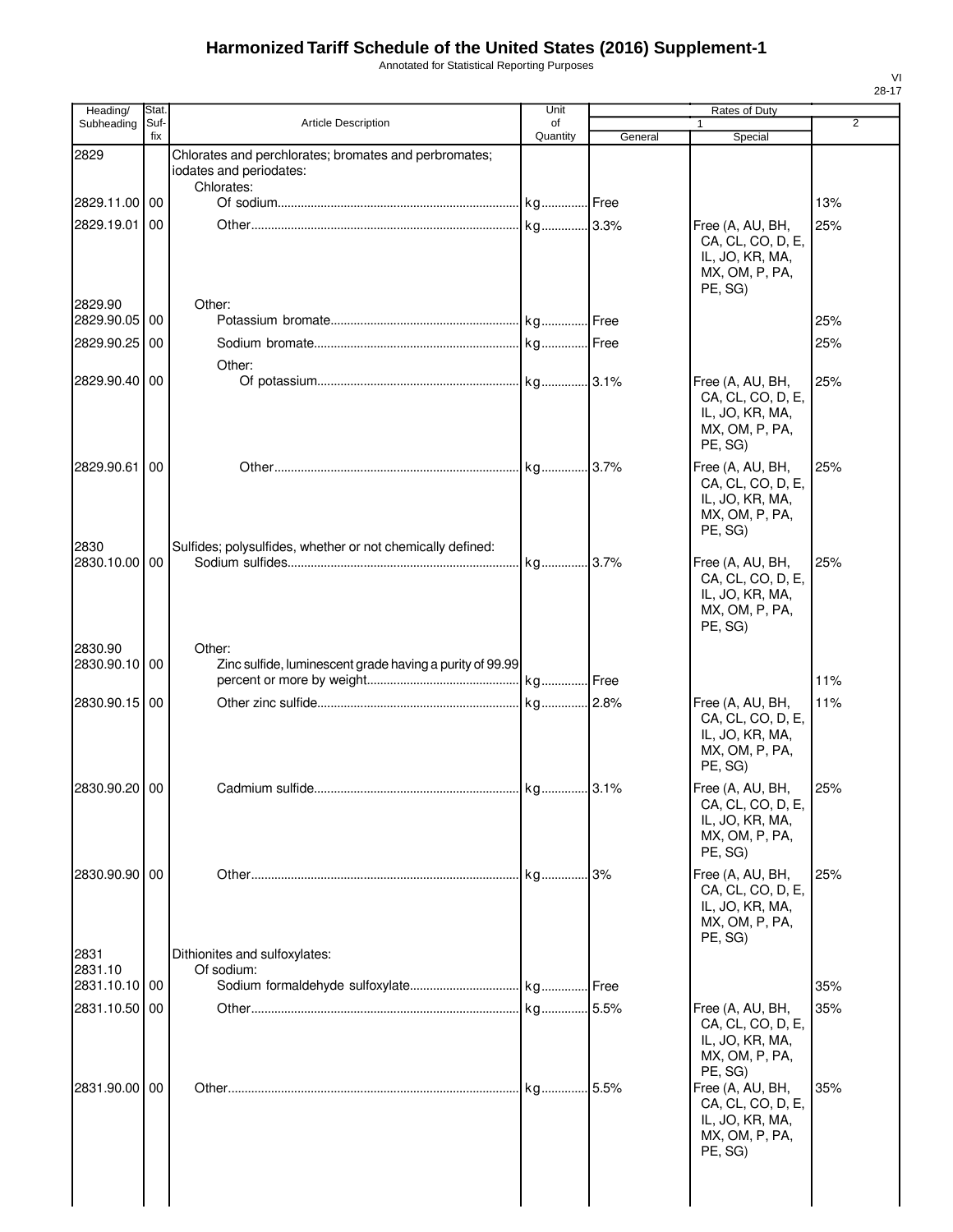Annotated for Statistical Reporting Purposes

| Heading/<br>Subheading   | Stat.<br>Suf- | <b>Article Description</b>                                         | Unit<br>of |         | Rates of Duty<br>$\mathbf{1}$                                                             | $\overline{c}$ |
|--------------------------|---------------|--------------------------------------------------------------------|------------|---------|-------------------------------------------------------------------------------------------|----------------|
|                          | fix           |                                                                    | Quantity   | General | Special                                                                                   |                |
| 2832                     |               | Sulfites; thiosulfates:                                            |            |         |                                                                                           |                |
| 2832.10.00 00            |               |                                                                    |            |         | Free (A, AU, BH,<br>CA, CL, CO, D, E,<br>IL, JO, KR, MA,<br>MX, OM, P, PA,<br>PE, SG)     | 4.5%           |
| 2832.20.00 00            |               |                                                                    |            |         | Free (A, AU, BH,<br>CA, CL, CO, D, E,<br>IL, JO, KR, MA,<br>MX, OM, P, PA,<br>PE, SG)     | 25%            |
| 2832.30<br>2832.30.10 00 |               | Thiosulfates:                                                      |            |         | Free(A, AU, BH, CA, 4.5%<br>CL, CO, D, E, IL,<br>JO, KR, MA, MX,<br>OM, P, PA, PE,<br>SG) |                |
| 2832.30.50               | 00            |                                                                    |            |         | Free (A, AU, BH,<br>CA, CL, CO, D, E,<br>IL, JO, KR, MA,<br>MX, OM, P, PA,<br>PE, SG)     | 4.5%           |
| 2833                     |               | Sulfates; alums; peroxosulfates (persulfates):<br>Sodium sulfates: |            |         |                                                                                           |                |
| 2833.11                  |               | Disodium sulfate:                                                  |            |         |                                                                                           |                |
| 2833.11.10 00            |               |                                                                    |            | Free    |                                                                                           | Free           |
| 2833.11.50               |               |                                                                    |            | 0.4%    | Free (A, AU, BH,<br>CA, CL, CO, D, E,<br>IL, JO, KR, MA,<br>MX, OM, P, PA,<br>PE, SG)     | 3.6%           |
|                          | 10            |                                                                    |            |         |                                                                                           |                |
| 2833.19.00               | 50<br>00      |                                                                    |            |         |                                                                                           | Free           |
|                          |               |                                                                    |            |         |                                                                                           |                |

VI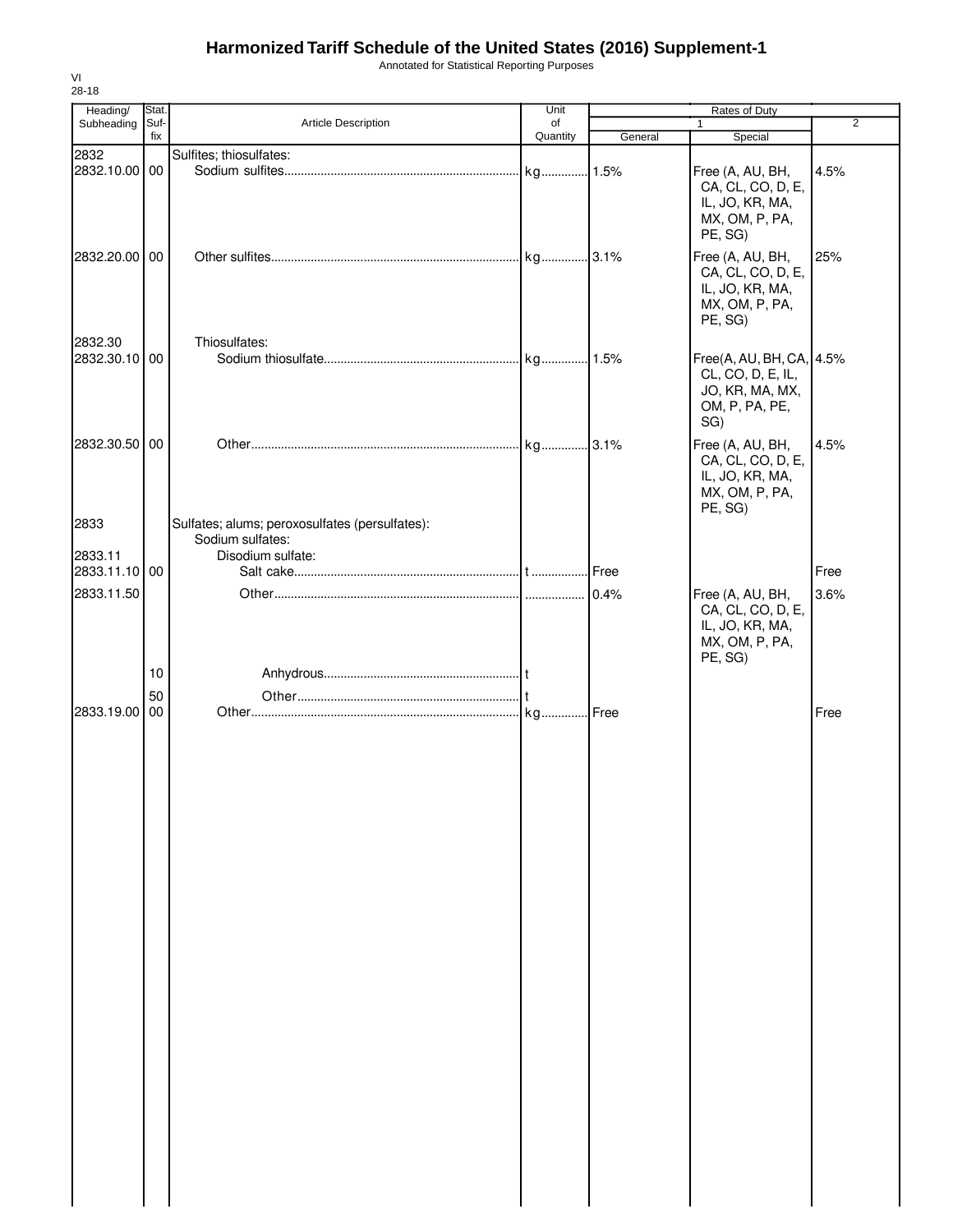Annotated for Statistical Reporting Purposes

| Heading/                 | <b>Stat</b> |                                                       | Unit           |           | Rates of Duty                                                                            |                |
|--------------------------|-------------|-------------------------------------------------------|----------------|-----------|------------------------------------------------------------------------------------------|----------------|
| Subheading               | Suf-<br>fix | <b>Article Description</b>                            | of<br>Quantity | General   | 1<br>Special                                                                             | $\overline{2}$ |
| 2833 (con.)              |             | Sulfates; alums; peroxosulfates (persulfates): (con.) |                |           |                                                                                          |                |
| 2833.21.00 00            |             | Other sulfates:                                       |                |           | Free (A, AU, BH,<br>CA, CL, CO, D, E,<br>IL, JO, KR, MA,<br>MX, OM, P, PA,<br>PE, SG)    | 20%            |
| 2833.22.00 00            |             |                                                       |                |           |                                                                                          | 10%            |
| 2833.24.00 00            |             |                                                       |                |           | Free (A, AU, BH,<br>CA, CL, CO, D, E,<br>IL, JO, KR, MA,<br>MX, OM, P, PA,<br>PE, SG)    | 25%            |
| 2833.25.00 00            |             |                                                       | Cu kg          | 1.4%      | Free (A, AU, BH,<br>CA, CL, CO, D, E,<br>IL, JO, KR, MA,<br>MX, OM, P, PA,<br>PE, SG)    | 5%             |
| 2833.27.00 00            |             |                                                       |                | 0.6%      | Free (A, AU, BH,<br>CA, CL, CO, D, E,<br>IL, JO, KR, MA,<br>MX, OM, P, PA,<br>PE, SG)    | 4.2%           |
| 2833.29<br>2833.29.10 00 |             | Other:                                                | kg             | 1.4%      | Free (A, AU, BH,<br>CA, CL, CO, D, E,<br>IL, JO, KR, MA,<br>MX, OM, P, PA,<br>PE, SG)    | 6.5%           |
| 2833.29.20 00            |             |                                                       |                |           |                                                                                          | Free           |
| 2833.29.30 00            |             |                                                       | kg<br>V kg     | .5.5%     | Free (A, AU, BH,<br>CA, CL, CO, D, E,<br>IL, JO, KR, MA,<br>MX, OM, P, PA,<br>PE, SG)    | 40%            |
| 2833.29.40 00            |             |                                                       |                |           | Free (A, AU, BH,<br>CA, CL, CO, D, E,<br>IL, JO, KR, MA,<br>MX, OM, P, PA,<br>PE, SG)    | 25%            |
| 2833.29.45 00            |             |                                                       | kg 1.6%        |           | Free (A, AU, BH,<br>CA, CL, CO, D, E,<br>IL, JO, KR, MA,<br>MX, OM, P, PA,<br>PE, SG)    | 8%             |
| 2833.29.51               | 00          |                                                       |                | $.13.7\%$ | Free (A, AU, BH,<br>CA, CL, CO, D, E,<br>IL, JO, K, KR, MA,<br>MX, OM, P, PA,<br>PE, SG) | 30%            |
| 2833.30.00 00            |             |                                                       | kg             | .1.6%     | Free (A, AU, BH,<br>CA, CL, CO, D, E,<br>IL, JO, KR, MA,<br>MX, OM, P, PA,<br>PE, SG)    | 25%            |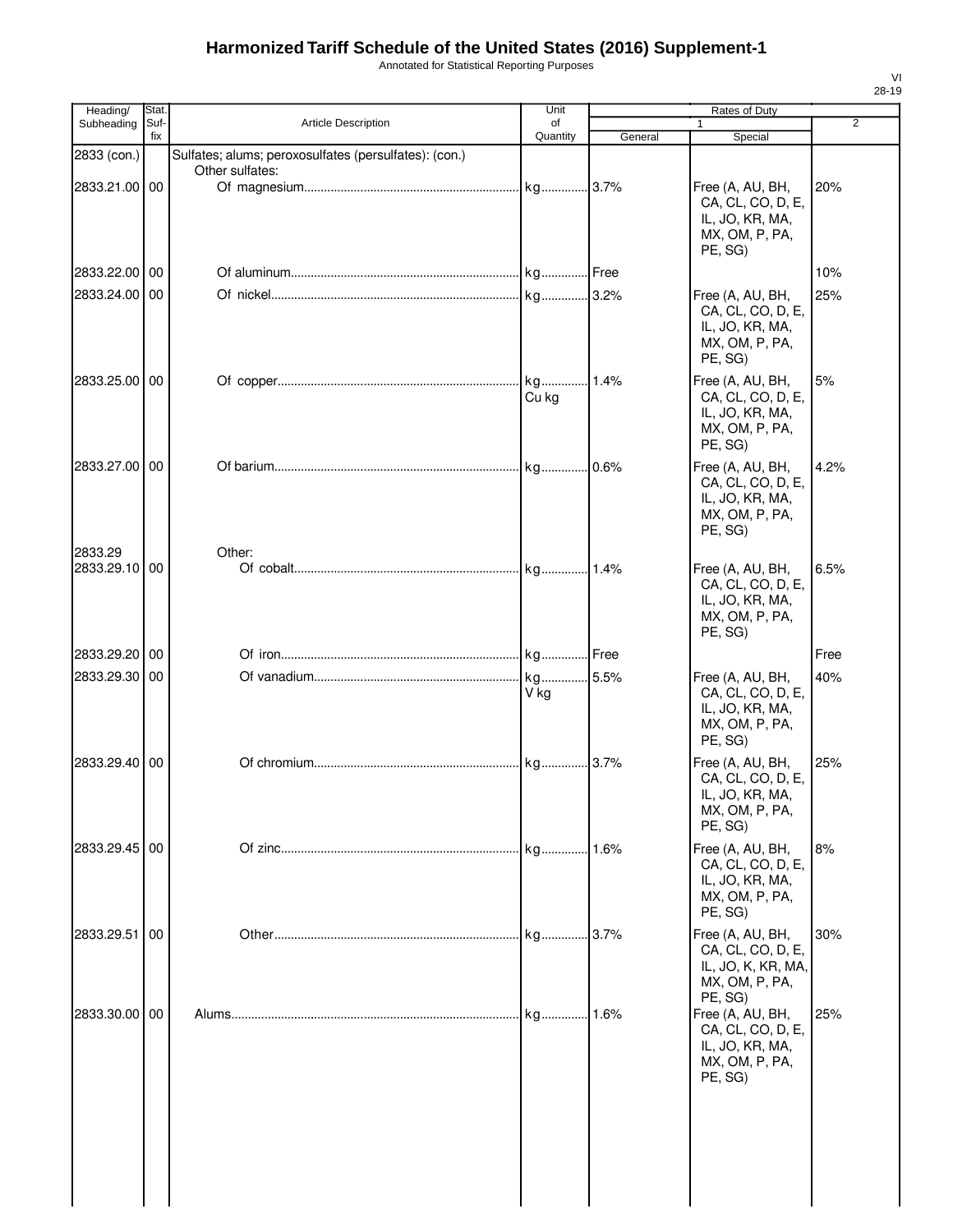Annotated for Statistical Reporting Purposes

| 28-20                    |             |                                                                                        |                |         |                                                                                       |                |
|--------------------------|-------------|----------------------------------------------------------------------------------------|----------------|---------|---------------------------------------------------------------------------------------|----------------|
| Heading/                 | <b>Stat</b> |                                                                                        | Unit           |         | Rates of Duty                                                                         | $\overline{2}$ |
| Subheading               | Suf-<br>fix | <b>Article Description</b>                                                             | of<br>Quantity | General | Special                                                                               |                |
| 2833 (con.)<br>2833.40   |             | Sulfates; alums; peroxosulfates (persulfates): (con.)<br>Peroxosulfates (persulfates): |                |         |                                                                                       |                |
| 2833.40.20 00            |             |                                                                                        |                |         | Free (A, AU, BH,<br>CA, CL, CO, D, E,<br>IL, JO, KR, MA,<br>MX, OM, P, PA,<br>PE, SG) | 25%            |
| 2833.40.60               |             |                                                                                        |                | 3.1%    | Free (A, AU, BH,<br>CA, CL, CO, D, E,<br>IL, JO, KR, MA,<br>MX, OM, P, PA,<br>PE, SG) | 25%            |
|                          | 10          |                                                                                        |                |         |                                                                                       |                |
|                          | 20          |                                                                                        |                |         |                                                                                       |                |
|                          | 50          |                                                                                        |                |         |                                                                                       |                |
| 2834<br>2834.10          |             | Nitrites; nitrates:<br>Nitrites:                                                       |                |         |                                                                                       |                |
| 2834.10.10 00            |             |                                                                                        |                |         | Free (A, AU, BH,<br>CA, CL, CO, D, E,<br>IL, JO, KR, MA,<br>MX, OM, P, PA,<br>PE, SG) | 54%            |
| 2834.10.50 00            |             |                                                                                        |                |         | Free (A, AU, BH,<br>CA, CL, CO, D, E,<br>IL, JO, KR, MA,<br>MX, OM, P, PA,<br>PE, SG) | 25%            |
| 2834.21.00 00            |             | Nitrates:                                                                              |                | Free    |                                                                                       | Free           |
|                          |             |                                                                                        |                |         |                                                                                       |                |
| 2834.29<br>2834.29.05 00 |             | Other:                                                                                 |                |         | Free (A, AU, BH,<br>CA, CL, CO, D, E,<br>IL, JO, KR, MA,<br>MX, OM, P, PA,<br>PE, SG) | 35%            |
| 2834.29.10 00            |             |                                                                                        |                |         |                                                                                       | Free           |
| 2834.29.20 00            |             |                                                                                        |                |         |                                                                                       | 25%            |
|                          |             |                                                                                        |                |         | Free (A, AU, BH,<br>CA, CL, CO, D, E,<br>IL, JO, KR, MA,<br>MX, OM, P, PA,<br>PE, SG) |                |
| 2834.29.51               | 00          |                                                                                        | kg             | 3.5%    | Free (A, AU, BH,<br>CA, CL, CO, D, E,<br>IL, JO, KR, MA,<br>MX, OM, P, PA,<br>PE, SG) | 10%            |
|                          |             |                                                                                        |                |         |                                                                                       |                |

VI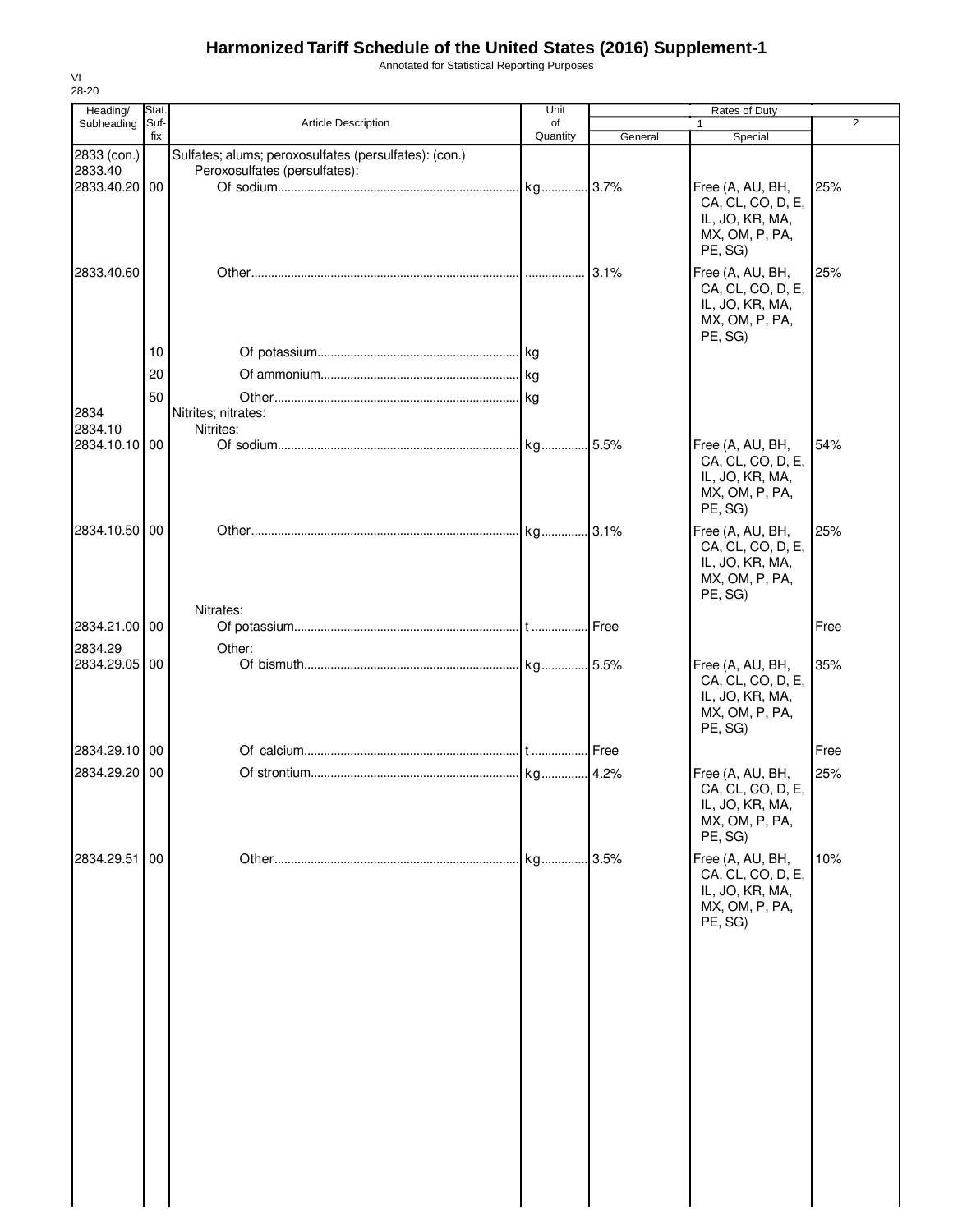Annotated for Statistical Reporting Purposes

| Heading/                 | Stat.           |                                                                                                                                   | Unit           |           | Rates of Duty                                                                         |                |
|--------------------------|-----------------|-----------------------------------------------------------------------------------------------------------------------------------|----------------|-----------|---------------------------------------------------------------------------------------|----------------|
| Subheading               | Suf-<br>fix     | <b>Article Description</b>                                                                                                        | of<br>Quantity | General   | 1<br>Special                                                                          | $\overline{2}$ |
| 2835                     |                 | Phosphinates (hypophosphites), phosphonates (phosphites)<br>and phosphates; polyphosphates, whether or not chemically<br>defined: |                |           |                                                                                       |                |
| 2835.10.00 00            |                 | Phosphinates (hypophosphites) and phosphonates                                                                                    | kg 3.1% 1/     |           | Free (A, AU, BH,<br>CA, CL, CO, D, E,<br>IL, JO, KR, MA,<br>MX, OM, P, PA,<br>PE, SG) | 25%            |
| 2835.22.00               | 00              | Phosphates:                                                                                                                       | kg 1.4%        |           | Free (A, AU, BH,<br>CA, CL, CO, D, E,<br>IL, JO, KR, MA,<br>MX, OM, P, PA,<br>PE, SG) | 6%             |
| 2835.24.00               | 00              |                                                                                                                                   |                |           | Free (A, AU, BH,<br>CA, CL, CO, D, E,<br>IL, JO, KR, MA,<br>MX, OM, P, PA,<br>PE, SG) | 25%            |
| 2835.25.00               | l 00            | Calcium hydrogenorthophosphate ("Dicalcium                                                                                        |                |           |                                                                                       | 25%            |
| 2835.26.00               | 00              |                                                                                                                                   | . kg Free      |           |                                                                                       | 25%            |
| 2835.29<br>2835.29.10    | $\overline{00}$ | Other:                                                                                                                            |                |           |                                                                                       | 25%            |
| 2835.29.20               | 00              |                                                                                                                                   |                |           | Free (A, AU, BH,<br>CA, CL, CO, D, E,<br>IL, JO, KR, MA,<br>MX, OM, P, PA,<br>PE, SG) | 8.5%           |
| 2835.29.30               | 00              |                                                                                                                                   |                |           | Free (A, AU, BH,<br>CA, CL, CO, D, E,<br>IL, JO, KR, MA,<br>MX, OM, P, PA,<br>PE, SG) | 11.5%          |
| 2835.29.51               | 00              |                                                                                                                                   | kg 4.1% 2/     |           | Free (A, AU, BH,<br>CA, CL, CO, D, E,<br>IL, JO, KR, MA,<br>MX, OM, P, PA,<br>PE. SG) | 25%            |
| 2835.31.00 00            |                 | Polyphosphates:                                                                                                                   |                |           | Free (A, AU, BH,<br>CA, CL, CO, D, E,<br>IL, JO, KR, MA,<br>MX, OM, P, PA,<br>PE, SG) | 6%             |
| 2835.39<br>2835.39.10 00 |                 | Other:                                                                                                                            | kg             | 3.1%      | Free (A, AU, BH,<br>CA, CL, CO, D, E,<br>IL, JO, KR, MA,<br>MX, OM, P, PA,<br>PE, SG) | 25%            |
| 2835.39.50 00            |                 |                                                                                                                                   |                | $.13.7\%$ | Free (A, AU, BH,<br>CA, CL, CO, D, E,<br>IL, JO, KR, MA,<br>MX, OM, P, PA,<br>PE, SG) | 25%            |

1/ See heading 9902.22.44. 2/ See heading 9902.03.40.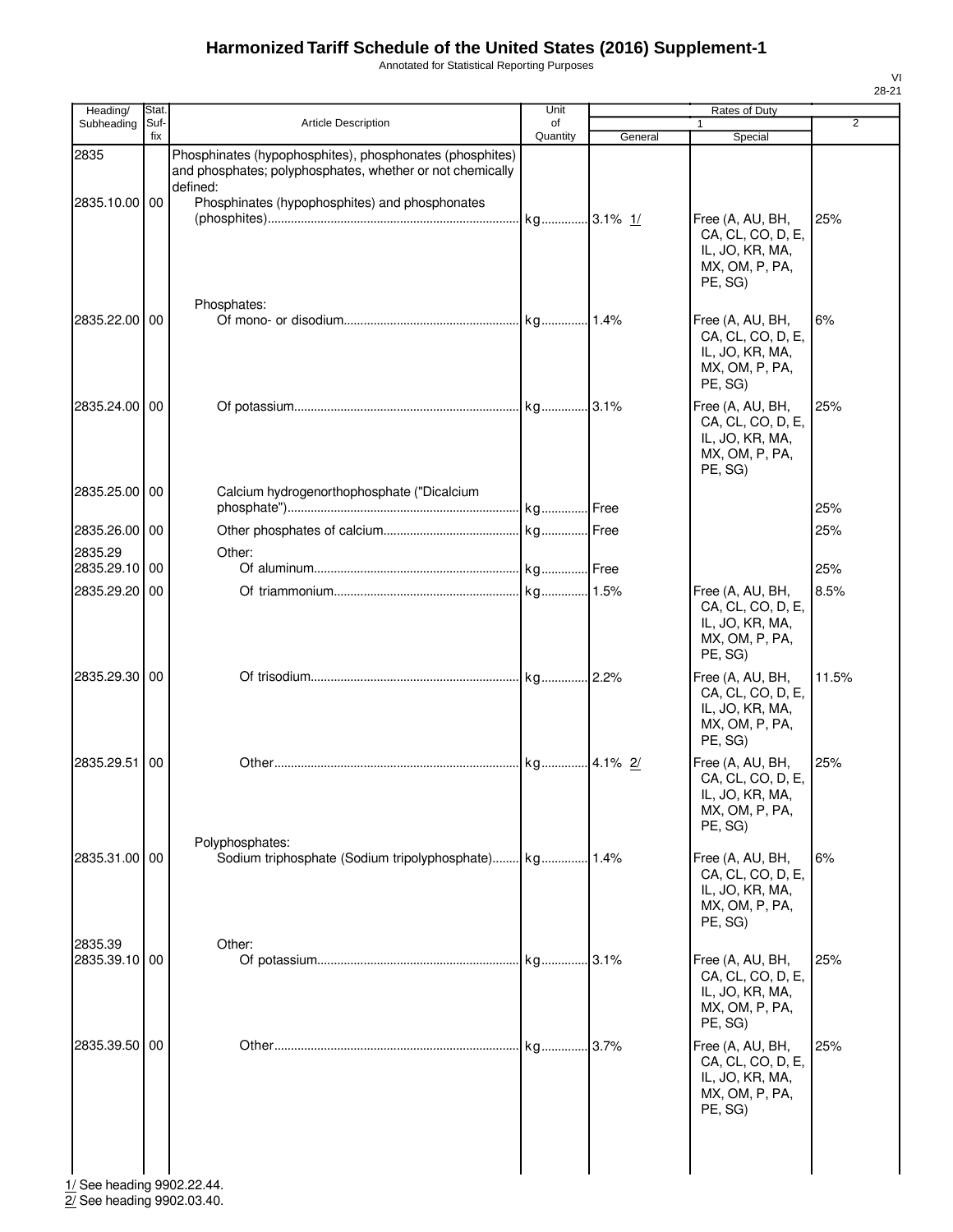Annotated for Statistical Reporting Purposes

| Heading/      | Stat. |                                                          | Unit     |         | Rates of Duty     |                |
|---------------|-------|----------------------------------------------------------|----------|---------|-------------------|----------------|
| Subheading    | Suf-  | Article Description                                      | of       |         | $\mathbf{1}$      | $\overline{2}$ |
|               | fix   |                                                          | Quantity | General | Special           |                |
| 2836          |       | Carbonates; peroxocarbonates (percarbonates); commercial |          |         |                   |                |
|               |       | ammonium carbonate containing ammonium carbamate:        |          |         |                   |                |
| 2836.20.00 00 |       |                                                          | kg 1.2%  |         | Free (A, AU, BH,  | 8.5%           |
|               |       |                                                          |          |         | CA, CL, CO, D, E, |                |
|               |       |                                                          |          |         | IL, JO, KR, MA,   |                |
|               |       |                                                          |          |         | MX, OM, P, PA,    |                |
|               |       |                                                          |          |         | PE, SG)           |                |
| 2836.30.00 00 |       | Sodium hydrogencarbonate (Sodium bicarbonate) kg Free    |          |         |                   | Free           |
|               |       |                                                          |          |         |                   |                |
| 2836.40       |       | Potassium carbonates:                                    |          |         |                   |                |
| 2836.40.10 00 |       |                                                          |          |         | Free (A, AU, BH,  | 6%             |
|               |       |                                                          |          |         | CA, CL, CO, D, E, |                |
|               |       |                                                          |          |         | IL, JO, KR, MA,   |                |
|               |       |                                                          |          |         | MX, OM, P, PA,    |                |
|               |       |                                                          |          |         | PE, SG)           |                |
| 2836.40.20 00 |       | Potassium hydrogencarbonate (Potassium                   |          |         |                   |                |
|               |       |                                                          |          |         | Free (A, AU, BH,  | 4.8%           |
|               |       |                                                          |          |         | CA, CL, CO, D, E, |                |
|               |       |                                                          |          |         | IL, JO, KR, MA,   |                |
|               |       |                                                          |          |         | MX, OM, P, PA,    |                |
|               |       |                                                          |          |         |                   |                |
|               |       |                                                          |          |         | PE, SG)           |                |
| 2836.50.00 00 |       |                                                          |          |         |                   | 25%            |
| 2836.60.00 00 |       |                                                          |          |         | Free (A, AU, BH,  | 8.4%           |
|               |       |                                                          |          |         | CA, CL, CO, D, E, |                |
|               |       |                                                          |          |         | IL, JO, KR, MA,   |                |
|               |       |                                                          |          |         | MX, OM, P, PA,    |                |
|               |       |                                                          |          |         | PE, SG)           |                |
|               |       |                                                          |          |         |                   |                |
|               |       |                                                          |          |         |                   |                |
|               |       |                                                          |          |         |                   |                |
|               |       |                                                          |          |         |                   |                |
|               |       |                                                          |          |         |                   |                |
|               |       |                                                          |          |         |                   |                |
|               |       |                                                          |          |         |                   |                |
|               |       |                                                          |          |         |                   |                |
|               |       |                                                          |          |         |                   |                |
|               |       |                                                          |          |         |                   |                |
|               |       |                                                          |          |         |                   |                |
|               |       |                                                          |          |         |                   |                |
|               |       |                                                          |          |         |                   |                |
|               |       |                                                          |          |         |                   |                |
|               |       |                                                          |          |         |                   |                |
|               |       |                                                          |          |         |                   |                |
|               |       |                                                          |          |         |                   |                |
|               |       |                                                          |          |         |                   |                |
|               |       |                                                          |          |         |                   |                |
|               |       |                                                          |          |         |                   |                |
|               |       |                                                          |          |         |                   |                |
|               |       |                                                          |          |         |                   |                |
|               |       |                                                          |          |         |                   |                |
|               |       |                                                          |          |         |                   |                |
|               |       |                                                          |          |         |                   |                |
|               |       |                                                          |          |         |                   |                |
|               |       |                                                          |          |         |                   |                |
|               |       |                                                          |          |         |                   |                |
|               |       |                                                          |          |         |                   |                |
|               |       |                                                          |          |         |                   |                |
|               |       |                                                          |          |         |                   |                |
|               |       |                                                          |          |         |                   |                |
|               |       |                                                          |          |         |                   |                |
|               |       |                                                          |          |         |                   |                |
|               |       |                                                          |          |         |                   |                |
|               |       |                                                          |          |         |                   |                |
|               |       |                                                          |          |         |                   |                |
|               |       |                                                          |          |         |                   |                |
|               |       |                                                          |          |         |                   |                |
|               |       |                                                          |          |         |                   |                |
|               |       |                                                          |          |         |                   |                |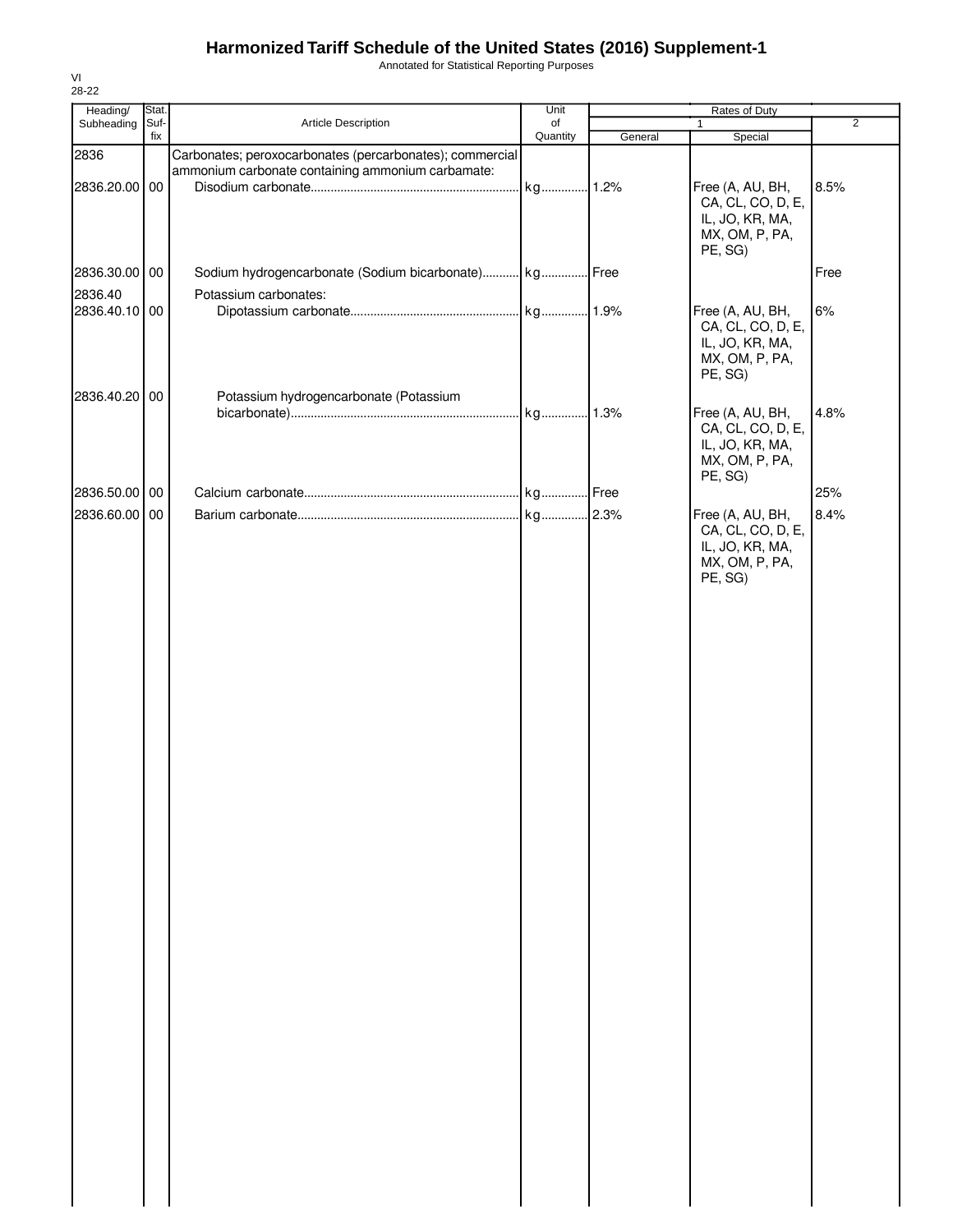Annotated for Statistical Reporting Purposes

| Heading/              | Stat.       |                                                                                | Unit           |         | Rates of Duty                                                                         |      |
|-----------------------|-------------|--------------------------------------------------------------------------------|----------------|---------|---------------------------------------------------------------------------------------|------|
| Subheading            | Suf-<br>fix | <b>Article Description</b>                                                     | of<br>Quantity | General | $\mathbf{1}$<br>Special                                                               | 2    |
| 2836 (con.)           |             | Carbonates; peroxocarbonates (percarbonates); commercial                       |                |         |                                                                                       |      |
|                       |             | ammonium carbonate containing ammonium carbamate: (con.)                       |                |         |                                                                                       |      |
| 2836.91.00            |             | Other:                                                                         |                | 3.7%    | Free (A, AU, BH,<br>CA, CL, CO, D, E,<br>IL, JO, KR, MA,<br>MX, OM, P, PA,            | 25%  |
|                       |             |                                                                                |                |         | PE, SG)                                                                               |      |
|                       | 10          |                                                                                |                |         |                                                                                       |      |
| 2836.92.00            | 50<br>00    |                                                                                |                | 4.2%    | Free (A, AU, BH,                                                                      | 25%  |
|                       |             |                                                                                |                |         | CA, CL, CO, D, E,<br>IL, JO, KR, MA,<br>MX, OM, P, PA,<br>PE, SG)                     |      |
| 2836.99<br>2836.99.10 | 00          | Other:                                                                         |                |         |                                                                                       |      |
|                       |             |                                                                                |                |         | Free (A, AU, BH,<br>CA, CL, CO, D, E,<br>IL, JO, KR, MA,<br>MX, OM, P, PA,<br>PE, SG) | 30%  |
| 2836.99.20 00         |             |                                                                                |                |         | Free (A, AU, BH,<br>CA, CL, CO, D, E,<br>IL, JO, KR, MA,<br>MX, OM, P, PA,<br>PE, SG) | 35%  |
| 2836.99.30 00         |             | Commercial ammonium carbonate and other                                        |                |         |                                                                                       |      |
|                       |             |                                                                                |                |         | Free (A, AU, BH,<br>CA, CL, CO, D, E,<br>IL, JO, KR, MA,<br>MX, OM, P, PA,<br>PE, SG) | 16%  |
| 2836.99.40 00         |             |                                                                                |                |         | Free (A, AU, BH,<br>CA, CL, CO, D, E,<br>IL, JO, KR, MA,<br>MX, OM, P, PA,<br>PE, SG) | 4.5% |
| 2836.99.50 00         |             |                                                                                |                |         | Free (A, AU, BH,                                                                      | 25%  |
|                       |             |                                                                                |                |         | CA, CL, CO, D, E,<br>IL, JO, KR, MA,<br>MX, OM, P, PA,<br>PE, SG)                     |      |
| 2837                  |             | Cyanides, cyanide oxides and complex cyanides:<br>Cyanides and cyanide oxides: |                |         |                                                                                       |      |
| 2837.11.00            | 00          |                                                                                |                | Free    |                                                                                       | Free |
| 2837.19.01            |             |                                                                                |                |         |                                                                                       | Free |
|                       | 10          |                                                                                |                |         |                                                                                       |      |
|                       | 15          |                                                                                |                |         |                                                                                       |      |
|                       | 25          |                                                                                |                |         |                                                                                       |      |
| 2837.20<br>2837.20.10 | 00          | Complex cyanides:                                                              |                |         | Free (A, AU, BH,                                                                      | 5.1% |
|                       |             |                                                                                |                |         | CA, CL, CO, D, E,<br>IL, JO, KR, MA,<br>MX, OM, P, PA,<br>PE, SG)                     |      |
| 2837.20.51            | 00          |                                                                                |                |         | Free (A, AU, BH,<br>CA, CL, CO, D, E,<br>IL, JO, KR, MA,<br>MX, OM, P, PA,<br>PE, SG) | 8.5% |
|                       |             |                                                                                |                |         |                                                                                       |      |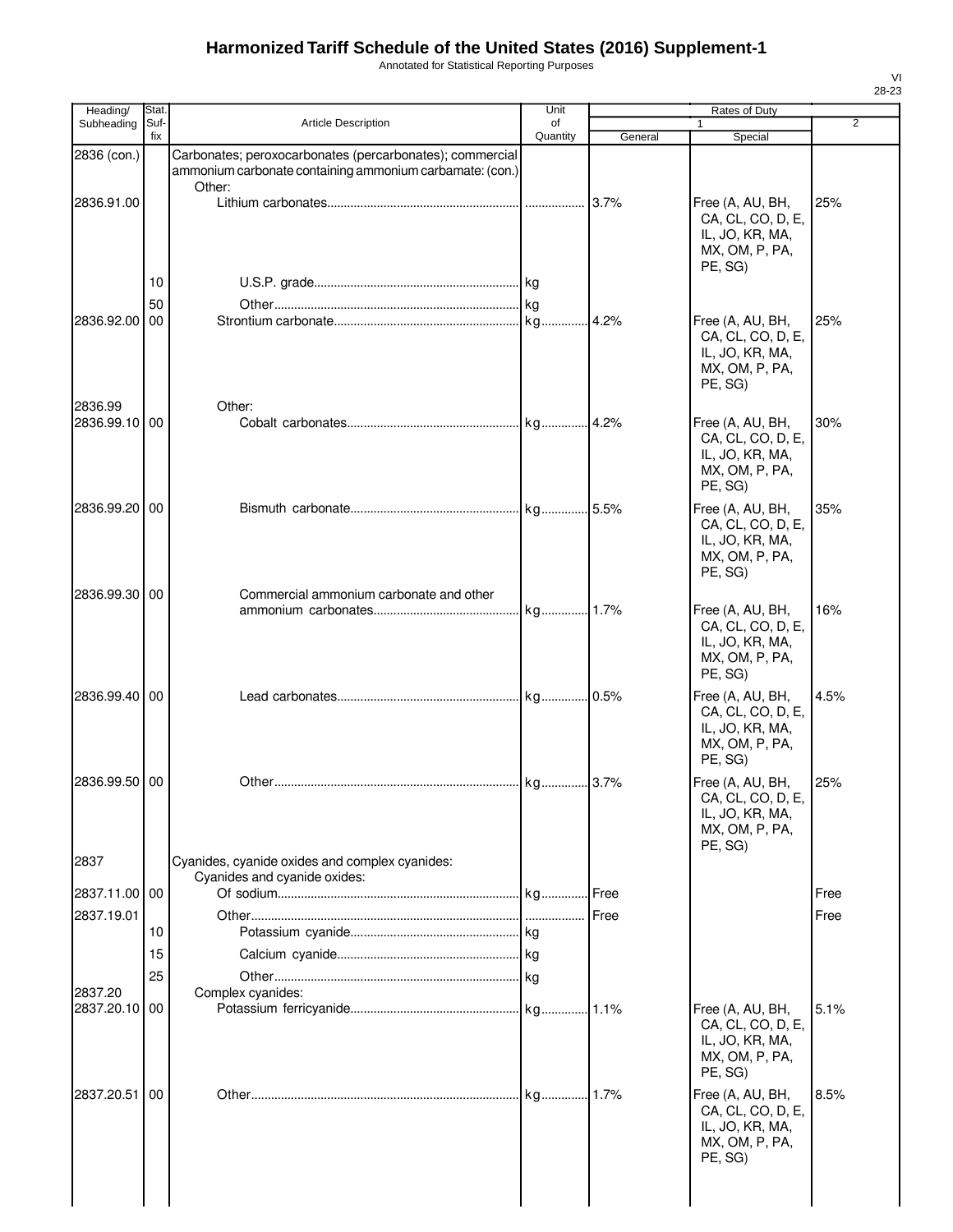Annotated for Statistical Reporting Purposes

| Heading/                 | Stat.<br>Suf- | Article Description                           | Unit<br>of |         | Rates of Duty<br>1                                                                     | $\overline{2}$ |
|--------------------------|---------------|-----------------------------------------------|------------|---------|----------------------------------------------------------------------------------------|----------------|
| Subheading               | fix           |                                               | Quantity   | General | Special                                                                                |                |
| 2839                     |               | Silicates; commercial alkali metal silicates: |            |         |                                                                                        |                |
| 2839.11.00 00            |               | Of sodium:                                    |            |         | Free (A, AU, BH,<br>CA, CL, CO, D, E,<br>IL, JO, KR, MA,<br>MX, OM, P, PA,<br>PE, SG)  | 3%             |
| 2839.19.00 00            |               |                                               |            |         | Free (A, AU, BH,<br>CA, CL, CO, D, E,<br>IL, JO, KR, MA,<br>MX, OM, P, PA,<br>PE, SG)  | 3%             |
| 2839.90<br>2839.90.10 00 |               | Other:                                        |            |         | Free (A, AU, BH,<br>CA, CL, CO, D, E,<br>IL, JO, KR, MA,<br>MX, OM, P, PA,<br>PE, SG)  | 25%            |
| 2839.90.50 00<br>2840    |               | Borates; peroxoborates (perborates):          |            |         | Free (A, AU, BH,<br>CA, CL, CO, D, E,<br>IL, JO, KR, MA,<br>MX, OM, P, PA,<br>PE, SG)  | 25%            |
|                          |               | Disodium tetraborate (refined borax):         |            |         |                                                                                        |                |
| 2840.11.00 00            |               |                                               |            |         | Free (A, AU, BH,<br>CA, CL, CO, D, E,<br>IL, JO, KR, MA,<br>MX, OM, P, PA,<br>PE, SG)  | 1.2%           |
| 2840.19.00 00            |               |                                               |            |         | Free (A*, AU, BH,<br>CA, CL, CO, D, E,<br>IL, JO, KR, MA,<br>MX, OM, P, PA,<br>PE, SG) | 0.4%           |
| 2840.20.00 00            |               |                                               |            |         | Free (A, AU, BH,<br>CA, CL, CO, D, E,<br>IL, JO, KR, MA,<br>MX, OM, P, PA,<br>PE, SG)  | 25%            |
| 2840.30.00               |               |                                               |            | 3.7%    | Free (A, AU, BH,<br>CA, CL, CO, D, E,<br>IL, JO, KR, MA,<br>MX, OM, P, PA,<br>PE, SG)  | 25%            |
|                          | 10            |                                               |            |         |                                                                                        |                |
|                          | 50            |                                               |            |         |                                                                                        |                |

VI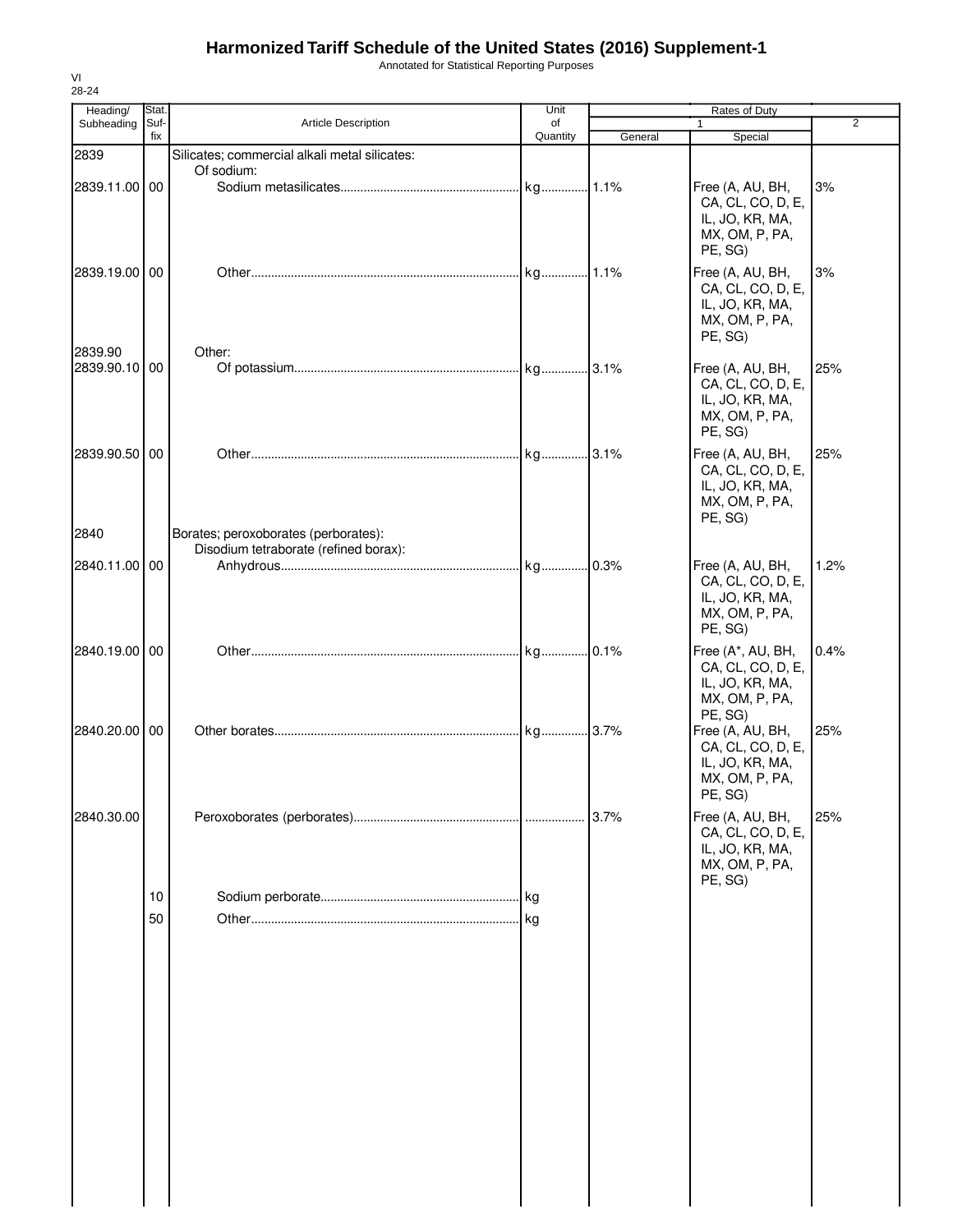Annotated for Statistical Reporting Purposes

| Heading/                 | Stat.       |                                                   | Unit           |         | Rates of Duty                                                                          |                |
|--------------------------|-------------|---------------------------------------------------|----------------|---------|----------------------------------------------------------------------------------------|----------------|
| Subheading               | Suf-<br>fix | Article Description                               | of<br>Quantity | General | Special                                                                                | $\overline{2}$ |
| 2841                     |             | Salts of oxometallic or peroxometallic acids:     |                |         |                                                                                        |                |
| 2841.30.00 00            |             |                                                   | kg             | .2.4%   | Free (A, AU, BH,<br>CA, CL, CO, D, E,<br>IL, JO, KR, MA,<br>MX, OM, P, PA,<br>PE, SG)  | 8.5%           |
| 2841.50                  |             | Other chromates and dichromates; peroxochromates: |                |         |                                                                                        |                |
| 2841.50.10 00            |             |                                                   | kg 1.5%        |         | Free (A, AU, BH,<br>CA, CL, CO, D, E,<br>IL, JO, KR, MA,<br>MX, OM, P, PA,<br>PE, SG)  | 3.5%           |
| 2841.50.91               | 00          |                                                   |                |         | Free (A, AU, BH,<br>CA, CL, CO, D, E,<br>IL, JO, KR, MA,<br>MX, OM, P, PA,<br>PE, SG)  | 25%            |
| 2841.61.00 00            |             | Manganites, manganates and permanganates:         |                |         | Free (A, AU, BH,                                                                       | 23%            |
|                          |             |                                                   |                |         | CA, CL, CO, D, E,<br>IL, JO, KR, MA,<br>MX, OM, P, PA,<br>PE, SG)                      |                |
| 2841.69.00               |             |                                                   |                | 5%      | Free (A, AU, BH,<br>CA, CL, CO, D, E,<br>IL, JO, KR, MA,<br>MX, OM, P, PA,<br>PE, SG)  | 23%            |
|                          | 10          |                                                   |                |         |                                                                                        |                |
|                          | 90          |                                                   |                |         |                                                                                        |                |
| 2841.70<br>2841.70.10 00 |             | Molybdates:                                       |                |         |                                                                                        |                |
|                          |             |                                                   | kg<br>Mo kg    | .4.3%   | Free (A, AU, BH,<br>CA, CL, CO, D, E,<br>IL, JO, KR, MA,<br>MX, OM, P, PA,<br>PE, SG)  | 29%            |
| 2841.70.50               | 00          |                                                   | kg<br>Mo kg    | 3.7%    | Free (A, AU, BH,<br>CA, CL, CO, D, E,<br>IL, JO, KR, MA,<br>MX, OM, P, PA,<br>PE, SG)  | 25%            |
| 2841.80.00               |             |                                                   |                | 5.5%    | Free (A+, AU, BH,<br>CA, CL, CO, D, E,<br>IL, JO, KR, MA,<br>MX, OM, P, PA,<br>PE, SG) | 49.5%          |
|                          | 10          |                                                   | kg<br>W kg     |         |                                                                                        |                |
|                          | 20          |                                                   | kg<br>W kg     |         |                                                                                        |                |
|                          | 50          |                                                   | kg<br>W kg     |         |                                                                                        |                |
|                          |             |                                                   |                |         |                                                                                        |                |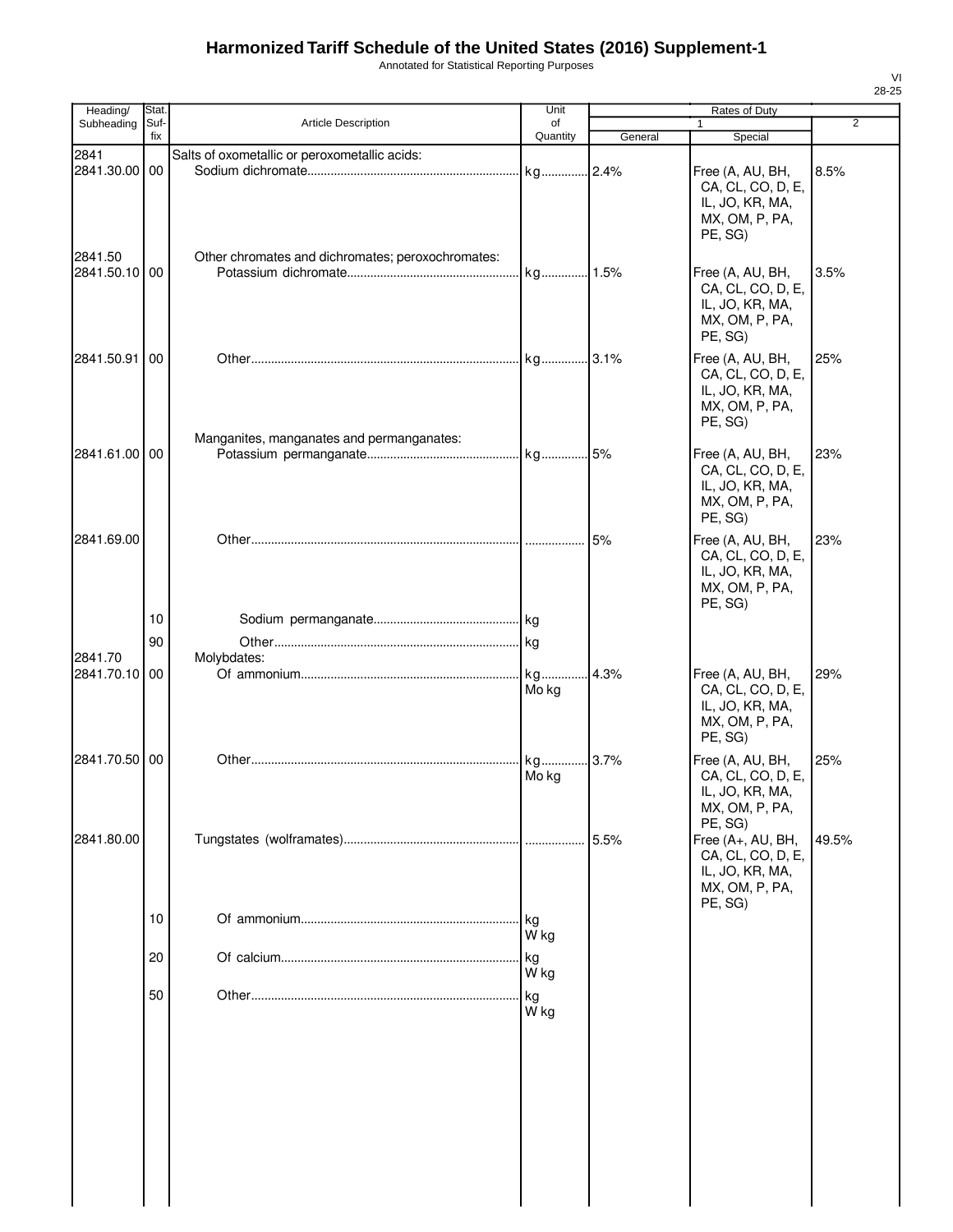Annotated for Statistical Reporting Purposes

| Heading/                   | Stat.       |                                                                                                                                        | Unit            |             | Rates of Duty                                                                             |                |
|----------------------------|-------------|----------------------------------------------------------------------------------------------------------------------------------------|-----------------|-------------|-------------------------------------------------------------------------------------------|----------------|
| Subheading                 | Suf-<br>fix | <b>Article Description</b>                                                                                                             | οf<br>Quantity  | General     | 1<br>Special                                                                              | $\overline{2}$ |
| 2841 (con.)                |             | Salts of oxometallic or peroxometallic acids: (con.)                                                                                   |                 |             |                                                                                           |                |
| 2841.90                    |             | Other:                                                                                                                                 |                 |             |                                                                                           |                |
| 2841.90.10 00              |             |                                                                                                                                        | kg 5.5%<br>V kg |             | Free (A, AU, BH,<br>CA, CL, CO, D, E,<br>IL, JO, KR, MA,<br>MX, OM, P, PA,<br>PE, SG)     | 40%            |
| 2841.90.20 00              |             |                                                                                                                                        |                 |             | Free (A*, AU, BH,<br>CA, CL, CO, D, E,<br>IL, JO, KR, MA,<br>MX, OM, P, PA,<br>PE, SG)    | 25%            |
| 2841.90.30 00              |             |                                                                                                                                        | kg 3.1%         |             | Free (A, AU, BH,<br>CA, CL, CO, D, E,<br>IL, JO, KR, MA,<br>MX, OM, P, PA,<br>PE, SG)     | 25%            |
| 2841.90.40 00              |             |                                                                                                                                        |                 |             | Free (A, AU, BH,<br>CA, CL, CO, D, E,<br>IL, JO, K, KR, MA,<br>MX, OM, P, PA,<br>PE, SG)  | 25%            |
| 2841.90.45 00              |             |                                                                                                                                        |                 |             | Free (A, AU, BH,<br>CA, CL, CO, D, E,<br>IL, JO, KR, MA,<br>MX, OM, P, PA,<br>PE, SG)     | 25%            |
| 2841.90.50 00              |             |                                                                                                                                        |                 |             | Free (A, AU, BH,<br>CA, CL, CO, D, E,<br>IL, JO, KR, MA,<br>MX, OM, P, PA,<br>PE, SG)     | 25%            |
| 2842                       |             | Other salts of inorganic acids or peroxoacids (including<br>aluminosilicates whether or not chemically defined), other than<br>azides: |                 |             |                                                                                           |                |
| 2842.10.00 00              |             | Double or complex silicates, including aluminosilicates                                                                                |                 |             |                                                                                           |                |
|                            |             |                                                                                                                                        | kg 3.7%         |             | Free (A+, AU, BH,<br>CA, CL, CO, D, E,<br>IL, JO, K, KR, MA,<br>MX, OM, P, PA,<br>PE, SG) | 25%            |
| 2842.90<br>2842.90.10 00   |             | Other:                                                                                                                                 |                 |             | Free (A, AU, BH,<br>CA, CL, CO, D, E,<br>IL, JO, KR, MA,<br>MX, OM, P, PA,<br>PE, SG)     | 25%            |
| 2842.90.90 00              |             |                                                                                                                                        | kg              | $.3.3\%$ 1/ | Free (A, AU, BH,<br>CA, CL, CO, D, E,<br>IL, JO, K, KR, MA,<br>MX, OM, P, PA,<br>PE, SG)  | 25%            |
|                            |             |                                                                                                                                        |                 |             |                                                                                           |                |
| 1/ See heading 9902.05.32. |             |                                                                                                                                        |                 |             |                                                                                           |                |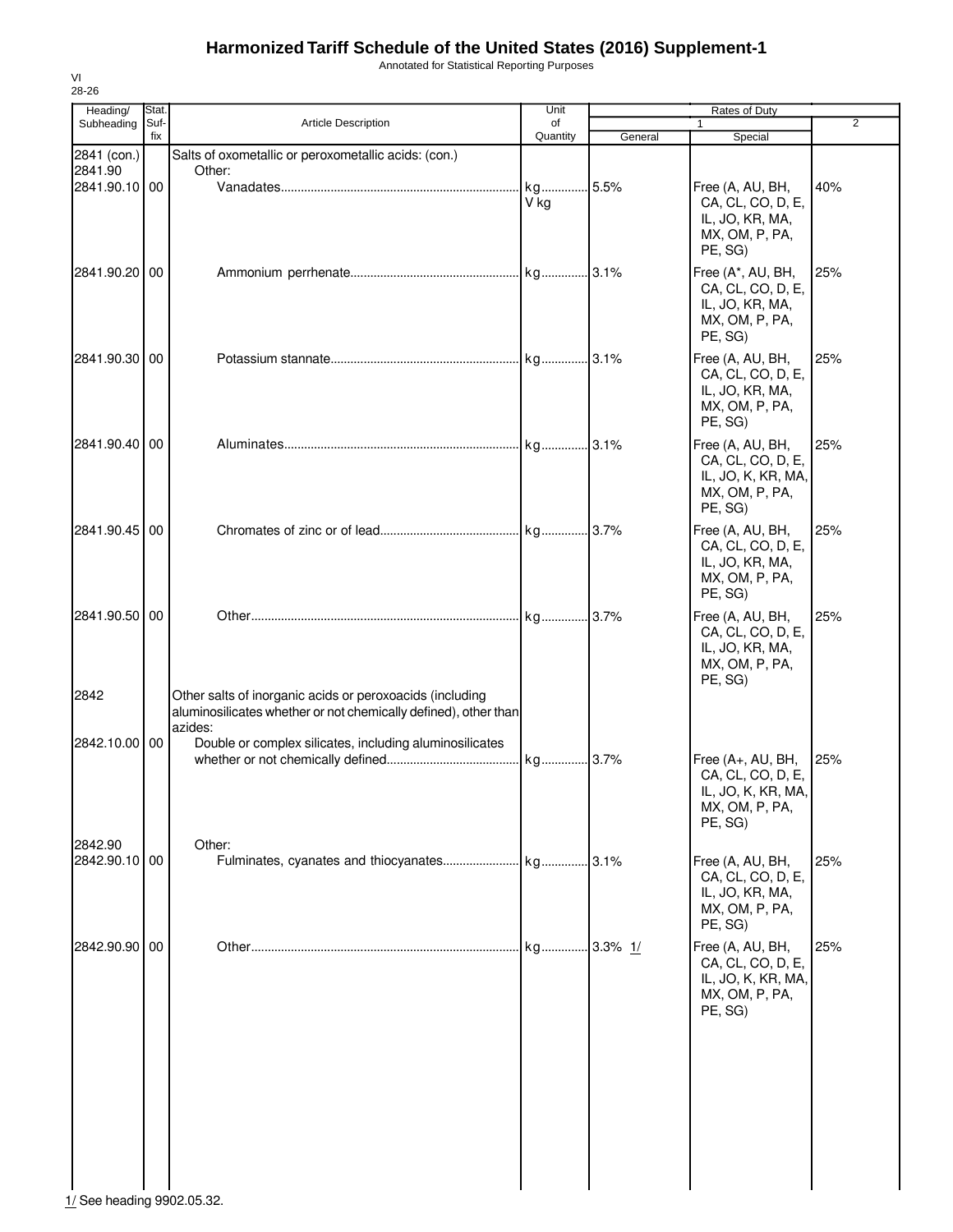Annotated for Statistical Reporting Purposes

| Heading/              | Stat.          |                                                                                                                                                                                                         | Unit           |         | Rates of Duty                                                                            | $\overline{2}$ |
|-----------------------|----------------|---------------------------------------------------------------------------------------------------------------------------------------------------------------------------------------------------------|----------------|---------|------------------------------------------------------------------------------------------|----------------|
| Subheading            | Suf-<br>fix    | Article Description                                                                                                                                                                                     | of<br>Quantity | General | 1<br>Special                                                                             |                |
|                       |                | VI. MISCELLANEOUS                                                                                                                                                                                       |                |         |                                                                                          |                |
| 2843<br>2843.10.00 00 |                | Colloidal precious metals; inorganic or organic compounds of<br>precious metals, whether or not chemically defined; amalgams<br>of precious metals:                                                     |                |         | Free (A+, AU, BH,                                                                        | 65%            |
|                       |                |                                                                                                                                                                                                         |                |         | CA, CL, CO, D, E,<br>IL, JO, KR, MA,<br>MX, OM, P, PA,<br>PE, SG)                        |                |
| 2843.21.00 00         |                | Silver compounds:                                                                                                                                                                                       |                |         | Free (A, AU, BH,<br>CA, CL, CO, D, E,<br>IL, JO, KR, MA,<br>MX, OM, P, PA,<br>PE, SG)    | 25%            |
| 2843.29.01            | 00             |                                                                                                                                                                                                         |                |         | Free (A, AU, BH,<br>CA, CL, CO, D, E,<br>IL, JO, KR, MA,<br>MX, OM, P, PA,<br>PE, SG)    | 25%            |
| 2843.30.00 00         |                |                                                                                                                                                                                                         |                |         | Free (A, AU, BH,<br>CA, CL, CO, D, E,<br>IL, JO, K, KR, MA,<br>MX, OM, P, PA,<br>PE, SG) | 25%            |
| 2843.90.00 00         |                |                                                                                                                                                                                                         |                |         | Free (A, AU, BH,<br>CA, CL, CO, D, E,<br>IL, JO, K, KR, MA,<br>MX, OM, P, PA,<br>PE, SG) | 25%            |
| 2844                  |                | Radioactive chemical elements and radioactive isotopes<br>(including the fissile or fertile chemical elements and isotopes)<br>and their compounds; mixtures and residues containing these<br>products: |                |         |                                                                                          |                |
| 2844.10               |                | Natural uranium and its compounds; alloys, dispersions<br>(including cermets), ceramic products and mixtures<br>containing natural uranium or natural uranium compounds:                                |                |         |                                                                                          |                |
| 2844.10.10 00         |                |                                                                                                                                                                                                         | kg 5%          |         | Free (A, AU, BH,<br>CA, CL, CO, D, E,<br>IL, JO, KR, MA,<br>MX, OM, P, PA,<br>PE, SG)    | 45%            |
| 2844.10.20            | 10<br>25<br>55 |                                                                                                                                                                                                         | ka<br>kg       | Free    |                                                                                          | Free           |
| 2844.10.50            | 00             |                                                                                                                                                                                                         | kg 5%          |         | Free (A+, AU, BH,<br>CA, CL, CO, D, E,<br>IL, JO, KR, MA,<br>MX, OM, P, PA,<br>PE, SG)   | 45%            |
|                       |                |                                                                                                                                                                                                         |                |         |                                                                                          |                |
|                       |                |                                                                                                                                                                                                         |                |         |                                                                                          |                |
|                       |                |                                                                                                                                                                                                         |                |         |                                                                                          |                |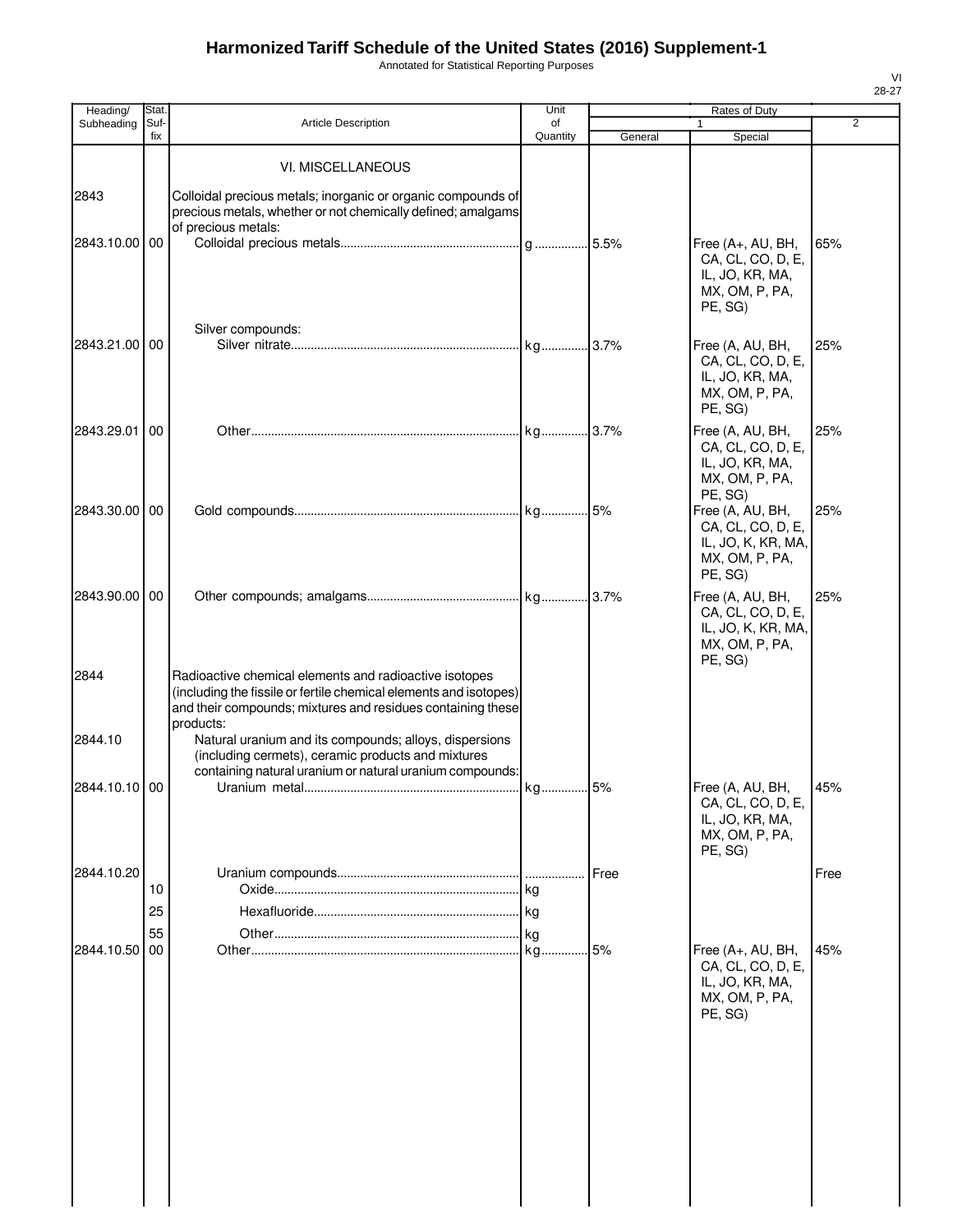Annotated for Statistical Reporting Purposes

| Heading/                  | Stat.          |                                                                                                                                                                                                                                                                                                                                                                                                                                                                       | Unit           | Rates of Duty |                                                                                       |      |
|---------------------------|----------------|-----------------------------------------------------------------------------------------------------------------------------------------------------------------------------------------------------------------------------------------------------------------------------------------------------------------------------------------------------------------------------------------------------------------------------------------------------------------------|----------------|---------------|---------------------------------------------------------------------------------------|------|
| Subheading                | Suf-<br>fix    | <b>Article Description</b>                                                                                                                                                                                                                                                                                                                                                                                                                                            | of<br>Quantity | General       | 1<br>Special                                                                          | 2    |
| 2844 (con.)<br>2844.20.00 | 10<br>20<br>30 | Radioactive chemical elements and radioactive isotopes<br>(including the fissile or fertile chemical elements and isotopes)<br>and their compounds; mixtures and residues containing these<br>products: (con.)<br>Uranium enriched in U235 and its compounds; plutonium<br>and its compounds; alloys, dispersions (including cermets),<br>ceramic products and mixtures containing uranium<br>enriched in U235, plutonium or compounds of these<br>Uranium compounds: |                | Free          |                                                                                       | Free |
| 2844.30                   | 50             | Uranium depleted in U235 and its compounds; thorium<br>and its compounds; alloys, dispersions (including cermets),<br>ceramic products and mixtures containing uranium<br>depleted in U235, thorium, or compounds of these<br>products:                                                                                                                                                                                                                               |                |               |                                                                                       |      |
| 2844.30.10                | 00             |                                                                                                                                                                                                                                                                                                                                                                                                                                                                       |                |               | Free (A, AU, BH,<br>CA, CL, CO, D, E,<br>IL, JO, KR, MA,<br>MX, OM, P, PA,<br>PE, SG) | 35%  |
| 2844.30.20                | 10<br>20       |                                                                                                                                                                                                                                                                                                                                                                                                                                                                       |                | Free          |                                                                                       | Free |
| 2844.30.50                | 50             |                                                                                                                                                                                                                                                                                                                                                                                                                                                                       |                | 5%            | Free (A, AU, BH,<br>CA, CL, CO, D, E,<br>IL, JO, KR, MA,<br>MX, OM, P, PA,<br>PE, SG) | 45%  |
| 2844.40.00                | 10<br>50       | Radioactive elements and isotopes and compounds other<br>than those of subheadings 2844.10, 2844.20, and 2844.30;<br>alloys, dispersions (including cermets), ceramic products<br>and mixtures containing these elements, isotopes or                                                                                                                                                                                                                                 |                |               |                                                                                       |      |
|                           | 10<br>21<br>28 | Elements, isotopes and compounds with cobalt-60<br>Other elements, isotopes and compounds:<br>Americium-241, californium-252, curium-244,<br>cesium-137, gadolinium-153, iridium-192,<br>promethium-147, radium-266, selenium-75, or                                                                                                                                                                                                                                  | GBq            | Free          |                                                                                       | Free |
| 2844.50.00                | 50<br>00       | Spent (irradiated) fuel elements (cartridges) of nuclear                                                                                                                                                                                                                                                                                                                                                                                                              |                |               |                                                                                       | Free |
|                           |                |                                                                                                                                                                                                                                                                                                                                                                                                                                                                       |                |               |                                                                                       |      |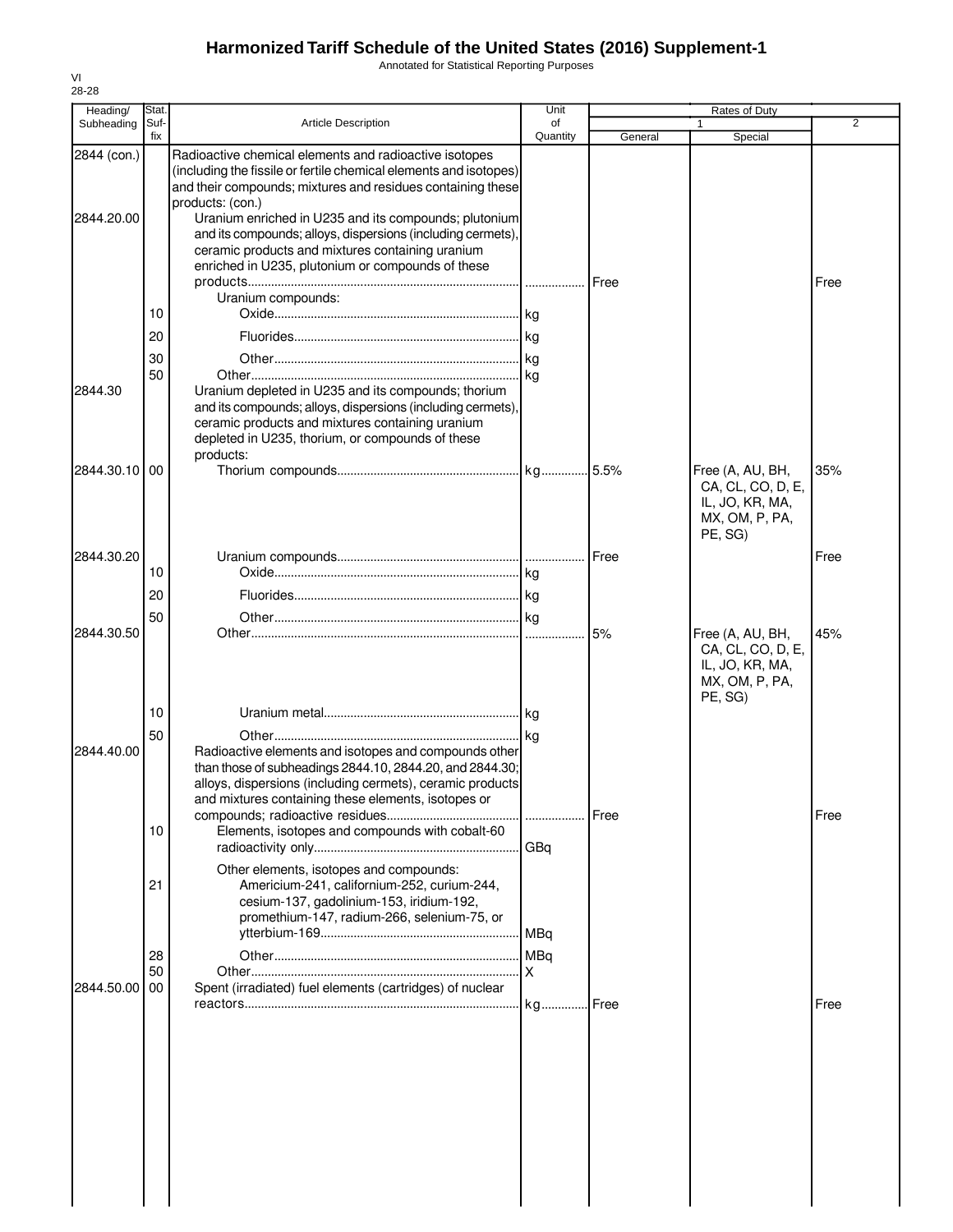Annotated for Statistical Reporting Purposes

| Heading/      | Stat.       |                                                                                                                 | Unit           |         | Rates of Duty                                                                            |                |
|---------------|-------------|-----------------------------------------------------------------------------------------------------------------|----------------|---------|------------------------------------------------------------------------------------------|----------------|
| Subheading    | Suf-<br>fix | <b>Article Description</b>                                                                                      | of<br>Quantity | General | 1<br>Special                                                                             | $\overline{2}$ |
| 2845          |             | Isotopes other than those of heading 2844; compounds,<br>inorganic or organic, of such isotopes, whether or not |                |         |                                                                                          |                |
| 2845.10.00    | 00          | chemically defined:                                                                                             |                |         |                                                                                          | 25%            |
| 2845.90.00    | 00          |                                                                                                                 |                |         |                                                                                          | 25%            |
| 2846          |             | Compounds, inorganic or organic, of rare-earth metals, of                                                       |                |         |                                                                                          |                |
|               |             | yttrium or of scandium, or of mixtures of these metals:                                                         |                |         |                                                                                          |                |
| 2846.10.00    |             |                                                                                                                 |                |         | Free (A, AU, BH,                                                                         | 35%            |
|               | 10<br>50    |                                                                                                                 |                |         | CA, CL, CO, D, E,<br>IL, JO, KR, MA,<br>MX, OM, P, PA,<br>PE, SG)                        |                |
| 2846.90       |             | Other:                                                                                                          |                |         |                                                                                          |                |
| 2846.90.20    |             | Mixtures of rare-earth oxides or of rare-earth                                                                  |                |         |                                                                                          | 25%            |
|               |             | Rare-earth oxides except cerium oxides:                                                                         |                |         |                                                                                          |                |
|               | 05          | Containing lanthanum as the predominant                                                                         |                |         |                                                                                          |                |
|               | 15          |                                                                                                                 |                |         |                                                                                          |                |
|               |             | Containing yttrium or scandium as the                                                                           |                |         |                                                                                          |                |
|               | 40          |                                                                                                                 |                |         |                                                                                          |                |
|               |             | Rare-earth chlorides except cerium chlorides:                                                                   |                |         |                                                                                          |                |
|               | 82          | Containing yttrium or scandium as the                                                                           |                |         |                                                                                          |                |
|               | 84          |                                                                                                                 |                |         |                                                                                          |                |
|               |             | Other:                                                                                                          |                |         |                                                                                          |                |
| 2846.90.40    | 00          | Yttrium bearing materials and compounds                                                                         |                |         |                                                                                          |                |
|               |             | containing by weight more than 19 percent but less<br>than 85 percent yttrium oxide equivalent kg Free          |                |         |                                                                                          | 25%            |
|               |             |                                                                                                                 |                |         |                                                                                          |                |
| 2846.90.80    |             |                                                                                                                 |                |         | Free (A, AU, BH,<br>CA, CL, CO, D, E,<br>IL, JO, K, KR, MA,<br>MX, OM, P, PA,<br>PE, SG) | 25%            |
|               | 70          | Mixtures of rare-earth carbonates other than<br>of cerium carbonate:<br>Containing lanthanum as the predominant |                |         |                                                                                          |                |
|               | 75          |                                                                                                                 |                |         |                                                                                          |                |
|               | 90          |                                                                                                                 |                |         |                                                                                          |                |
| 2847.00.00    |             | 00 Hydrogen peroxide, whether or not solidified with urea kg 3.7%                                               |                |         | Free (A, AU, BH,<br>CA, CL, CO, D, E,<br>IL, JO, KR, MA,<br>MX, OM, P, PA,<br>PE, SG)    | 25%            |
| 2848.00       |             | Phosphides, whether or not chemically defined, excluding<br>ferrophosphorus:                                    |                |         |                                                                                          |                |
| 2848.00.10 00 |             | Of copper (phosphor copper), containing more than 15                                                            |                |         |                                                                                          |                |
|               |             |                                                                                                                 |                |         | Free (A, AU, BH,<br>CA, CL, CO, D, E,<br>IL, JO, KR, MA,<br>MX, OM, P, PA,<br>PE, SG)    | 32.5%          |
| 2848.00.90 00 |             |                                                                                                                 |                |         |                                                                                          | 25%            |
|               |             |                                                                                                                 |                |         |                                                                                          |                |
|               |             |                                                                                                                 |                |         |                                                                                          |                |
|               |             |                                                                                                                 |                |         |                                                                                          |                |

1/ See headings 9902.23.05 and 9902.23.06.

2/ See headings 9902.02.21, 9902.02.22, 9902.10.77, 9902.10.78 9902.23.03, 9902.23.04, 9902.23.05, 9902.23.06 and 9902.40.34.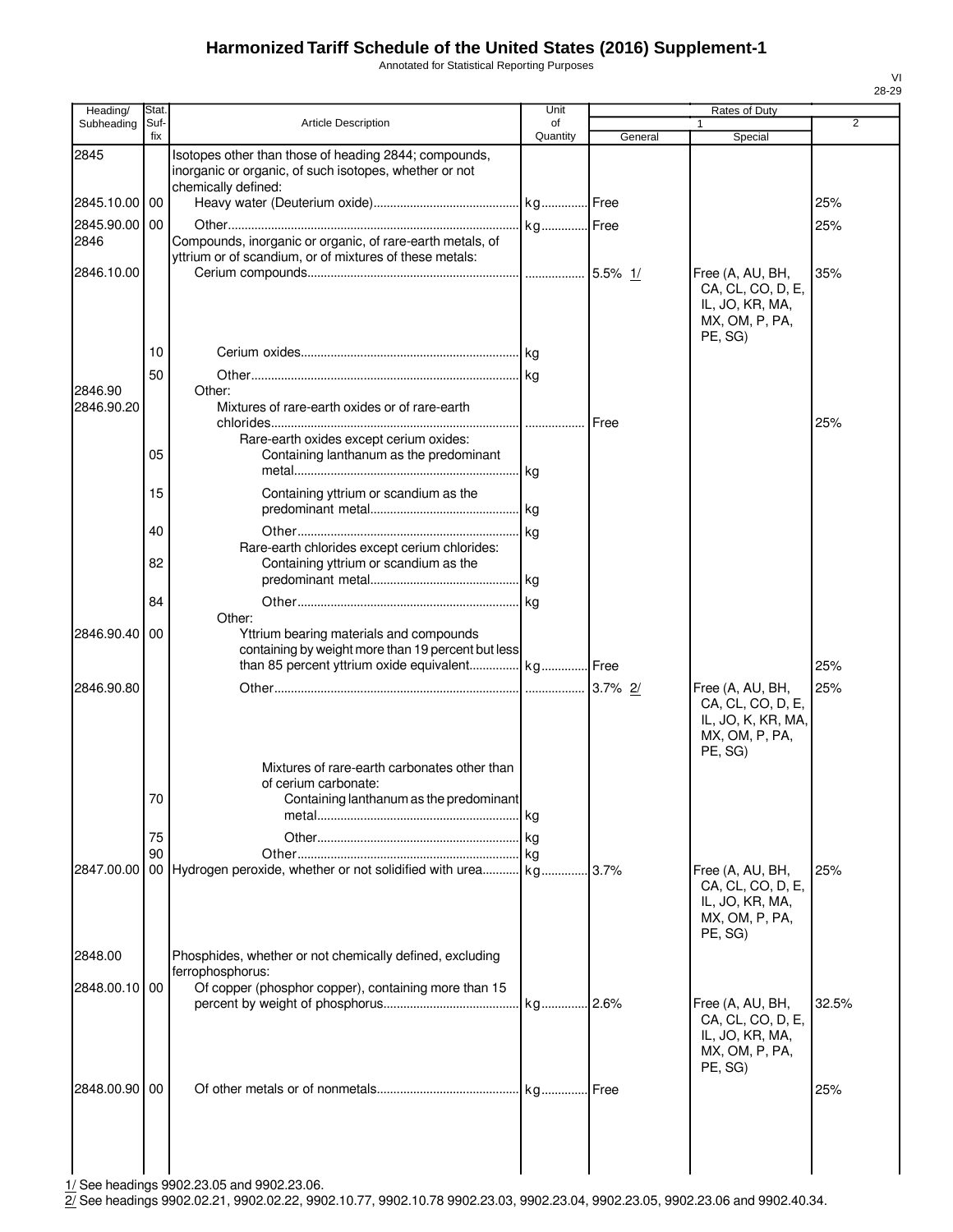Annotated for Statistical Reporting Purposes

| Heading/                 | Stat.       |                                                                                          | Unit           |           | Rates of Duty                                                                          |                |
|--------------------------|-------------|------------------------------------------------------------------------------------------|----------------|-----------|----------------------------------------------------------------------------------------|----------------|
| Subheading               | Suf-<br>fix | <b>Article Description</b>                                                               | of<br>Quantity | General   |                                                                                        | $\overline{2}$ |
| 2849                     |             | Carbides, whether or not chemically defined:                                             |                |           | Special                                                                                |                |
| 2849.10.00 00            |             |                                                                                          | kg             | .1.8%     | Free (A, AU, BH,<br>CA, CL, CO, D, E,<br>IL, JO, KR, MA,<br>MX, OM, P, PA,<br>PE, SG)  | 10%            |
| 2849.20<br>2849.20.10 00 |             | Of silicon:                                                                              |                |           |                                                                                        | Free           |
| 2849.20.20 00            |             |                                                                                          |                |           | Free (A, AU, BH,<br>CA, CL, CO, D, E,<br>IL, JO, KR, MA,<br>MX, OM, P, PA,<br>PE, SG)  | 1.6%           |
| 2849.90<br>2849.90.10 00 |             | Other:                                                                                   |                |           | Free (A, AU, BH,<br>CA, CL, CO, D, E,<br>IL, JO, KR, MA,<br>MX, OM, P, PA,<br>PE, SG)  | 25%            |
| 2849.90.20 00            |             |                                                                                          | kg             | 4.2%      | Free (A, AU, BH,<br>CA, CL, CO, D, E,<br>IL, JO, KR, MA,<br>MX, OM, P, PA,<br>PE, SG)  | 25%            |
| 2849.90.30 00            |             |                                                                                          | kg<br>W kg     | .5.5%     | Free (A+, AU, BH,<br>CA, CL, CO, D, E,<br>IL, JO, KR, MA,<br>MX, OM, P, PA,<br>PE, SG) | 55.5%          |
| 2849.90.50 00<br>2850.00 |             | Hydrides, nitrides, azides, silicides and borides, whether or                            |                | .3.7%     | Free (A, AU, BH,<br>CA, CL, CO, D, E,<br>IL, JO, KR, MA,<br>MX, OM, P, PA,<br>PE, SG)  | 25%            |
|                          |             | not chemically defined, other than compounds which are also<br>carbides of heading 2849: |                |           |                                                                                        |                |
| 2850.00.05 00            |             |                                                                                          | kg             | Free      |                                                                                        | 25%            |
| 2850.00.07 00            |             |                                                                                          | kg             | 4.9% $1/$ | Free (A, AU, BH,<br>CA, CL, CO, D, E,<br>IL, JO, KR, MA,<br>MX, OM, P, PA,<br>PE, SG)  | 30%            |
| 2850.00.10 00            |             |                                                                                          | kg<br>W kg     | 5.5%      | Free (A+, AU, BH,<br>CA, CL, CO, D, E,<br>IL, JO, KR, MA,<br>MX, OM, P, PA,<br>PE, SG) | 45.5%          |
| 2850.00.20 00            |             |                                                                                          | kg<br>V kg     | 5.5%      | Free (A, AU, BH,<br>CA, CL, CO, D, E,<br>IL, JO, KR, MA,<br>MX, OM, P, PA,<br>PE, SG)  | 40%            |
| 2850.00.50 00            |             |                                                                                          | kg             | 3.7%      | Free (A, AU, BH,<br>CA, CL, CO, D, E,<br>IL, JO, KR, MA,<br>MX, OM, P, PA,<br>PE, SG)  | 25%            |

 $\frac{1}{1}$ See subheading 9903.27.04.